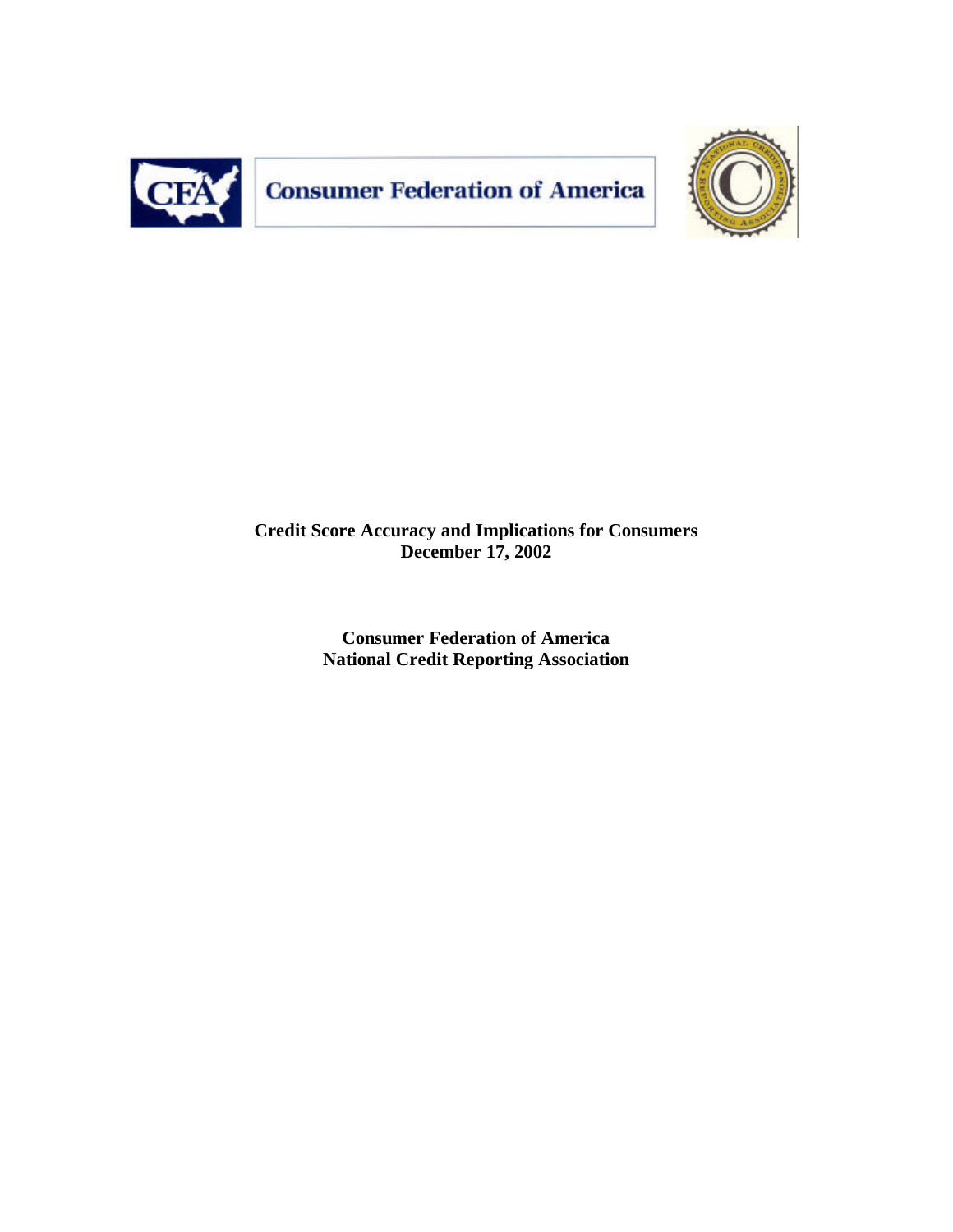# **Table of Contents**

| I.                                                                                        |  |
|-------------------------------------------------------------------------------------------|--|
| II.                                                                                       |  |
| III.                                                                                      |  |
| A.                                                                                        |  |
| <b>B.</b>                                                                                 |  |
| C.                                                                                        |  |
| D.                                                                                        |  |
| Е.                                                                                        |  |
| $F_{\cdot}$                                                                               |  |
| IV.                                                                                       |  |
| A.                                                                                        |  |
| <b>B.</b>                                                                                 |  |
| C.                                                                                        |  |
| D.                                                                                        |  |
| 1.                                                                                        |  |
| 2.                                                                                        |  |
| 3.                                                                                        |  |
| Federal Housing Administration (FHA) and Department of Veterans' Affairs<br>4.            |  |
|                                                                                           |  |
| V.                                                                                        |  |
| A.                                                                                        |  |
| B.                                                                                        |  |
| $C_{\cdot}$                                                                               |  |
| VI.                                                                                       |  |
| $A_{\cdot}$                                                                               |  |
| Almost One in Ten Files was Missing a Credit Score from at Least One<br>$1_{-}$           |  |
|                                                                                           |  |
| A Substantial Number of Files Met the Criteria for Further Review 20<br>2.                |  |
| Numerous Files Contained Additional Repository Reports and Information not<br>3.          |  |
|                                                                                           |  |
| Scores Reported by the Three Repositories for a Given Consumer Varied<br>$\overline{4}$ . |  |
|                                                                                           |  |
| Reports Contained Limited Information to Help Consumers Understand the<br>5.              |  |
|                                                                                           |  |
| In Depth Reviews Revealed Significant Errors and Inconsistencies, Some of<br>6.           |  |
| Which were Likely Artificially Lowering Consumer Credit Scores, and Some of               |  |
|                                                                                           |  |
| В.                                                                                        |  |
| Scores Reported by the Three Repositories for a Given Consumer Varied<br>1.               |  |
|                                                                                           |  |
| Reports Scored With Different Versions of Scoring Software Reflected Almost<br>2.         |  |
|                                                                                           |  |
| Reports Contained Limited Information to Help Consumers Understand the<br>3.              |  |
|                                                                                           |  |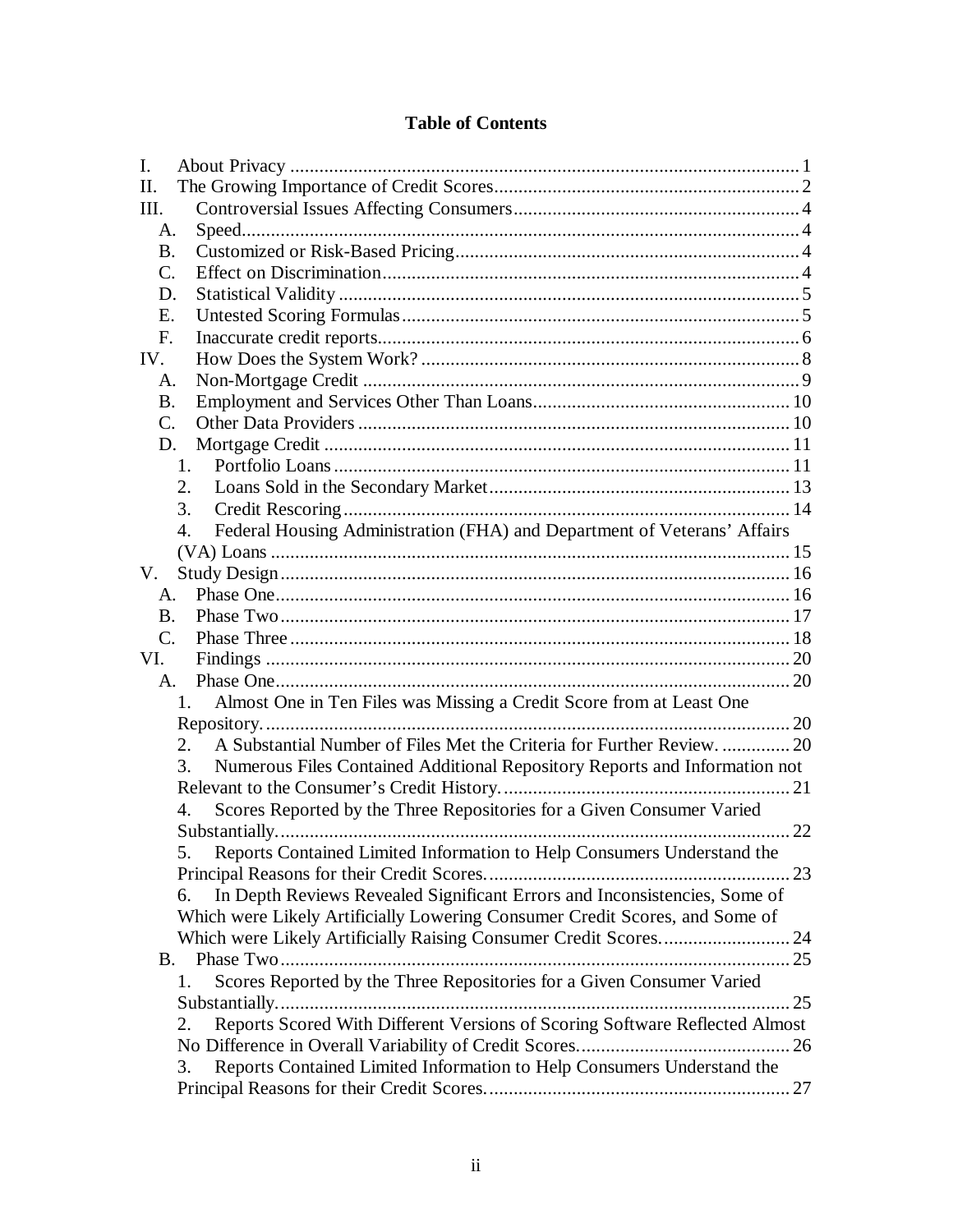| 1.                                                                                        |  |
|-------------------------------------------------------------------------------------------|--|
| 2.                                                                                        |  |
| 3.                                                                                        |  |
| VII.                                                                                      |  |
| Credit scores and the information in credit reports vary significantly among<br>A.        |  |
|                                                                                           |  |
| Many consumers are unharmed by these variations, and some probably benefit<br>B.          |  |
|                                                                                           |  |
| C. However, tens of millions of consumers are at risk of being penalized for              |  |
| incorrect information in their credit report, in the form of increased costs or decreased |  |
|                                                                                           |  |
| Almost one in ten consumers runs the risk of being excluded from the credit<br>D.         |  |
| marketplace altogether because of incomplete records, duplicate reports, and mixed        |  |
| files.39                                                                                  |  |
| E. The use of information from all three repositories in mortgage lending protects        |  |
| consumers and creditors from being negatively affected by errors of omission, but it      |  |
|                                                                                           |  |
| Consumers are not given useful and timely information about their credit 41<br>F.         |  |
| Standardized, generic explanations do not provide sufficient information for<br>1.        |  |
| consumers to address inconsistencies and contradictions, let alone outright errors. 41    |  |
| Consumers outside of California have no affirmative right to know their credit<br>2.      |  |
|                                                                                           |  |
| G. Private companies without significant oversight are setting, or at the very least      |  |
| heavily influencing, the rules of the marketplace for essential consumer services that    |  |
|                                                                                           |  |
| H. Certain information in credit reports has the potential to cause breaches of           |  |
| VIII.                                                                                     |  |
| Require creditors to immediately provide to any consumer who experiences an<br>А.         |  |
| adverse action as a result of their credit reports or credit scores a copy of the credit  |  |
| reports and scores used to arrive at that decision free of charge and permit disputes to  |  |
|                                                                                           |  |
| Require decisions based on a single repository's credit report or credit score that<br>B. |  |
| result in anything less than the most favorable pricing to immediately trigger a re-      |  |
| evaluation based on all three repositories at no additional cost 44                       |  |
| Strengthen requirements for complete and accurate reporting of account<br>C.              |  |
| information to credit repositories, and maintenance of consumer data by the               |  |
| repositories, with adequate oversight and penalties for non-compliance 45                 |  |
| Establish meaningful oversight of the development of credit scoring systems46<br>D.       |  |
| Address important questions and conduct further research.  47<br>Е.                       |  |
| IX.                                                                                       |  |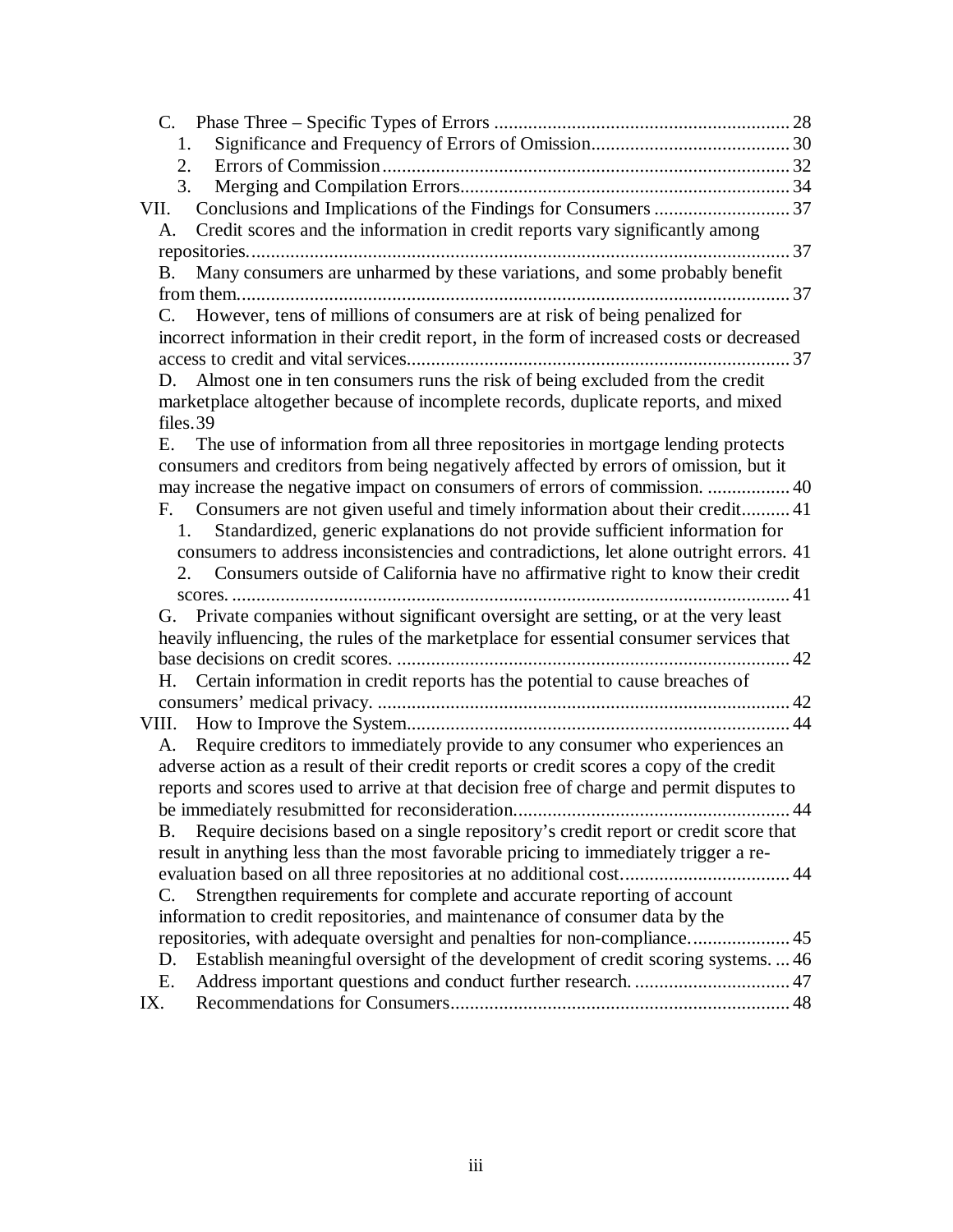### **I. About Privacy**

The Consumer Federation of America (CFA) and the National Credit Reporting Association (NCRA) designed the details of this study with advice from legal counsel to ensure the methodology would comply with the requirements of the Fair Credit Reporting Act, Gramm Leach Bliley Act, and other consumer privacy laws. From the outset, each organization was mindful of the ethical spirit and intent of these consumer protection and privacy laws. In this day of rampant identification theft, we carefully evaluated each segment of the study workflow to ensure that we analyzed data extracted from the credit files without any trace of personal identifiers. Regarding consumer identity, all nonpublic, personal information data was completely "blind" as to a source for analysis. No names, addresses, social security numbers, dates of birth, account numbers, or any other item that could be used in any way to trace back to a specific consumer were revealed to or recorded by any third party outside trusted personnel of the consumer reporting agencies involved in the study. In one phase of the study the recorded data segment closest to the consumer was the postal zip code of their residence.

After CFA made a random selection of the time frame from which credit files were to be analyzed, a generic number was assigned to keep the nameless study data from each study file separated from other study files. No copies or partial copies of any credit reports, on paper or electronically, were removed from any credit reporting agency location. Anonymous credit scores and an analysis of the credit data, as reviewed by credit reporting agency personnel for security and industry knowledge, was supervised and recorded by the CFA researcher for tabulation. The data elements recorded in this study are insufficient to ever be used to track or identify any individual. Further, the analytical data recorded, if ever obtained by unscrupulous individuals, contains no information that could ever be used to try to defraud any of the consumers or creditors connected to the files in the study. Total anonymity to consumer identity and creditor accounts was, and will continue to be, strictly enforced.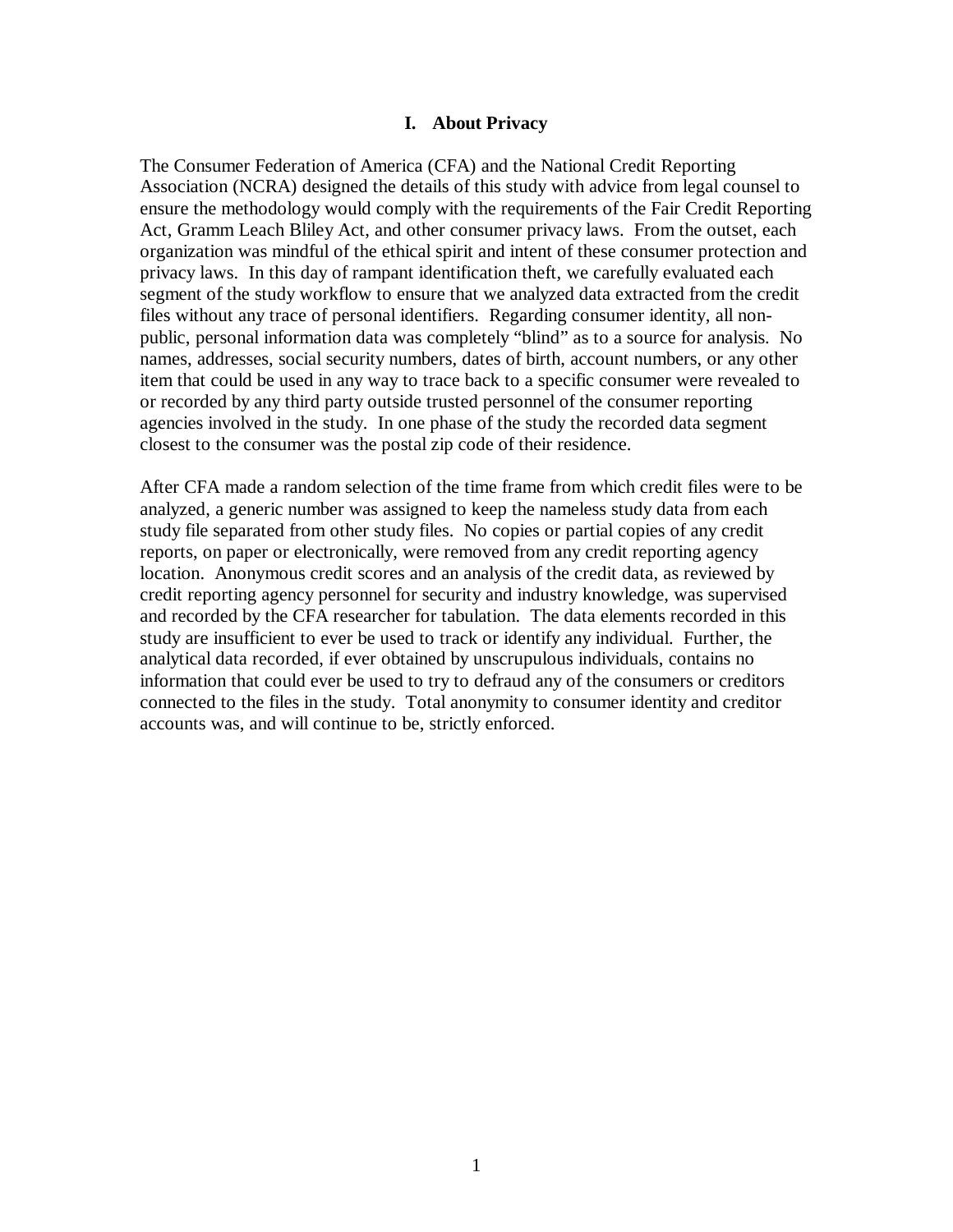### **II. The Growing Importance of Credit Scores**

Consumer access to credit, housing, insurance, basic utility services, and even employment is increasingly determined by centralized records of credit history and automated interpretations of those records.

Credit histories in one form or another have long been an important factor in decisions to extend or deny credit to consumers<sup>1</sup>. Historically, such decisions required a skilled, human evaluation of the information in an applicant's credit history to determine the likelihood that the applicant would repay a future loan in a timely manner. More recently, computer models have been developed to perform such evaluations. These models produce numerical credit scores that function as a shorthand version of an applicant's credit history to facilitate quick credit assessments.

During the second half of the 1990s, mortgage underwriting increasingly incorporated credit scores and other automated evaluations of credit histories. As of 1999, approximately 60 to 70 percent of all mortgages were underwritten using an automated evaluation of credit, and the share was rising<sup>2</sup>.

The automated quantification of the information in credit reports has not simply been used to decide whether or not to extend credit, but has also been used to set prices and terms for mortgages and other consumer credit. In certain cases, even very small differences in scores can result in substantially higher interest rates, and less favorable loan terms on new loans. Credit scores are also used to determine the cost of private mortgage insurance, which protects the lender, not the consumer, from loss but is required on mortgages with down payments of less than twenty percent<sup>3</sup>. Lenders also review credit histories and/or credit scores to evaluate existing credit accounts, and use the information when deciding to change credit limits, interest rates, or other terms on those accounts.

In addition to lenders, potential landlords and employers may review credit histories and/or credit scores. Landlords may do so to determine if potential tenants are likely to pay their rent in a timely manner. Employers may review this information during a hiring process, especially for positions where employees are responsible for handling large sums of money. Utility providers, home telephone, and cell phone service providers also may request a credit report or credit score to decide whether or not to offer service to consumers.

Insurance companies have also begun using credit scores and similar insurance scores – that are derived from the same credit histories – when underwriting consumer applications for new insurance and renewals of existing policies. Credit information has

1

<sup>&</sup>lt;sup>1</sup> Klein, Daniel. 2001. Credit Information Reporting. Why Free Speech is Vital to Social Accountabilily and Consumer Opportunity. *The Independent Review*. Volume V, number 3.

<sup>&</sup>lt;sup>2</sup> Straka, John. 2000. A Shift in the Mortgage Landscape: the 1990s Move to Automated Credit Evaluations. *Journal of Housing Research*. Volume 11, Issue 2.

<sup>3</sup> Harney, Ken. August 18, 2002. "Risk-based pricing brings a big rate hike for some." *Washington Post.*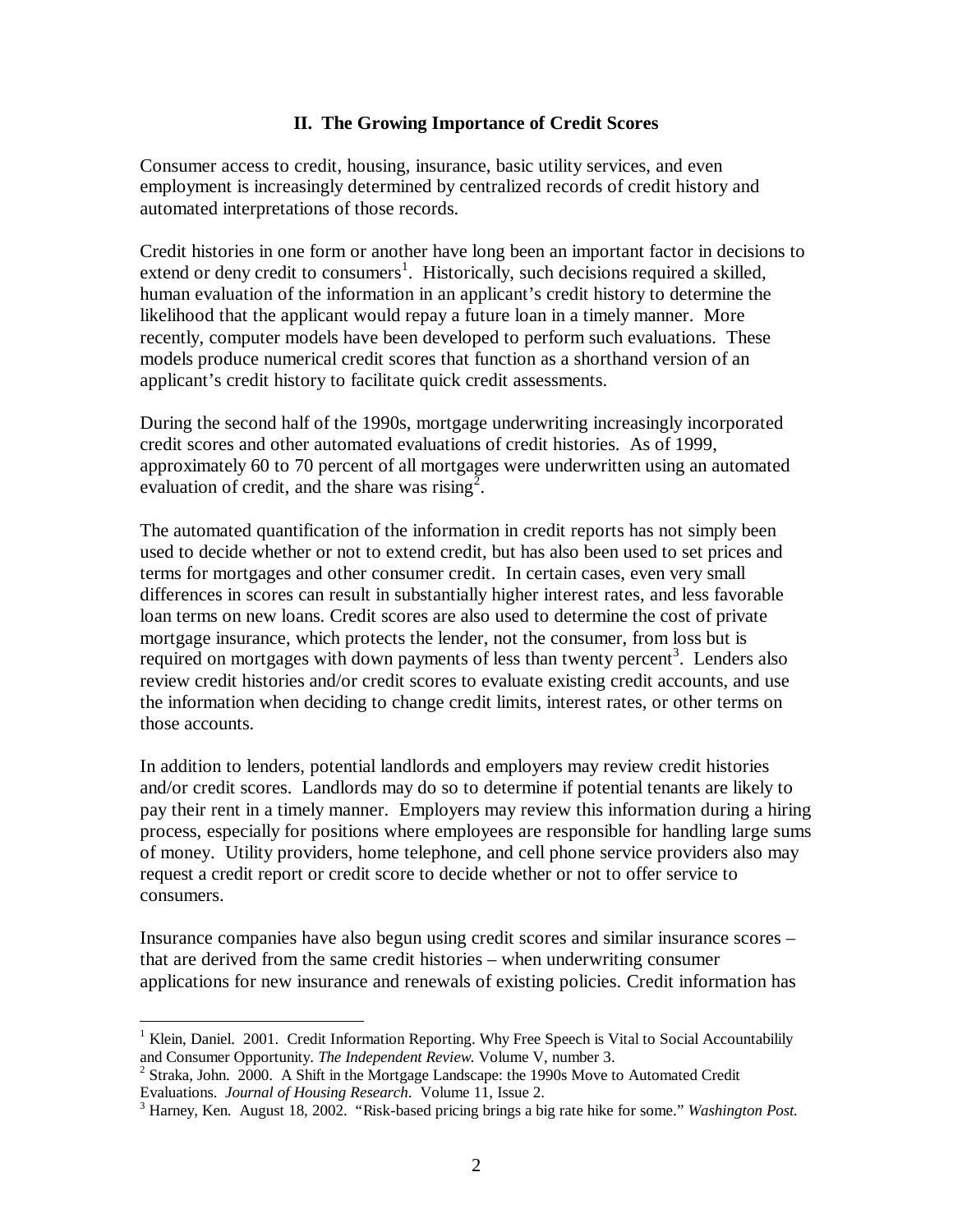been used as a basis to raise premiums, deny coverage for new customers, and deny renewals of existing customers – even in the absence of other risk factors, such as moving violations or accidents. Some providers claim that credit scores are also used to offer insurance coverage to consumers who have previously been denied, or to lower insurance rates. This is a highly contested issue that is under review in dozens of state legislatures and insurance commissions.

Thus, a consumer's credit record and corresponding credit score can determine access and pricing for the most fundamental financial and consumer services.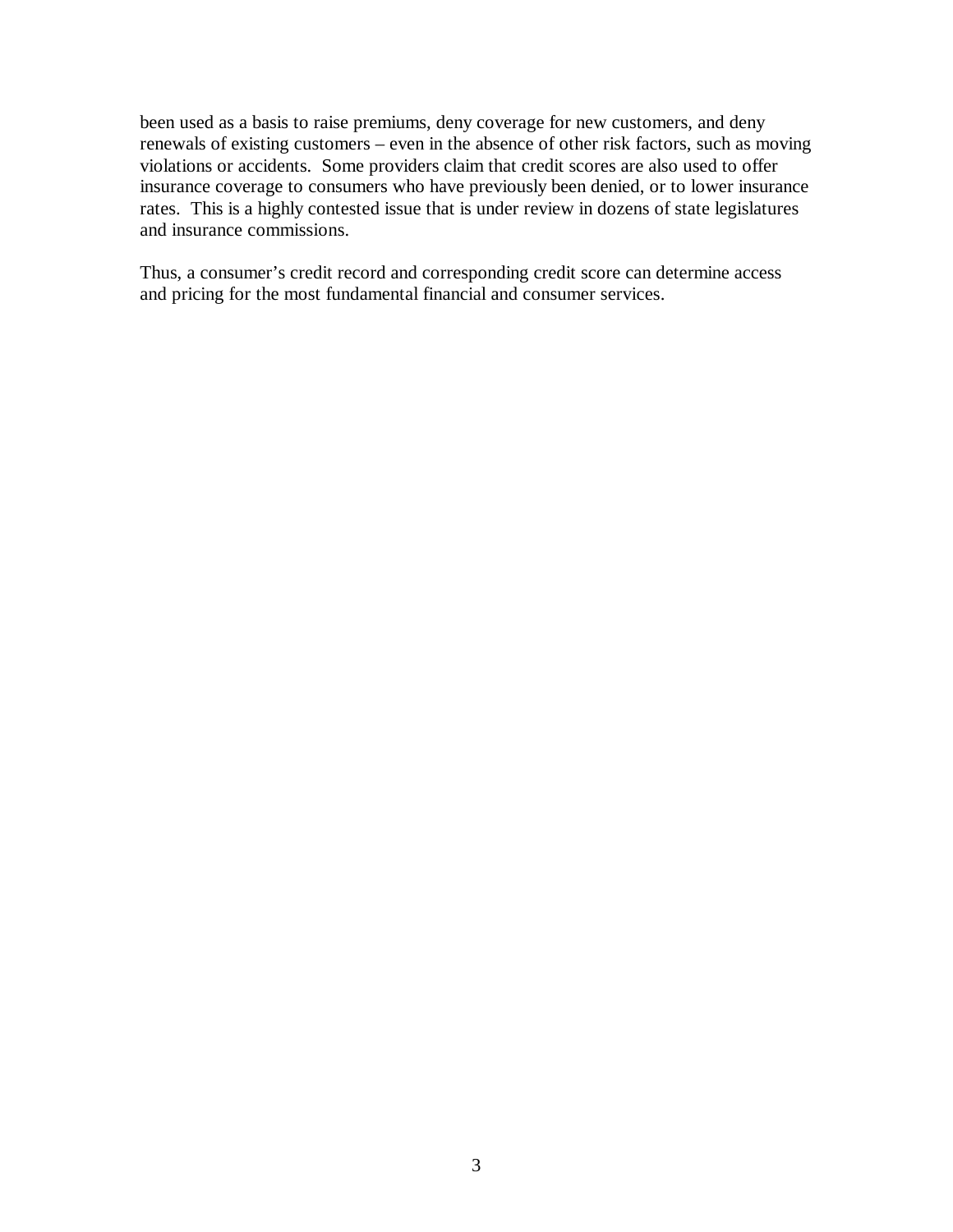### **III.Controversial Issues Affecting Consumers**

The expanded use of automated credit evaluations has brought changes to the marketplace that have benefited consumers. However, given the tremendous impact credit scores can have on consumers' ability to access and afford basic necessities, the increased application of this tool has also raised serious concerns about the potential harm it can cause.

### *A. Speed*

The growth in use of credit scores has dramatically increased the speed at which many credit decisions can be made. Especially for consumers with relatively good credit, approvals for loans can be given in a fraction of the time previously required, without any manual review of the information. It is unlikely that underwriting the recent record volumes of mortgage originations would have been possible without the efficiencies provided by credit scoring.

## *B. Customized or Risk-Based Pricing*

Credit scores, as a quantitative shorthand for credit histories, increase the potential for customized pricing of credit based on the risk an individual poses. Some argue that charging more to consumers defined as higher risk would remove some of the cost of risk carried by the general consumer population, and would allow for price reductions among consumers who pose less risk. Others argue that the savings have not been – and are unlikely to be – passed on to consumers who pose less risk, and scoring systems simply allow lenders to extract greater profits from consumers who do not attain target credit scores. The potential for increased profits from consumers whose credit is scored low also creates a disincentive to helping consumers correct errors in their credit records.

The increased speed at which underwriting decisions can be made has created pressure to complete credit applications more quickly. Some contend that the combination of this increased pace and the increased ability to customize the price charged based on credit allows lenders to approve a larger share of consumers for loans, but not necessarily at the best rates for which they qualify. While many consumers can feel overwhelmed by large credit based transactions, such as mortgage closings, consumers who do not have a solid understanding of credit scores, or who do not objectively know their creditworthiness, are even more vulnerable to high-pressure tactics to accept any offer of credit, regardless of terms, and may unnecessarily be charged higher rates.

## *C. Effect on Discrimination*

Some have argued that increased reliance on automated reviews of credit has the potential to reduce discrimination in lending because the automation of decision-making removes or reduces the influence of subjective bias. Others have argued that the factors used to determine a credit score may not completely remove bias from approval and pricing decisions. Furthermore, lenders are still free to offer differential levels of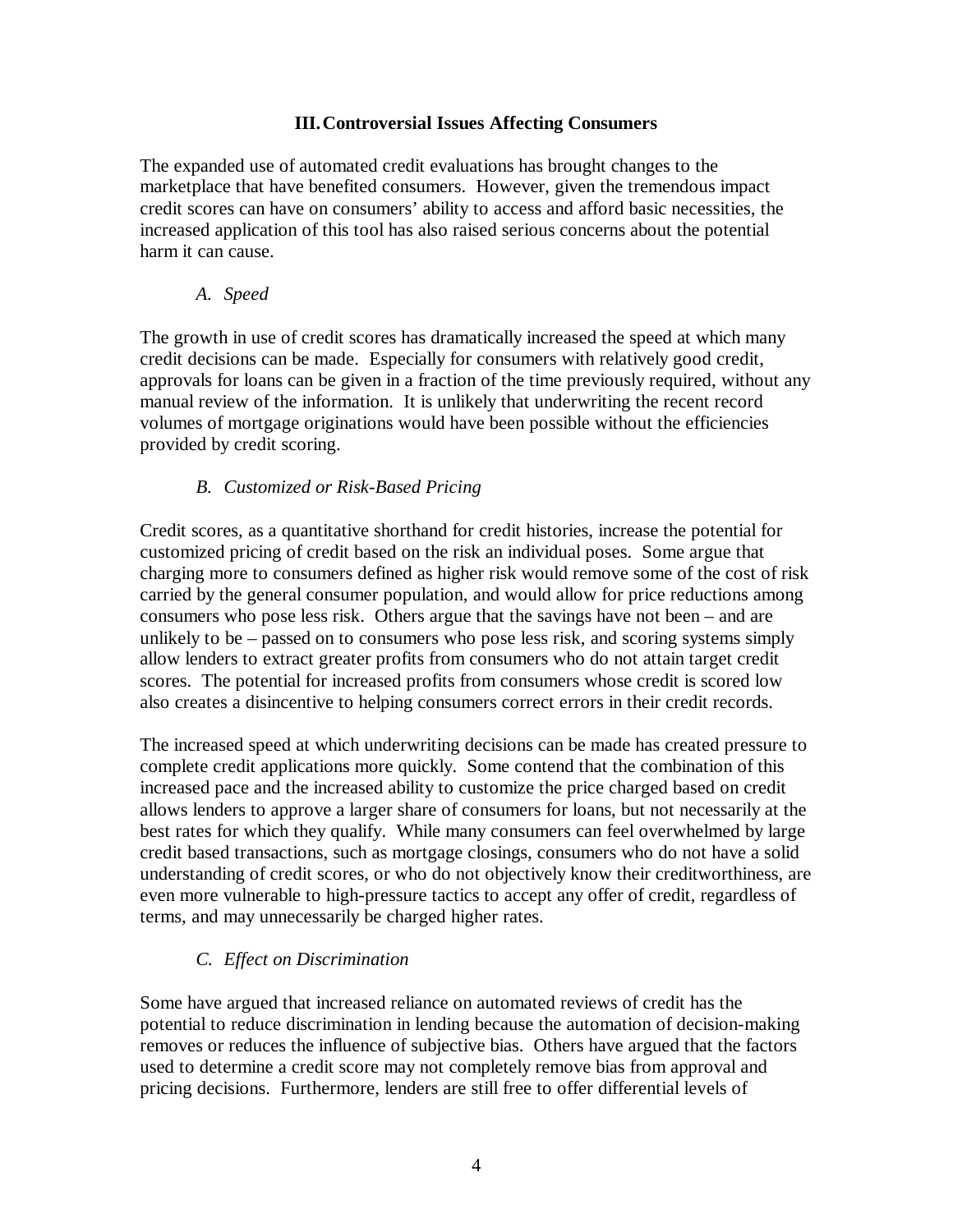assistance in dealing with errors in credit records, or with other issues related to credit scores, such as providing rescoring services. Such discretionary assistance remains a potential source of bias in the approval process whether a consumer is underwritten with an automated system or with manual underwriting. Federal banking regulators do conduct examinations to ensure against overt discrimination on prohibited bases such as race, sex, marital status, or age in credit score design or in lenders' application of those scoring systems, such as through the use of overrides $4$ .

# *D. Statistical Validity*

Supporters of credit scoring note that credit scores have statistical validity, and are predictive of repayment behavior for large populations. However, this does not mean that credit data are error free, nor that credit scoring models are perfect predictors of individual creditworthiness; it only means that they work on average. While the systems do present an accurate risk profile of a large numbers of consumers, data users who manage large numbers of accounts priced by credit risk have a greater tolerance for errors in credit scoring systems than consumers do. Among those consumers who are inaccurately characterized, businesses can balance errors in their favor against errors in favor of consumers; so long as enough consumers are charged higher rates based on inflated risk assessments to cover the losses from those who are charged lower rates because the systems incorrectly identified them as low risk, these businesses will suffer no material harm. Consumers on the other hand do not have a similar tolerance for errors in transactions governed by credit reports and credit scores. If they are overcharged because of an error in the credit scoring system, there is no countervailing rebate to set the statistical scales even. Credit scores should not function as a lottery in which some consumers "win" by being viewed more favorably than they deserve to be, while others "lose" by being viewed less favorably than they should be.

While debate surrounding the broad implications of credit scoring continues, its use is already strongly established in the American financial services industry. Meanwhile, concern over the integrity of credit scoring itself focuses on two dimensions – the fairness of the models that interpret the data and the accuracy of the underlying credit related data.

# *E. Untested Scoring Formulas*

Even if all credit data regarding consumers held at credit repositories were accurate, complete, and current, there would be significant concerns about the fairness of automated credit scoring programs. Converting the complex and often conflicting information contained in credit reports into a numerical shorthand is a complex process, and requires a significant number of interpretive decisions to be made at the design level. From determining the relative influence of various credit-related behaviors, to the process used to evaluate inconsistent information, there is a great potential for variance among scoring system designs.

<sup>&</sup>lt;u>.</u> 4 See for example Appendix B of the Office of the Comptroller of the Currency's *Comptroller's Handbook for Compliance, Fair Lending Examination Procedures*, available at http://www.occ.treas.gov/handbook/fairlep.pdf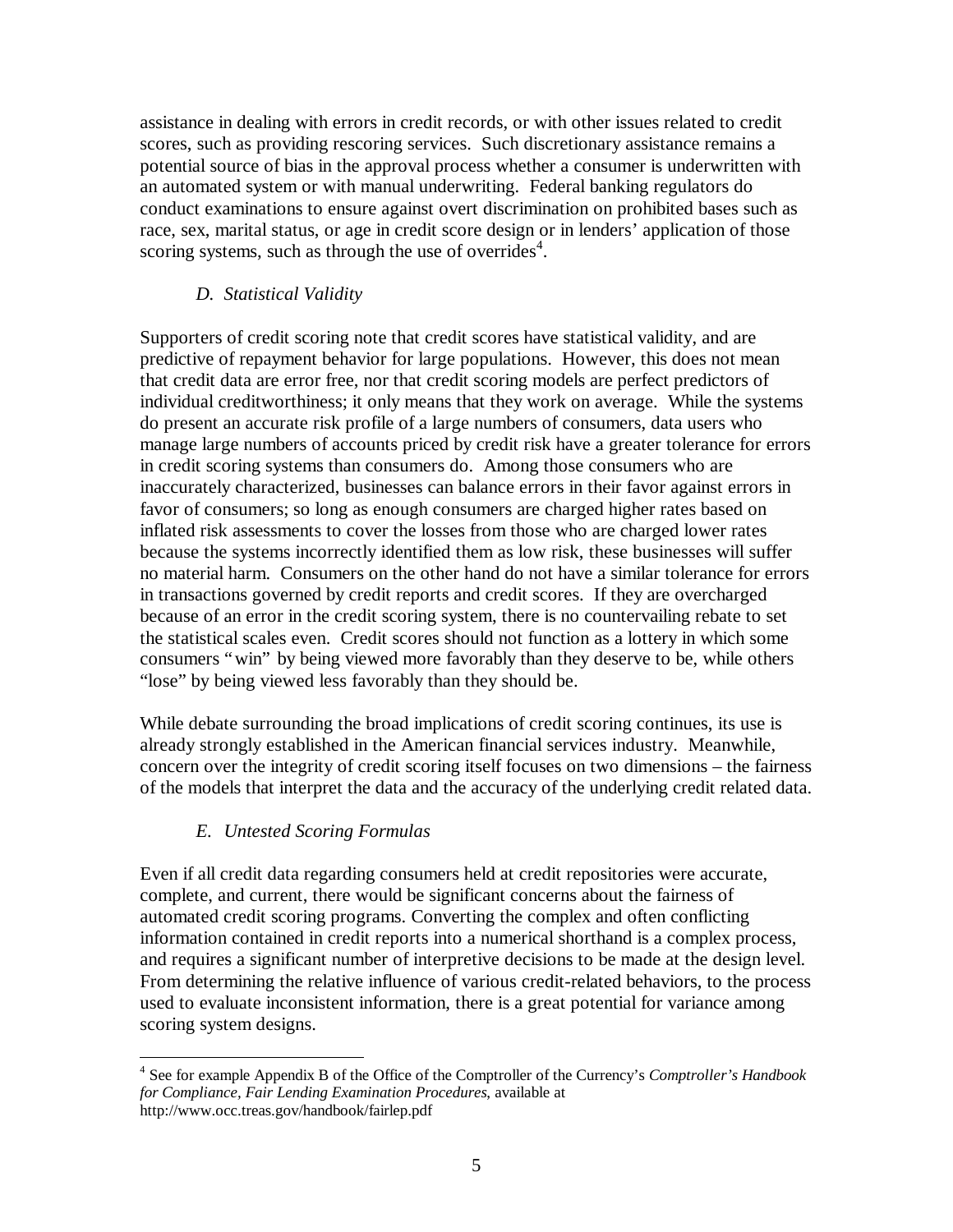Despite the gatekeeper role that these scoring systems play regarding access to credit, housing, insurance, utilities, and employment, as well as pricing for those essentials, exactly how the formulas perform the transformation from credit report to credit score is a closely guarded secret. For consumers, regulators, and even industry participants who rely on the computations in their decision-making, the scoring models largely remain a "black box." No scholarly reviews of this extremely powerful market force have been permitted, and apart from reviews by federal banking regulators to protect against discrimination no government regulator has insisted that they be examined to ensure that they are adequate and fair.

Recently, after California passed a law requiring all consumers in the state to have access to their credit scores, several companies, including Fair, Isaac, and Company, Equifax, Experian, and Trans Union, Fannie Mae, and Freddie Mac have voluntarily provided general information about the information that is used to calculate a credit score or to evaluate a mortgage application, and how that information is generally weighted. In addition, for a fee, consumers can access score simulators that give some approximation of the impact of various behaviors on their credit scores.

## *F. Inaccurate credit reports*

The most fundamental issue connected to credit scoring is the level of accuracy of the information that forms the basis for the scores. Regardless of whether lending and pricing decisions are made by a manual or automated review of a consumer's credit, the potential for inaccuracies in credit reports to result in loan denials or higher borrowing costs is a cause for concern. Several organizations have conducted studies and surveys to quantify the pervasiveness of credit report errors, with widely ranging findings regarding how many credit reports contain errors (from 0.2% to 70%).

A 1998 study by the Public Interest Research Group<sup>5</sup> found that 29% of credit reports contained errors that could result in the denial of credit (defined as false delinquencies, or reports listing accounts or public records that did not belong to the consumer). The study also found that 41% of reports had incorrect demographic identifying information, and 20% were missing major credit cards, loans, or mortgages. In total, 70% of reports contained an error of some kind. This study asked 88 consumers to review their credit reports from each of the three major credit repositories for errors. A total of 133 reports were reviewed.

Consumers Union has conducted two surveys of credit reports in which consumers were asked to review their credit reports for accuracy. A 1991 survey <sup>6</sup> found that 20% of credit reports contained a major inaccuracy that could affect a consumer's eligibility for credit, and 48% contained inaccurate information of some kind. In addition, almost half of survey respondents found that their reports omitted some of their current accounts. In

<u>.</u>

<sup>5</sup> *Mistakes Do Happen*. Public Interest Research Group. March, 1998.

<sup>&</sup>lt;sup>6</sup> "Credit Reports: Getting it Half Right." Consumer Reports. July, 1991. p. 453.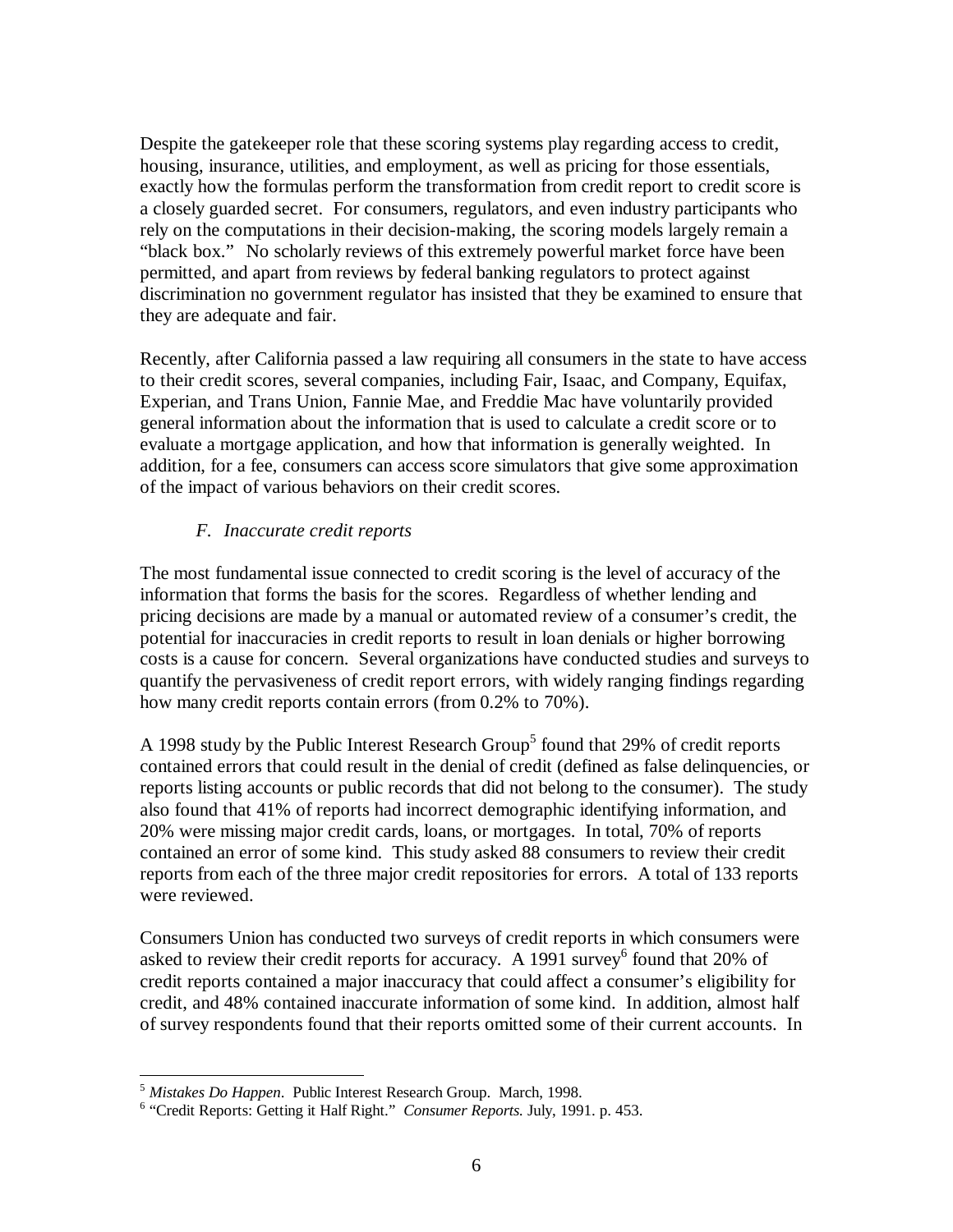this survey, 57 consumers reviewed total of 161 reports. A 2000 survey<sup>7</sup> found that more than 50% of credit reports contained inaccuracies with the potential to result in a denial, or a higher cost of credit. The errors included mistaken identities, misapplied charges, uncorrected errors, misleading information, and variation between information reported by the various credit repositories. These results reflect the review of 63 reports by 25 consumers.

A 1992 study conducted by Arthur Andersen $\delta$ , commissioned by the Associated Credit Bureaus (now known as the Consumer Data Industry Association) used a different methodology to conclude that the error rate was much lower. This study reviewed the behavior of 15,703 consumers who were denied credit based on a credit grantor's scoring system. From this sample, 1,223 consumers (7.8%) requested their credit report from the issuing credit repository, and 304 consumers (1.9% of the total sample) disputed the information on the report. Of these, 36 disputes (11.8% of those who disputed, or 0.2% of the total sample) resulted in reversals of the original credit denial.

A 1994 study conducted by the National Association of Independent Credit Reporting Agencies (now known as the National Credit Reporting Association) represents a third approach to the question of credit report accuracy. Examining a total of 1,710 files, this study reviewed a three-repository merged infile (which contains the credit reports from all three credit repositories), and conducted a two-repository Residential Mortgage Credit Report, or RMCR (in which all conflicting data in the two credit repository reports and the application form is verified with each creditor, and a consumer interview is conducted) for each file. The results showed missing, duplicated, and outdated information in credit files. Among the three-repository merged infiles: 29% of accounts, also known as trade lines or trades (past and current loans, lines of credit, collections, etc.), were duplicates, 15% of inquiries were duplicates, 26% of public records were duplicates, 19% had outdated trades, and 44% had missing information, such as balance or payment information. Among the RMCRs: 19% had trades added based on information from the loan application, 11% had trades added based on investigations, 16.5% had derogatory information deleted as a result of the investigation, 3% had trades removed because they did not belong to the borrower, and 2% had errors in public records corrected.

<sup>&</sup>lt;u>.</u> <sup>7</sup> "Credit Reports: How do potential lenders see you?" *Consumer Reports*. July 2000. P. 52-3.

<sup>8</sup> Described and cited in Klein, Daniel, and Jason Richner. 1992. "In Defense of the Credit Bureau." *Cato Journal*. Vol 12. Issue 2. pp. 393 - 411.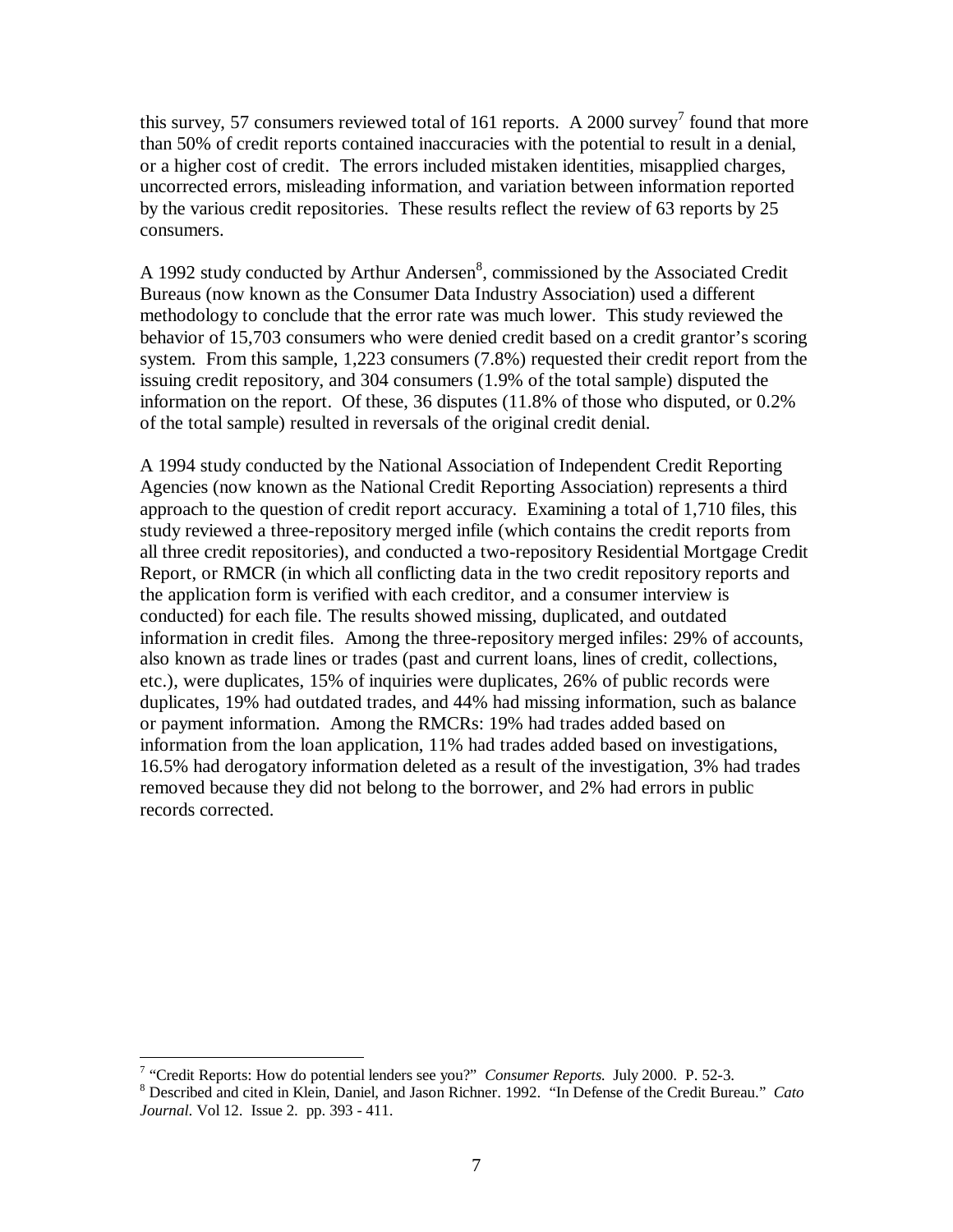### **IV. How Does the System Work?**

The complex system for reporting and reviewing credit involves a large number of participants who fall generally into one of six categories: consumers; data repositories; data users; data furnishers; credit reporting agencies; and analytical service providers. Approximately 190-200 million consumers have credit reports maintained by the three major credit repositories (Experian, Equifax, and Trans Union)<sup>9</sup>. Data users include lenders, insurers, landlords, utility companies, and employers, who review the credit information in consumers' credit reports to make decisions about extending and pricing credit, offering and pricing insurance policies, and providing utility services, rental housing, or offers of employment. Some, but not all, data users are also data furnishers, and regularly report information about consumers' accounts to the credit repositories, who add the information to consumers' credit reports. It is the understanding of the researchers that there is currently no legal requirement that any business report information to any credit bureau, although once a business furnishes data, there may be certain obligations that arise in connection with consumer disputes. In 1996, Congress recognized that errors by data furnishers contributed to credit reporting problems, so the Fair Credit Reporting Act was amended to impose accuracy duties on data furnishers. These duties are generally subject only to administrative enforcement under the FCRA, with no private right of action for consumers unless the data furnisher fails to comply with re-investigation duties.

Generally, insurers, landlords, utility companies, and employers do not provide positive account information to repositories, nor do all lenders. Also, data enters consumers' records from collection agencies that report on the status of accounts in collection, and

1

<sup>&</sup>lt;sup>9</sup> Credit repositories attempt to maintain the following information in their databases, but not all data is available or provided for every account, and different repositories may collect different levels of information, especially consumer identifying information:

**Consumer identifying information** (Consumer's name; social security number; date of birth; former names or aliases; current and former addresses; employer; income; position; and employer's address) **Public records information** (source of information; date recorded; amount of liability; type of record (e.g. judgment, tax lien, or bankruptcy); docket number)

**Collections information** (collections company's name; date opened; last date verified or updated by collections company; date closed; the amount placed for collection; balance outstanding; name of original creditor; the method of payment (a numerical code indicating if the account is current, late, in collection, etc.); any remarks)

**Creditor information** (creditor's name; account number; level of responsibility for consumer to pay account (primary account holder, joint account, authorized user, etc.); type of loan (revolving, installment, mortgage, line of credit, etc.) or collateral for an installment loan; date opened; date of last activity; date closed or paid; highest amount ever owed by consumer; the credit limit on the account; the balance due; payment size and frequency; any amount past due; date of maximum delinquency; dollar amount of maximum delinquency; payment pattern for last 12-24 months (indicating for every month whether the account was paid as agreed, or late, and by how many days); the number of months reviewed; number of times account was late by 30, 60, or 90 days; the method of payment (a numerical code indicating if the account is current, late, in collection, etc.); any remarks)

**Credit Inquiries** (list of companies who have requested consumer credit information; date the inquiry was made)

**Any consumer statement**, such as an explanation of a dispute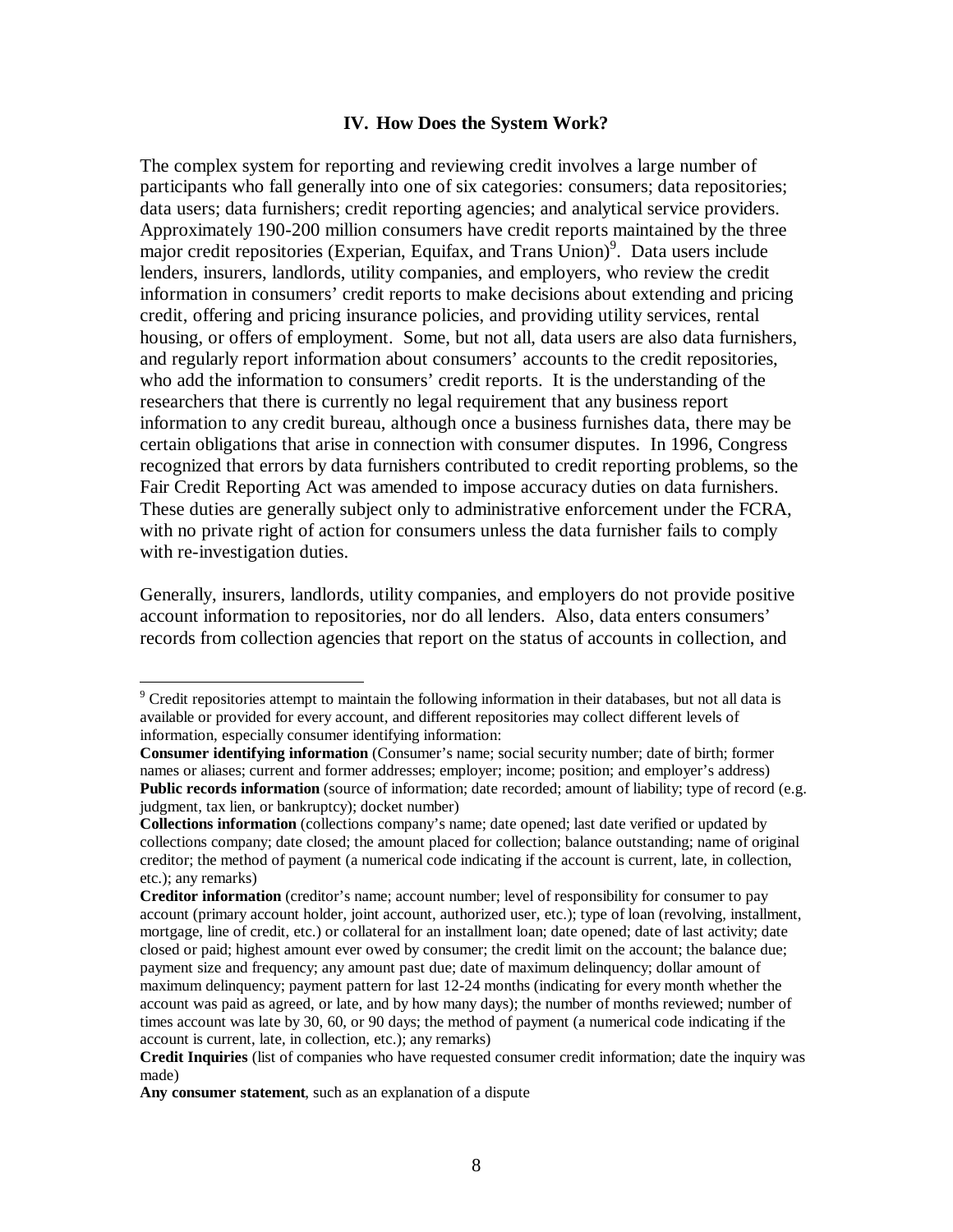from repository searches of public records such as bankruptcies, liens, and judgments. In addition, governments may report directly to the repositories if consumers fail to pay child support, have unpaid parking tickets, or have been overpaid for unemployment benefits. Credit reporting agencies assist some data users by consolidating information from the three credit repositories, and offering services to verify and update information in credit reports. Credit reporting agencies primarily facilitate and support the decision making process involved with mortgage underwriting. Credit reporting agencies and credit repositories both provide credit reports to data users, and are considered "consumer reporting agencies" under the Fair Credit Reporting Act. As consumer reporting agencies, these entities share certain obligations, some of which are described below. Analytic service providers also help data users interpret the information in consumers' files, and include companies such as Fair, Isaac, and Company, which produces analytical tools that generate credit scores, and the Government Sponsored Enterprises (GSEs) Fannie Mae and Freddie Mac, who produce tools that help lenders interpret credit information in conjunction with mortgage applications. Some lenders and mortgage insurance companies have also created tools that help them interpret credit information for mortgage applications.

### *A. Non-Mortgage Credit*

 $\overline{a}$ 

When a consumer applies for non-mortgage credit, such as a credit card, unsecured line of credit, or installment loan (e.g. for an automobile, or furniture), the potential creditor (data user) can request a credit report (with or without a credit score) from one, two, or three of the credit repositories. A repository that receives such a request will send the credit report to the potential creditor, and record an inquiry on the consumer's credit report. The creditor can use the information in the credit report to help decide whether to extend or deny credit to the consumer, and what the interest rate and other fees will be for this credit. If the creditor accepts the application, they may then act as a data provider, and report information on the consumer's payment history to one, two, or three of the credit repositories. Generally account information can be both positive and negative. On-time payments have a positive influence while late payments have a negative influence. However, the amount of positive influence a consumer receives from a timely payment may vary based on the type of creditor. For example, timely payments to a prime credit card lender may have a greater positive influence on a score than timely payments to a lender considered less favorable, such as a furniture or consumer electronics store. If the creditor denies credit, or offers less than favorable terms, based on the credit report or score, federal laws require them to make certain disclosures to the consumer, including the name of the consumer reporting agency that supplied the credit report and how to contact the agency. For non-mortgage applications the consumer reporting agency is usually a credit repository. Once given this information, the consumer can contact the repository to request a copy of his or her credit report<sup>10</sup>. If the

 $10$  However, the report the consumer receives may differ from the report that the lender reviewed. If consumers submit more comprehensive personal identifiers in their request for a report from the credit repository, they may not see the exact report that was used to underwrite their credit application, especially if the underwriter made any errors such as misspellings in the consumer's name or transposing digits in the consumer's social security number, or merely submitted an application with less information about the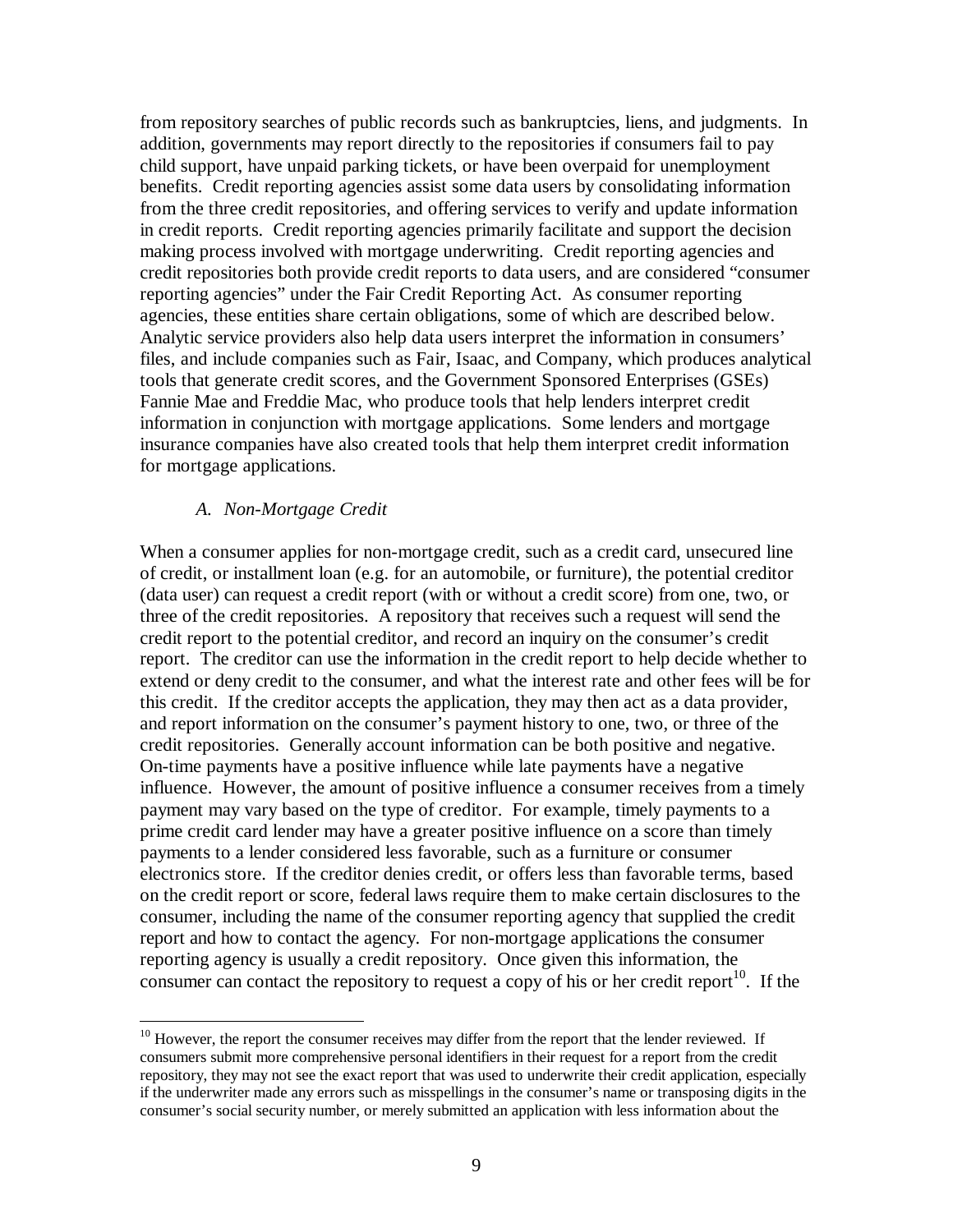consumer has suffered an adverse action based on the credit report, the copy must be provided by the repository free of charge. Consumers who have not suffered an adverse action can also review their credit reports at any time, but are subject to a fee of approximately \$9. Six states (Colorado, Georgia, Maryland, Massachusetts, New Jersey, and Vermont) require repositories to provide credit reports to consumers free of charge once a year upon request. Also, if a consumer is receiving welfare, is unemployed, or suspects that he or she is a victim of identity theft, the consumer may obtain a credit report free of charge. For an additional charge, the consumer can have a credit score computed and included with the credit report under any of these circumstances.

### *B. Employment and Services Other Than Loans*

When a consumer applies for employment, or for a service that reviews credit histories, (such as insurance, an apartment rental, utilities, cell phone accounts) these data users may also request and receive a credit report and/or scores from one or more repositories, to be used to evaluate the consumer's application. Job applicants or employees must provide consent before a report is pulled, but other users derive a permissible purpose to review credit from the consumer's act of submitting an application, except in Vermont, where oral consent is required to review a credit report for credit uses.

However, while these entities will review credit, and approve or deny the application based on the credit report and/or score, they generally *do not* report positive account information back to the credit repositories. They often, however, indirectly report derogatory information by placing accounts for collection. Accounts that have been placed for collection will be reported to one or more of the credit repositories.

## *C. Other Data Providers*

<u>.</u>

The reverse is true of collection agencies, which provide information to the repositories, but do not use credit data to evaluate consumer creditworthiness, although they may use information in credit reports to locate debtors. Repositories also obtain information by requesting it from public records and government entities and when certain government entities report directly to the repositories, such as for delinquent child or family support payments, unpaid parking tickets, or overpayments of unemployment benefits. Information from collection agencies and public records is primarily derogatory information, such as when an account was sent to collection, or a bankruptcy was filed, but may also include positive information such as the satisfaction of a bankruptcy or the repayment of a collection, and when such repayments occurred. Because government entities do not report information about bankruptcies, liens, civil suits, or judgments to repositories, the repositories are responsible for maintaining the accuracy of such public record information in credit records, such as whether a bankruptcy has been satisfied or a lien has been released. Any type of collection will have a negative impact on a credit history, regardless of whether the debt was related to an account for which a credit report was used to establish credit (e.g. for loans or utilities, as well as for child or family

consumer's identity. While there is no legal prohibition on lenders providing consumers with the actual credit report used in their decision-making process, there is likewise no requirement that they provide it.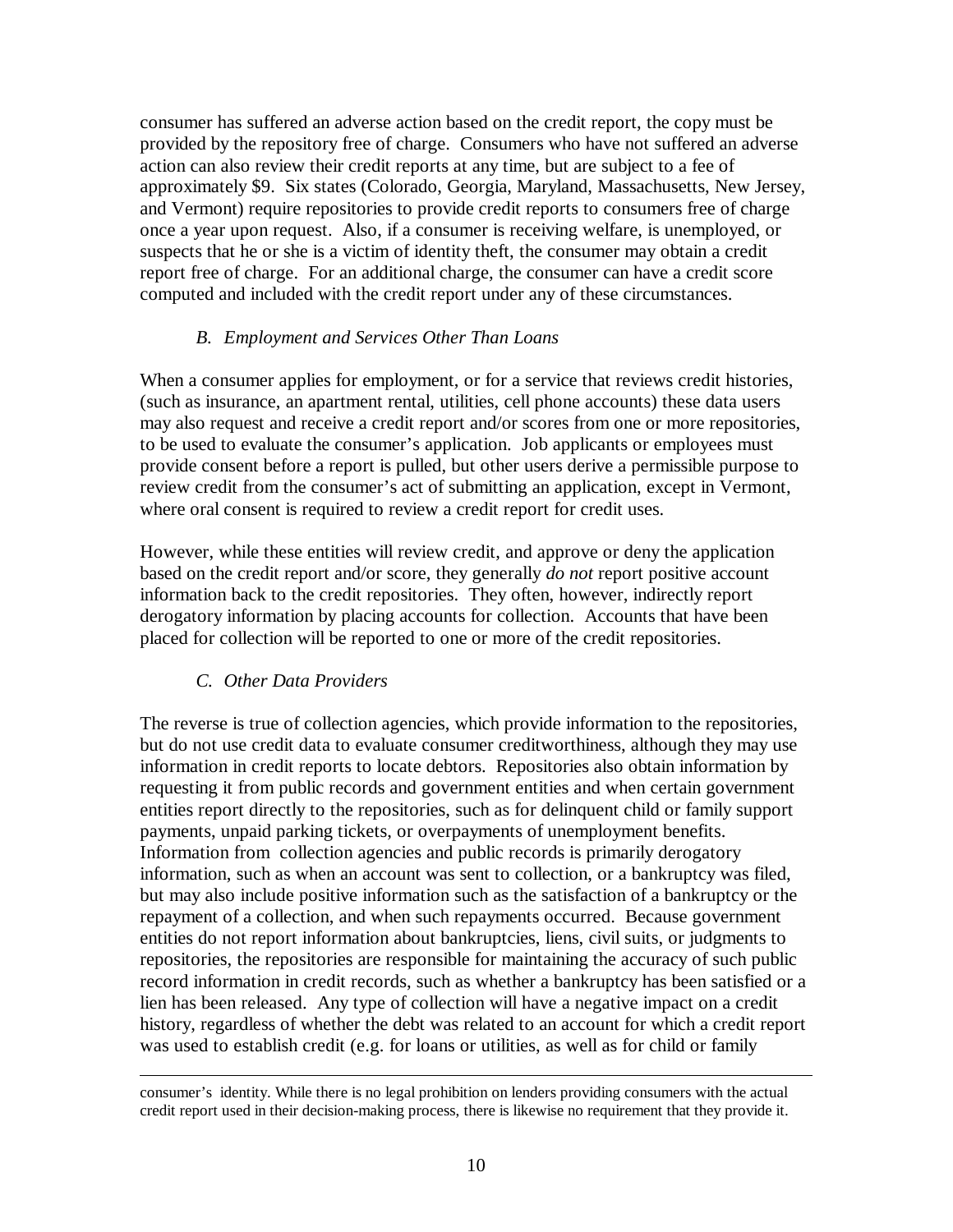support or parking tickets). Collections, either from a collection agency or other type of account, and public records will continue to have a negative impact after they have been paid or otherwise satisfied, although they will have a less negative impact if they are satisfied, and will have a less negative impact as time passes.

# *D. Mortgage Credit*

The process is more complex for a mortgage transaction. When consumers apply for a mortgage, the mortgage lender (who may be a mortgage banker or mortgage broker) has a number of options that are influenced by what the lender intends to do with the loan after the closing. The lender can hold onto the loan and collect mortgage payments from the consumer until the loan is paid off (known as holding a loan in portfolio), thereby assuming all the risk for borrowers defaulting, or the lender can sell the loan to the secondary market. If a loan is sold, the originator loses the access to future profits from mortgage payments, but also, so long as the loan meets all the standards set forth by the purchaser of the loan, retains no risk should the borrower default. The originator retains the profits from the cost of the mortgage transaction and underwriting, and has a replenished supply of capital to make other loans. The two primary purchasers of loans in the secondary market are the government sponsored enterprises (GSEs) Fannie Mae and Freddie Mac. Lenders may also seek a government guarantee for the loan through the Federal Housing Administration (FHA) or Department of Veterans' Affairs (VA) programs.

## 1. Portfolio Loans

If a lender is not planning to sell the loan to the secondary market, that lender will usually order a merged credit report, which incorporates information from all three credit repositories, including the three credit scores. While a lender will generally use reports from all three repositories to underwrite a loan, it may use a single credit report to offer a pre-approval. Also, for second mortgages and lines of credit secured by the home, lenders generally underwrite using one credit report. There is no legal or regulatory requirement to use a certain number of credit reports to underwrite a mortgage. However, if a lender wishes to sell the loan on the secondary market, or receive an FHA or VA guarantee on the loan it may be required to follow certain protocols.

A lender planning to hold a loan in portfolio will order a merged credit report with scores from a credit reporting agency, passing on information about the consumer such as name, social security number, current and previous addresses. The credit reporting agency will then pass on the request to a merging company, which will request credit reports from all three credit repositories and will compile the information from each report returned to them, according to their merging logic (a set of automated commands designed to identify shared information and present the three reports in a summarized format). The individual credit reports as they read prior to merging and credit scores are also returned to credit reporting agency. The credit reporting agency will then supply this information to the lender.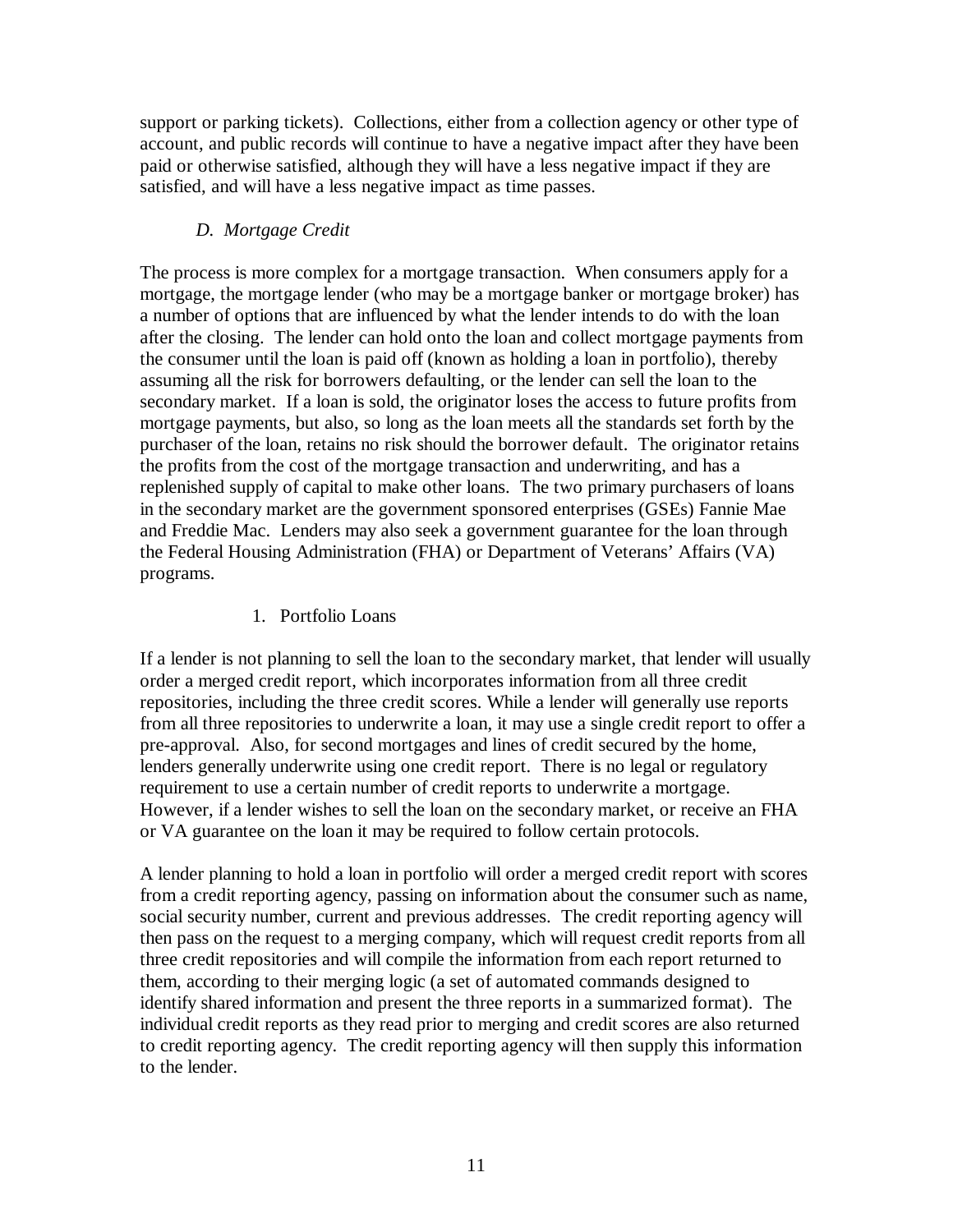Based on the information in this report, and other information such as the applicant's income and the loan to value ratio of the mortgage requested, a lender will decide whether or not to originate the loan, and at what price (interest rate, points, etc.). A number of companies, such as mortgage lenders Countrywide and GE Capital and mortgage insurers PMI Mortgage Insurance Company and Mortgage Guarantee Insurance Corporation, have developed automated underwriting (AU) systems that can provide automated evaluations of a loan application based on information from the consumer's credit report and additional information such as income and loan to value ratio.

If the lender is hesitant to originate a loan because of derogatory information in an applicant's credit report, and has reason to believe that it may be incorrect, or outdated, the lender can purchase a reinvestigation of the credit information from the credit reporting agency. This entails contacting original creditors, collection agencies, and government records clerks, to verify and update questionable information contained in the merged credit file. These services can mean corroborating as few as one entry in a credit file, or it can be a comprehensive review in which every entry with conflicting information is corroborated. An alternative called a Residential Mortgage Credit Report (RMCR) involves reviewing two or three credit repository reports, verifying all conflicting data in the credit repository reports and the application form with each creditor, updating any account with a balance over 90 days old, conducting a consumer interview, and other verification services. Such services provide more current information to a lender for their consideration when underwriting a mortgage, but they do not alter information maintained by any of the credit repositories, nor do they change a borrower's credit score<sup>11</sup>. A credit reporting agency may have greater success obtaining clarification of inconsistencies in an applicant's record than the applicant would have acting on his or her own, and the credit reporting agency's reinvestigation is more likely to be trusted by the lender than the word of a consumer regarding current status of accounts. This service adds cost to the credit underwriting process (roughly \$50-100). For consumers who have credit scores far higher than the requirements to qualify, this would be an unnecessary service. However, for those who face loan denial, or dramatically higher borrowing costs because of errors in their reports, the savings over the life of the loan, or in some cases with a single mortgage payment, could more than compensate for the increased cost of this reinvestigation. After the reinvestigation, the credit reporting agency will provide the updated and verified information to a lender who can consider the information while making the final underwriting decision $^{12}$ .

<u>.</u>

<sup>&</sup>lt;sup>11</sup> When a reinvestigation produces changes in the information contained in a repository's credit report, the credit reporting agency is required to pass the information on to the repository within 30 days. However, once this occurs, there is no requirement that the repository update the consumer's credit file, nor a time frame within which they must respond. It would be far better for consumers if the credit repositories were under an obligation to update the consumer's file, or at the very least to respond with the results of their own reinvestigation within 30 days. In the mean time, the disputed information should be part of the credit report provided to any data users who request the file as the reinvestigation is underway.

 $12$  Lenders are not required to accept the results of a reinvestigation, and the automated underwriting systems of key secondary market actors Fannie Mae and Freddie Mac do not. Instead they require all changes to be made through a process known as rescoring, described in greater detail below.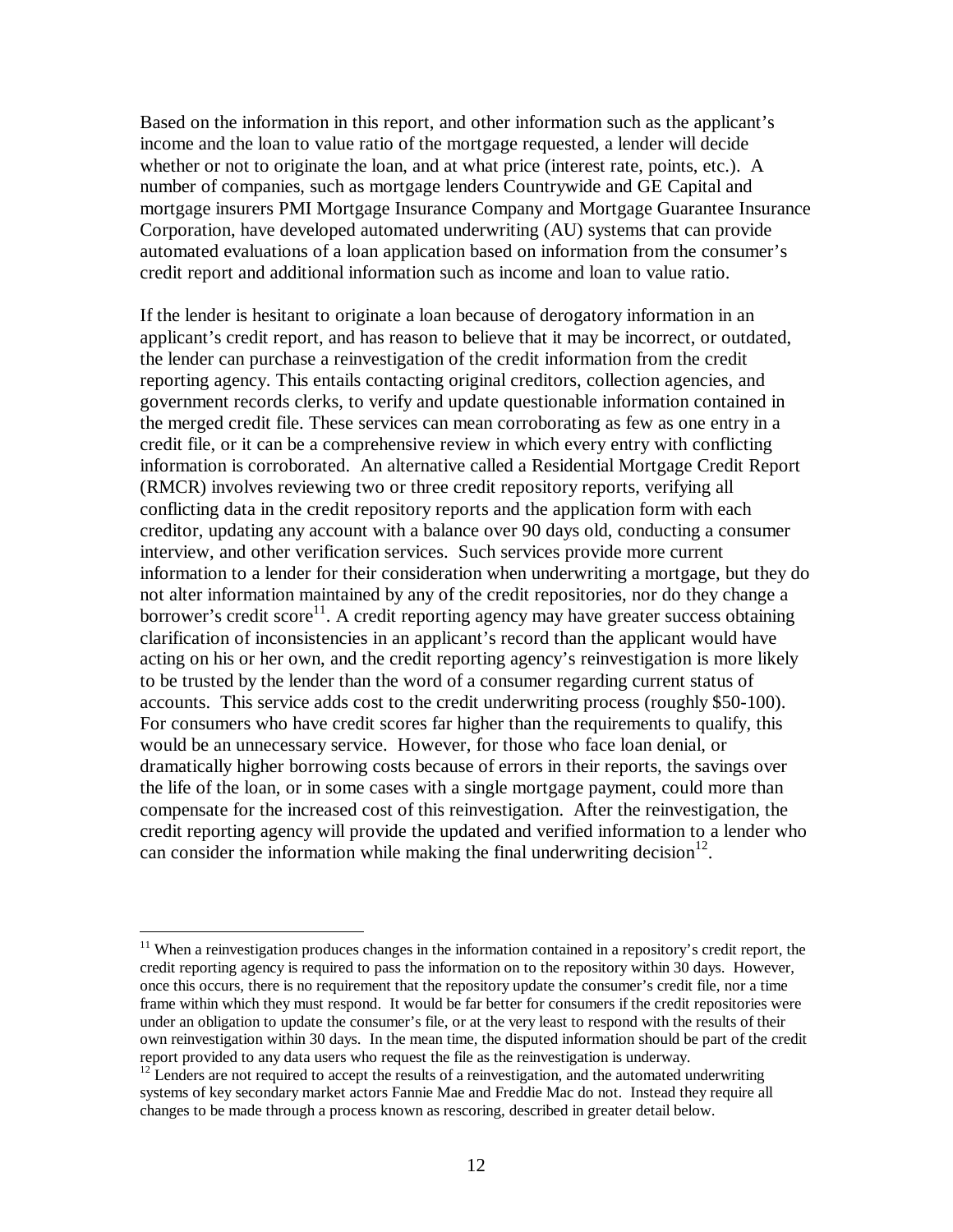### 2. Loans Sold in the Secondary Market

In the current marketplace, few loans are held in portfolio, especially those loans originated by brokers. Instead, many are sold into the secondary market to entities that bundle large numbers of mortgages into securities that are sold to investors – a process known as securitization. The major actors in this part of the market are the Government Sponsored Enterprises Fannie Mae and Freddie Mac, although a number of large national lenders also purchase and securitize loans. If mortgage originators can sell a loan, then they will have renewed capital to make another loan, and will still have profit derived from the costs charged to the consumer for the transaction. Thus selling a loan into the secondary market is an attractive option.

Government Sponsored Enterprises (GSEs) Fannie Mae and Freddie Mac have both developed automated underwriting systems which evaluate mortgage applications based on the information in credit reports, as well as additional information such as income and loan to value ratio, in a very short amount of time. Lenders can submit a loan application to these automated underwriting systems prior to approving a loan and receive an indication from the GSE that they will purchase the loan. Each GSE has a different protocol for submitting loan applications and for obtaining and using credit histories.

Automated underwriting (AU) systems do not approve or deny loans, but can provide an indication of whether a GSE will purchase the loan, and thereby assume the risk of default with respect to the loan. A lender can override an AU decision and underwrite the loan manually, but if they do so, they must agree to buy back the loan if it defaults and is found to have violated the purchaser's loan standards. While a loan with an AU approval that meets all the purchaser's standards and complies with the warranties of sale carries no risk for a lender or broker, a loan that has been approved by overriding AU standards does carry significant risk. Many loans are still manually underwritten, but the majority of applications are reviewed with an automated underwriting system, and this share is expected to grow in coming years.

Brokers are the dominant originators of loans, but they do not have the financial reserves of banks, thrifts, and other financial institutions. They rely on being able to sell their loans almost immediately. This is much more difficult without an AU approval. Also, the efficiencies of credit scoring and automated underwriting have made the loan approval process so fast for loans with good credit that the additional effort required to correct errors, or otherwise revisit the details of the loan file, acts as a substantial deterrent to mortgage lenders working on these loans. In this market, where record volumes of loans are being originated, there is a tremendous incentive to deal only with the loans that will be approved the fastest – the loans that pass the credit score/ automated underwriting test $^{13}$ .

 $\overline{a}$ 

<sup>&</sup>lt;sup>13</sup> The economic pressure on originators to underwrite loans that will require the least amount of work existed prior to the introduction of automated underwriting systems. However, the development of automated underwriting has made the process so quick for some loans that the relative additional time required to complete a more complicated loan is proportionally greater. Some have noted that decreasing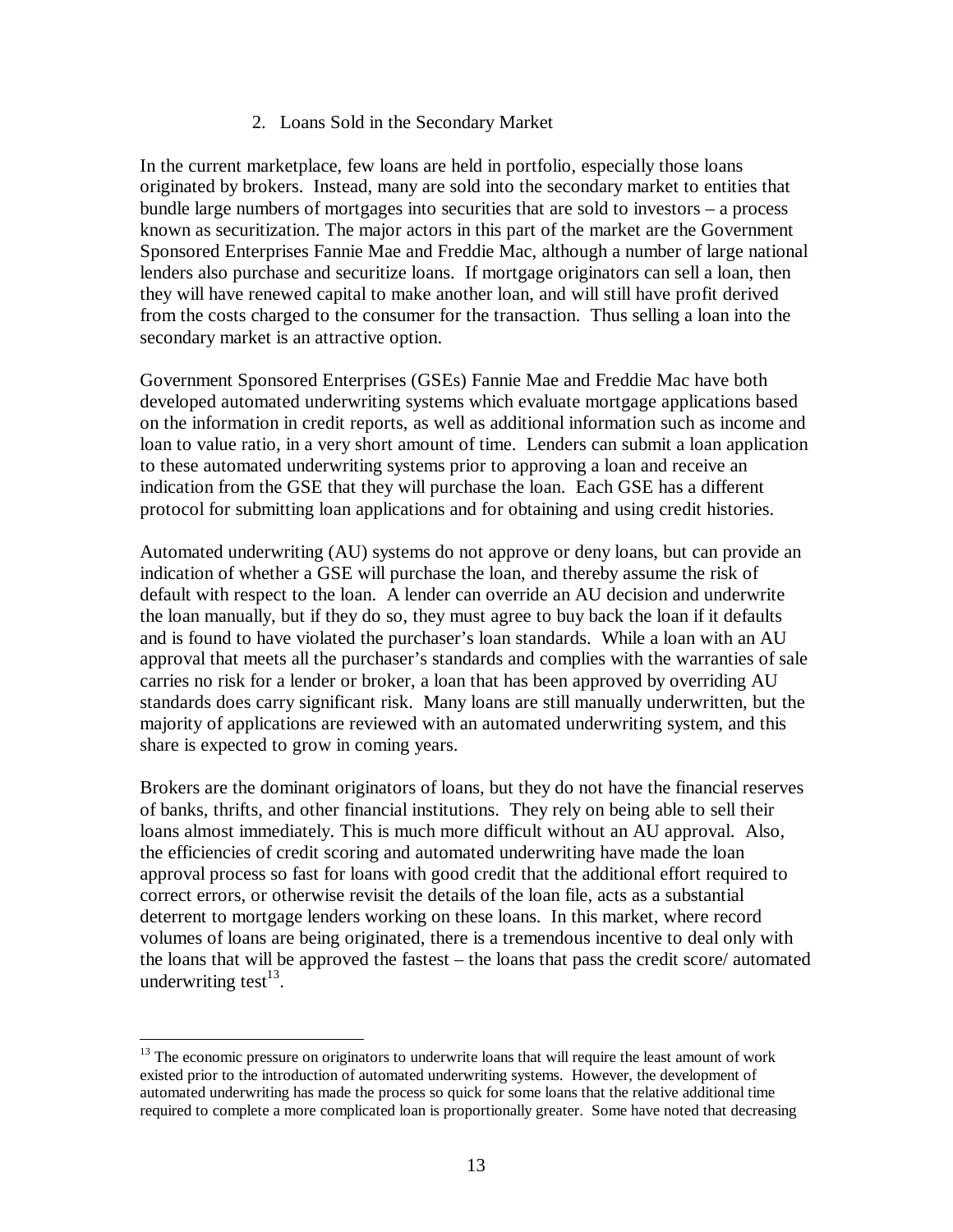### 3. Credit Rescoring

If lenders wish to update or correct information in a credit report, the lender cannot use the reinvestigation process for portfolio loans outlined above and resubmit the loan through the automated underwriting systems of Fannie Mae and Freddie Mac. The reinvestigation process outlined above does not change the data on record at the repositories and only reports that contain credit scores and have been generated at the repository level are acceptable for submission to Fannie Mae's and Freddie Mac's automated underwriting systems. Lenders can choose to manually underwrite the loan and submit it with documentation of the errors in the first credit report.

If a lender is unwilling to underwrite the loan manually, and a consumer can afford to wait several weeks, the consumer can submit a dispute directly to the credit repository, and the repository has 30 days to respond to the dispute. However, if the borrower wishes to correct an error in an expedited time frame, lenders who submit loans through automatic underwriting systems would have to order a service known as *rescoring*. In this process, the credit reporting agency will obtain the necessary documentation regarding the disputed account or accounts and contact the rescoring department within the relevant repository. This department will verify the information provided to them by the credit reporting agency, either through spot checks, or by verification of every update, within a few days. After this process is complete, a new credit report with new credit scores can be requested, and the loan can be underwritten with the more current information. In addition, the information is changed at the repository level, and will be reflected in future credit reports for this consumer. This has recently become a very expensive service for a lender to purchase. Since the summer, two of the three repositories have increased prices for this service by as much as  $400\%$ <sup>14</sup>.

Regardless of how the underwriting takes place, if the loan is originated, the mortgage lender, or the entity holding and servicing the loan if it is sold, may become a data provider. The servicer will report information about consumer's payment behavior related to their mortgage to one, two, or three of the credit repositories, who will add this information to the credit report.

 $\overline{a}$ 

the time required to underwrite the easiest loans potentially frees underwriters to devote more time to more difficult loans.

<sup>&</sup>lt;sup>14</sup> According to reports from a number of credit reporting agencies, Transunion and Equifax have recently changed their pricing. Transunion previously charged \$5.00 per account entry, or trade line, regardless of whether the account to be updated was a joint or individual account. As of June of this year, Transunion charges \$20 per trade line to update an individual account, and \$25 to update a joint account. Equifax has recently increased the cost from approximately \$5 per rescore to \$15 per tradeline for a joint or individual account, or \$30 for a same day request. Both repositories have clearly stated that these costs are not to be passed on to the consumer. It is also of note that these two repositories compete with credit reporting agencies in offering rescoring services, and charge between \$8-10 per trade line to lenders who contact them directly.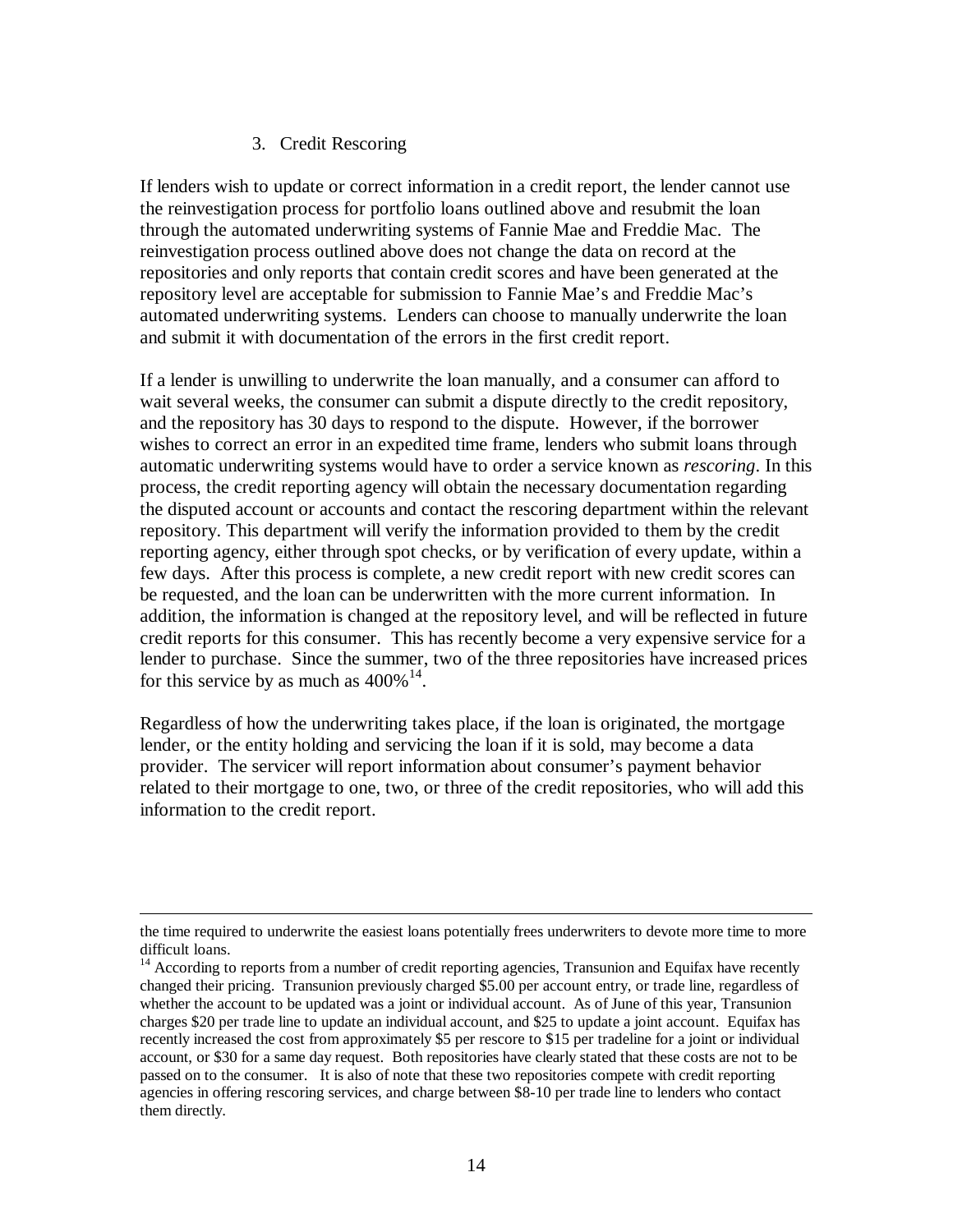4. Federal Housing Administration (FHA) and Department of Veterans' Affairs (VA) Loans

Lenders who wish to submit loans for an FHA or VA guarantee must also follow certain protocols regarding the submission of credit reports, but have a number of options to choose from. For example, the FHA program accepts either a three repository merged credit report, a Residential Mortgage Credit Report (RMCR), or applications processed through the automated underwriting systems of Fannie Mae and Freddie Mac. The RMCR option is required to be made available to consumers who dispute information contained in their credit reports<sup>15</sup>. In addition to the options offered to lenders submitting loans for FHA guarantees, the VA program accepts applications processed through the automated underwriting systems of PMI Mortgage Insurance Company and Countrywide $^{16}$ .

<u>.</u>

<sup>&</sup>lt;sup>15</sup> See FHA Lender's Handbook number 4155.1 chapter 2, section 4 "Credit Report Requirements," and Mortgagee Letters 98-14 and 99-26, available at www.hudclips.org.

<sup>&</sup>lt;sup>16</sup> See VA Lender's Handbook, VA Pamphlet 26-7, available at http://www.homeloans.va.gov/26-7.pdf.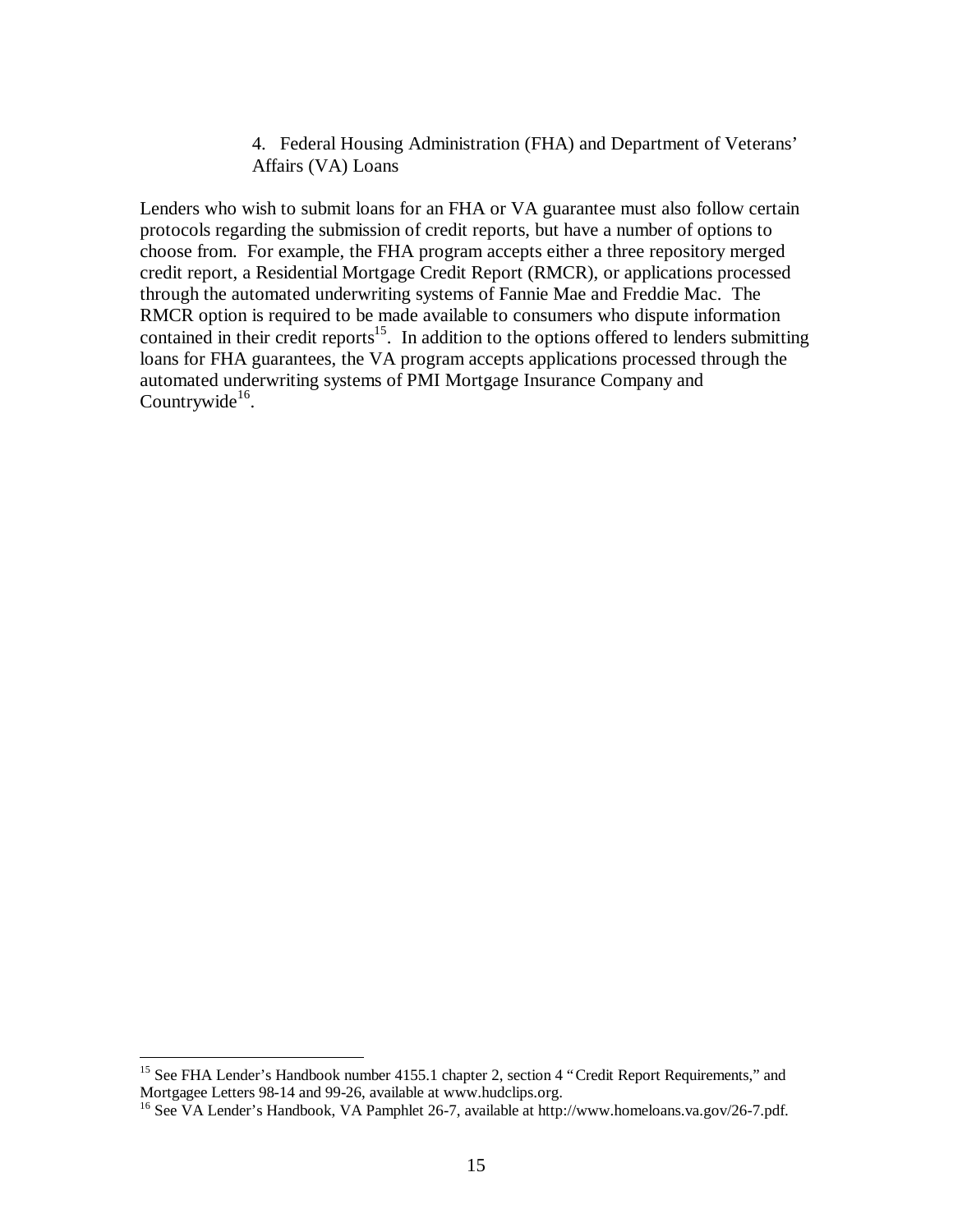### **V. Study Design**

### *A. Phase One*

 $\overline{a}$ 

The first phase of the study consisted of a manual review of 1704 credit files, archived by credit reporting agencies. These files had been requested by mortgage lenders on behalf of consumers actively seeking mortgages. The three credit reporting agencies that generated these files are located in different regions of the county (West, Midwest, and East) and serve mortgage lenders in a total of 22 states.

Only archived credit files that had been generated by mortgage lender requests for reports and scores from all three major credit repositories (Experian, Equifax, and Trans Union) were included in the review. Files were included in the study by reviewing consecutive archived files dating from June 17 to June 20,  $2002<sup>17</sup>$ .

Ensuring the anonymity of all data collected and examined for this study was a paramount concern for both CFA and NCRA. The data collection procedures were designed with particular care to ensure that no personal identifying information from these credit files was recorded for this study. No reports were provided in paper or electronic form, and no names, social security numbers, account numbers, addresses, or other consumer identifying information was recorded. All comments regarding inconsistencies were recorded in generic form. For example, the fact that digits in a social security number were transposed in one file would have been recorded, but the actual number would not have been. Similarly, if a consumer's file showed apparent confusion between credit data recorded under a consumer's first name and credit recorded under the consumer's middle name, this would have been noted, but the names would not have been recorded. While the files were being reviewed, the National Credit Reporting Association (NCRA) and the Consumer Federation of America (CFA) took precautions to limit the access to identifying information to the credit reporting agencies' representatives, who worked with a representative from the Consumer Federation of America in each office. The credit reporting agency representative retrieved the files, and conveyed only the relevant generic information verbally to the CFA representative for recording. As a result, the data examined for this study contains only generic information about variations in credit data, but does not link that data to any consumer or consumers.

For each file, the credit scores from each of the three major credit repositories were recorded. If a repository returned a report, but the report was not scored, or if the repository could not locate a report for the applicant, this information was also recorded. In addition, researchers noted if a file contained multiple reports from any repository, and recorded the scores for these reports, if the report was scored. Residential Mortgage Credit Reports (RMCRs), for which credit reporting agencies verify and update

 $17$  For agencies that serve multiple time zones, additional measures were employed to include records from consumers in all regions. For example, every second file from one agency was reviewed rather than every file.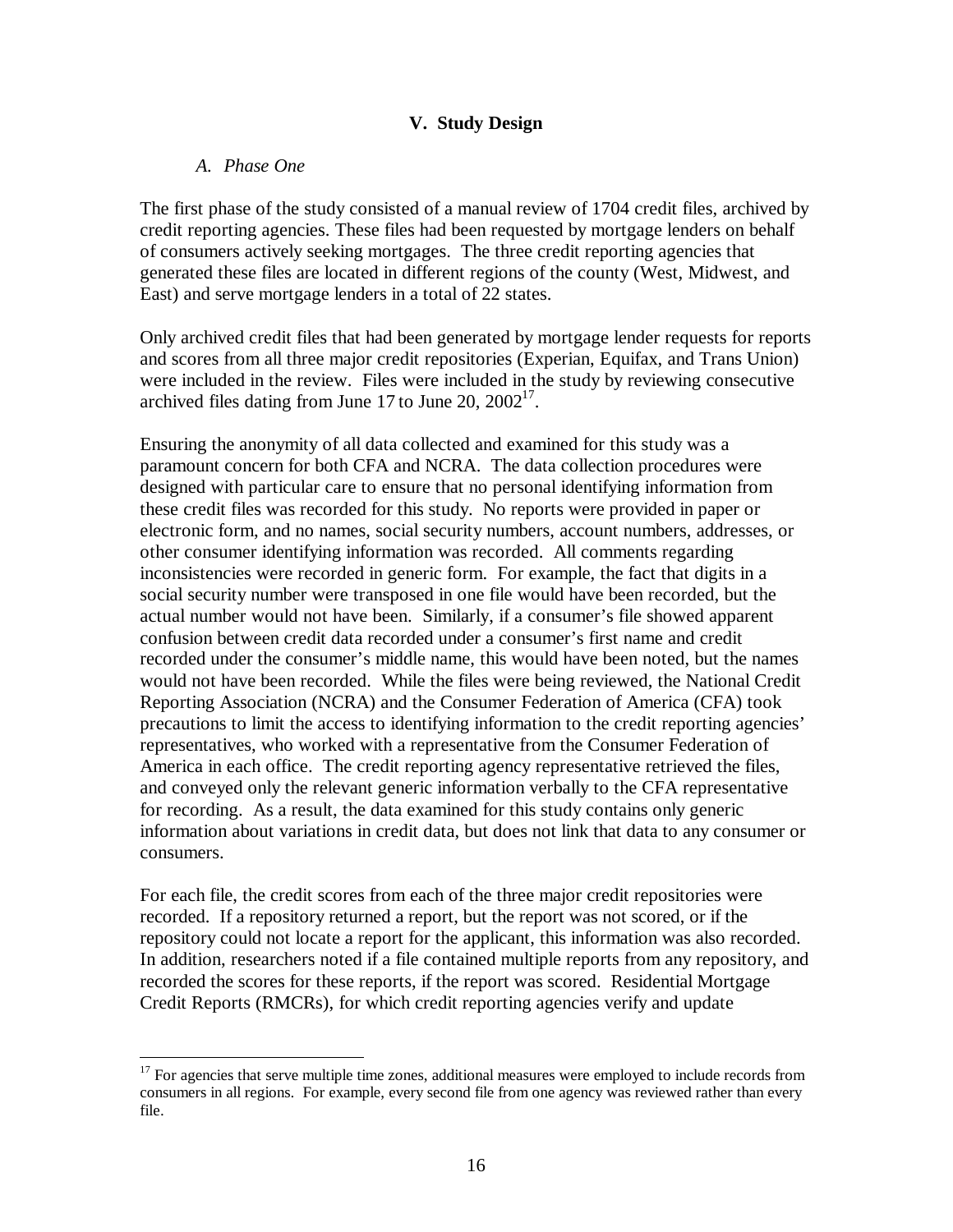information in the credit report, were identified as such<sup>18</sup>. For joint application files, the applicant's and coapplicant's reports were treated as separate reports. Approximately 500 files that contained a credit score from each of the three repositories were recorded at each agency.

A major focus of the study was for those applicants closest to the boundary between the lower priced prime mortgage lending market and the higher priced subprime mortgage lending market, which, in addition to higher costs overall, exposes borrowers to greater risks of predatory lending. A large variance between scores on a consumer's file is a likely indication of drastically incomplete and/or incorrect information in that consumer's credit reports, and a cause for concern. For those closest to the boundary between prime and subprime, generally considered to be a credit score of 620, the impact of even small variances can be severe and translate directly into a greater financial burden.

Thus, more detailed information about each file was recorded: 1) if the file had widely varying scores among repositories (defined as a range of 50 points or greater between the high and low score); 2) if the file was near the threshold between prime and subprime classification with a substantial variance between scores (defined as having a middle score between 575 and 630, and a range between high and low scores greater than 30 points); or 3) if the file was directly at the threshold between prime and subprime classification (defined as having a high score above 620, and a low score below 620). For files that met these criteria, the four primary factors contributing to the credit score, provided by each repository as part of the credit report, were recorded.

Finally, if the file met criterion 2 (had a middle score between 575 and 630, and a range between high and low scores greater than 30 points), or if the file had a variation in scores of more than 90 points, the specifics of the three credit reports were reviewed in an attempt to identify any obvious inconsistencies between the repositories. When possible, researchers made a determination based on this review of whether any inconsistencies seemed likely to be artificially lowering or raising the score reported by one or more repositories.

## *B. Phase Two*

The goal of Phase Two was to test the representational validity of the findings in Phase One by comparing key statistics from that sample of credit files with the same statistics for a much larger sample of credit files. Specifically, the goal was to compare the range among credit scores, and the frequency of explanations provided to consumers.

This phase of the study reviewed credit scores and the explanations for those scores provided by the repositories for a separate sample of 502,623 archived credit files. This larger sample was collected electronically and did not involve a manual review of each file. As with the first phase, these files had been requested by mortgage lenders on behalf of consumers actively seeking mortgages, and only credit files generated by a request for

 $\overline{a}$ <sup>18</sup> Conducting and RMCR does not affect the credit scores, and when in depth reviews of the reports were conducted on RMCRs, the comments referred to the status of the report prior to updates or verification.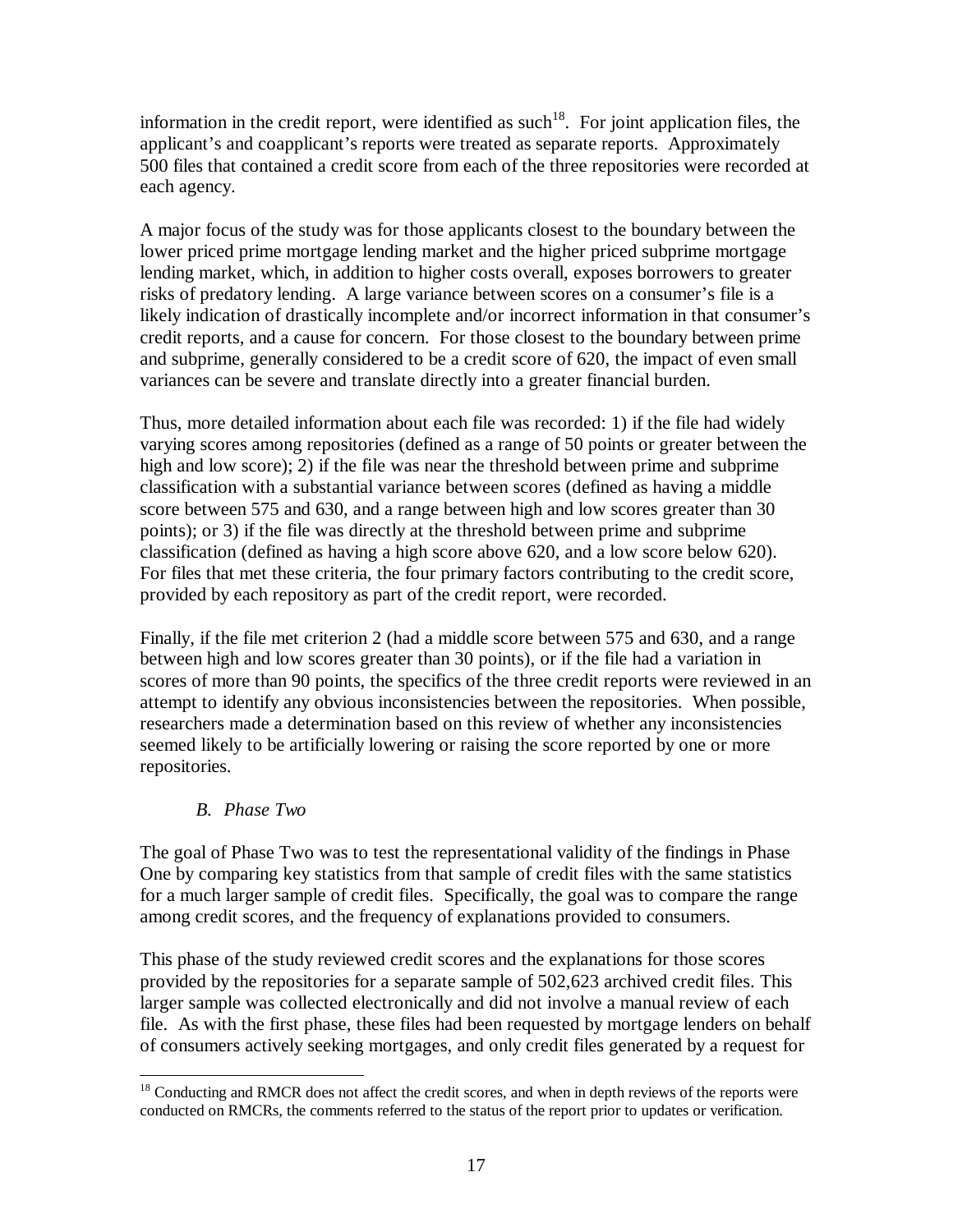the reports and scores from all three major credit repositories (Experian, Equifax, and Trans Union) were included.

If a repository returned an unscored report, or if the repository could not locate a report for the applicant, this information was recorded. In addition, the presence of multiple reports from any repository and the scores for these reports, if scored, were recorded. For joint application files, the applicant's and coapplicant's reports were treated as separate reports.

For this phase of the study, the zip code for each file was recorded, as was information about the type of services requested for each file, and the version of the scoring model used to calculate each score. By matching zip codes with states, it was possible to determine the geography represented by these files. Phase Two analyzed files from every state and territory in the nation, with a wide distribution of files from all regions. (34% from the Northeast, 27% from the Southeast, 30% from the Midwest, 6% from the West<sup>19</sup>, 4% with no zip code information to indicate a state, and 0.08% from U.S. territories.)

Unlike the files in Phase One, which constitute a snapshot of the profile of consumers seeking mortgage credit over just several days, the files reviewed in Phase Two date from December 8, 2000 to September 20, 2002.

## *C. Phase Three*

Phase Three explored the prevalence of specific errors in a representative sample of credit reports, and attempted to quantify how many files contained inconsistent, missing, or duplicated information. Researchers used a 10% sample of all files reviewed at one site in Phase One and reviewed account data and public records data for errors of omission (information not reported by all repositories) and errors of commission (inconsistent information between repositories, or duplicated information on a single repository).

This phase tabulated how many consumer files were missing accounts on at least one repository report that appeared on other repository reports, treating accounts of different type and status separately. The same criteria used to tabulate missing accounts were used to tabulate the number of files that contained duplicate reports of accounts on a single repository report.

<sup>1</sup> <sup>19</sup> The researchers were concerned that there were disproportionately fewer files from the western region, particularly a disproportionately low number of files from California. However, subsequent analysis showed that key statistics and distribution of score ranges for the files from this region, and from California specifically, were virtually identical to those for the entire sample. Therefore, the researchers are confident that this under-representation is not introducing any bias into the findings. (The regions were defined as follows Northeast: ME, NH, VT, NY, MA, CT, RI, PA, NJ, DE, DC, MD, WV, VA. Southeast: NC, SC, GA, TN, KY, AL, MS, FL, LA, AR, TX, OK. Midwest: OH, IN, IL, MI, WI, MN, ND, SD, IA, MO, NE, KS. West: AZ, NM, MT, WY, CO, UT, NV, CA, ID, OR, WA, AK, HI. Territories: GU, PR, VI.)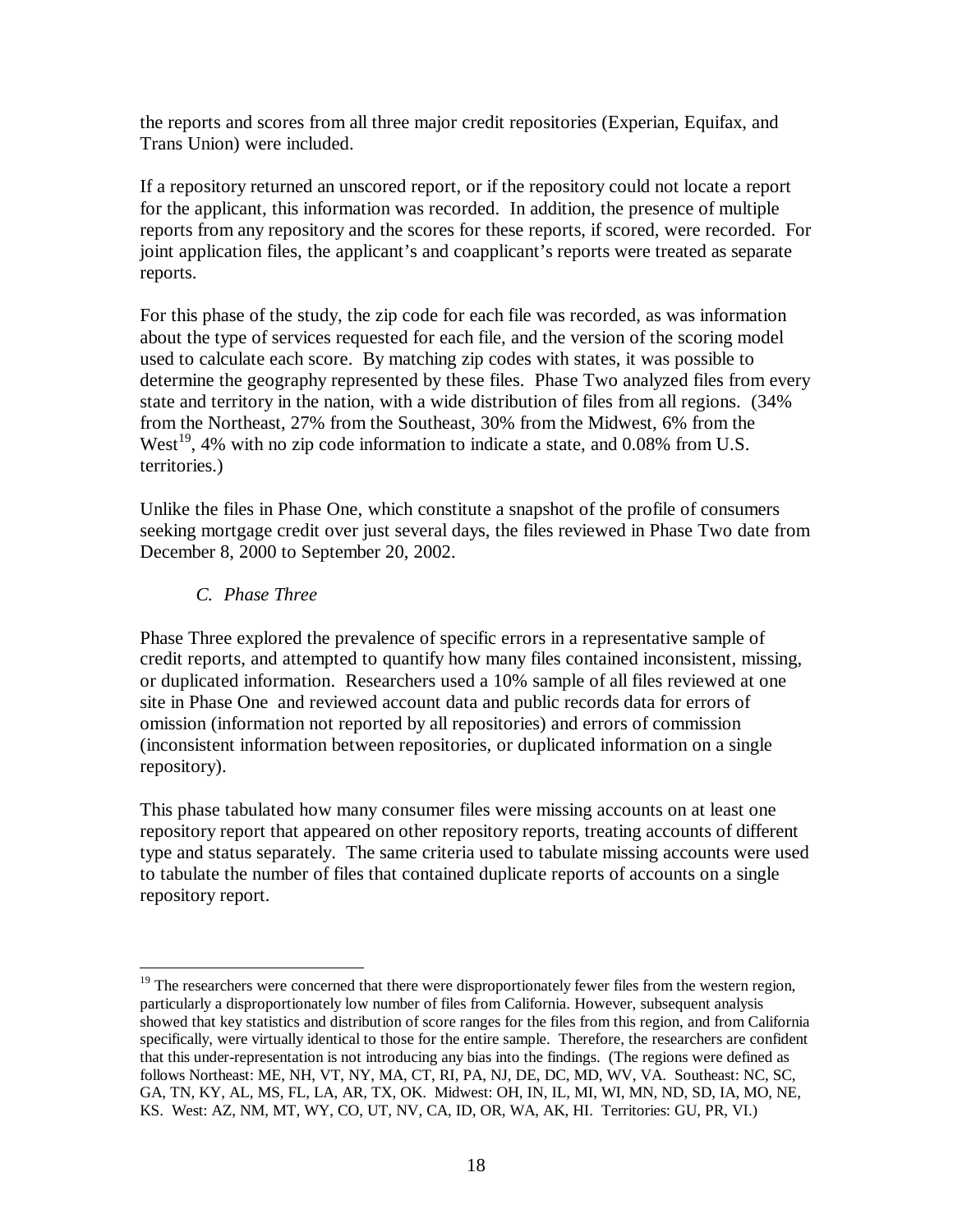The seven types of accounts identified were mortgages, other installment loans, revolving accounts, other accounts not in collection, medical collections, child support collections, and other collections or charge offs. The researchers differentiated between the status of each non-collection account on the repository or repositories that did report the account. For accounts other than collections and charge offs (mortgages, other installment loans, revolving accounts, other accounts not in collection), the researchers differentiated between accounts that had no derogatory information, accounts that had late payments, accounts that had conflicting information regarding late payments on two repositories, and accounts that had inconsistent information regarding default. In addition, researchers noted if a mortgage had gone to foreclosure, and if a revolving account had been reported lost or stolen.

Files with duplicate or missing public records were tabulated, differentiating by type and status as well. Researchers tabulated missing and duplicate bankruptcy filings, liens, judgments, and civil suit filings, differentiating between two categories of status, those that had been filed, and those that had been recorded as released, satisfied, dismissed, or paid.

In addition to determining the number of files with missing and duplicate accounts, the researchers tabulated the number of files that contained certain inconsistencies between the three repositories regarding account details for accounts reported by all three. The inconsistencies of interest were: the number of payments recorded as 30 days late; the number of payments recorded as 60 days late; the number of payments recorded as 90 days late; the balance reported on revolving accounts or accounts in collection; the credit limit reported on revolving accounts; the past due amount; the method of payment (a code indicating if the account is currently being paid as agreed, is currently late, was late, but is now paid, etc.); the date of last activity on defaulted accounts; and the type of account. Finally, the researchers tabulated the number of files that reported a defaulted account, but did not report the date of last activity on that account.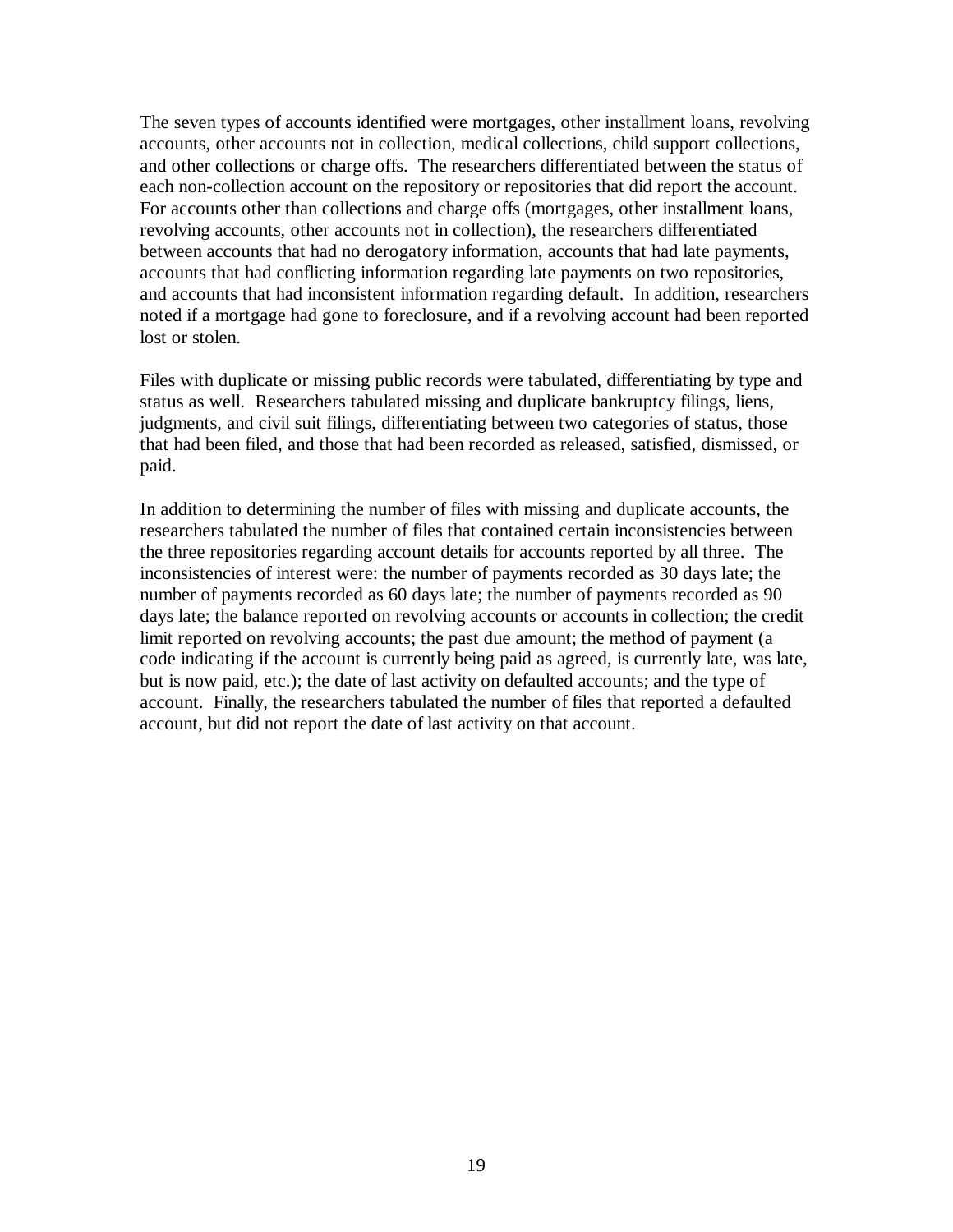### **VI.Findings**

### *A. Phase One*

1. Almost One in Ten Files was Missing a Credit Score from at Least One Repository.

Of the 1704 unique files reviewed, 1545 files had at least one score reported from each major credit repository. The remaining 159 reports were excluded from the statistical analysis because of one or more missing scores. Table 1 details the status of the files included and excluded from the analysis.

Table 1. Status of Files Reviewed in Phase One.

| 1390 Files with exactly 3 repositories scored, with no additional scores or unscored reports<br>114 Files with 3 repositories scored but with additional scores and unscored reports<br>41 Files with 3 repositories scored but with additional unscored reports |
|------------------------------------------------------------------------------------------------------------------------------------------------------------------------------------------------------------------------------------------------------------------|
| 1545 Subtotal: number of files with 3 bureau scores -- included in analysis                                                                                                                                                                                      |
| 58 Files with only 2 repositories scored*<br>26 Files with only 1 repository scored*<br>62 Files with no repositories scored*<br>13 Duplicate files, test files, or other errors that were thrown out                                                            |
| 159 Subtotal: number of files excluded from analysis                                                                                                                                                                                                             |

\* Unscored files include cases where no file was returned (no hit on information input during request) as well as cases for which a file was returned but not scored.

2. A Substantial Number of Files Met the Criteria for Further Review.

Of those 1545 files that had valid scores from each repository, 591 files, or 38%, were flagged for further review, based on the three predefined criteria outlined in the previous section and below.

Of the 1545 valid files:

1704 Total Files Reviewed

- 1. 453 files, or 29%, had a range of 50 points or more between the highest and lowest scores.
- 2. 175 files, or 11%, had a middle score between 575 and 630 and had a range of 30 points or more between the highest and lowest scores.
- 3. 250 files, or 16%, had high scores above 620 and low scores below 620.

These numbers do not total 591 because many files met multiple criteria. Table 2 provides more detail on the number of files that met each of the criteria.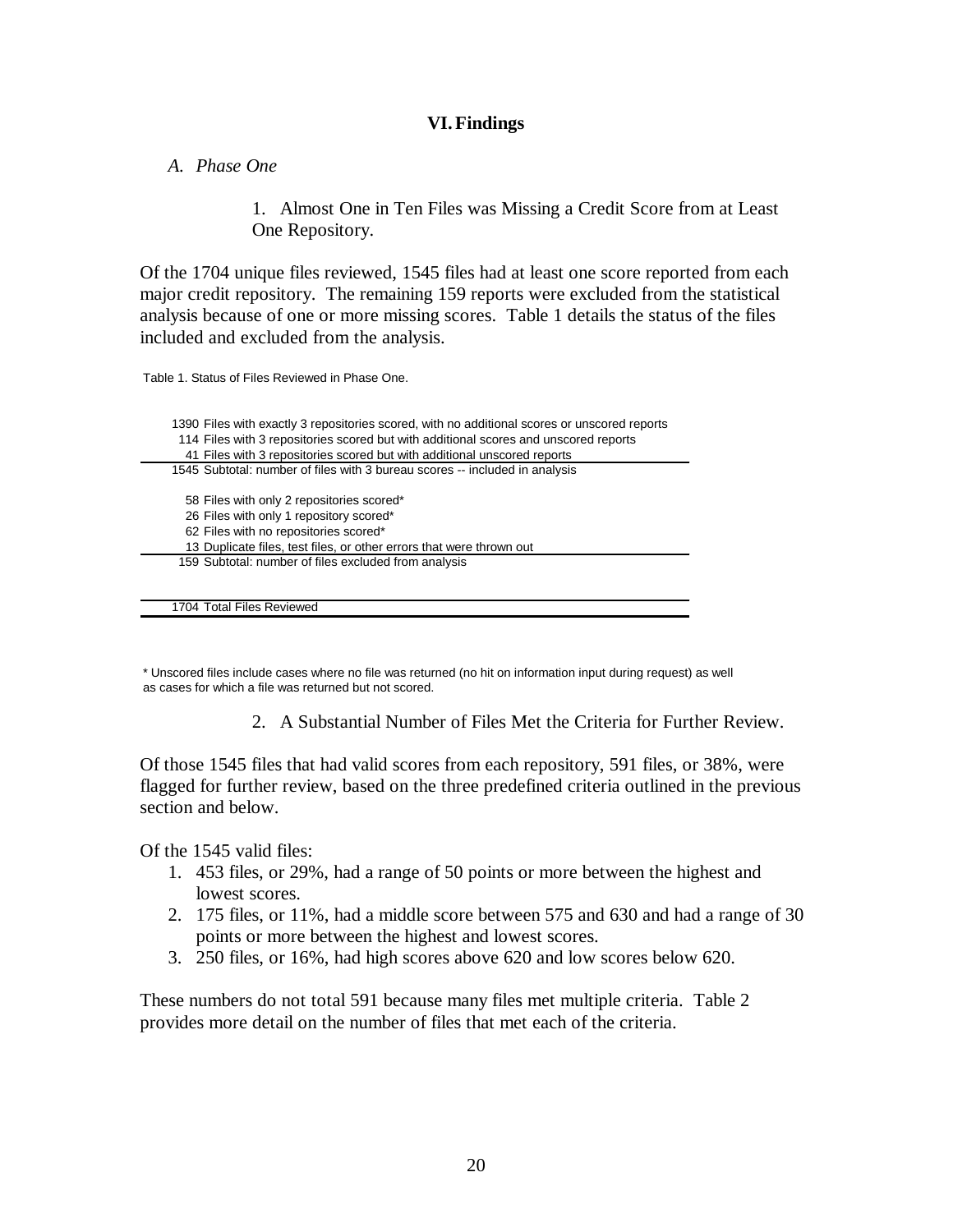|  |  |  | Table 2. Number of Files that met Criteria for Further Review in Phase One |  |
|--|--|--|----------------------------------------------------------------------------|--|
|  |  |  |                                                                            |  |

| Met Criterion 1               | 453 |     |
|-------------------------------|-----|-----|
| Met Criterion 1 only          |     | 273 |
| Met Criteria 1 and 2 only     |     | 29  |
| Met Criteria 1 and 3 only     |     | 79  |
| Met all three Criteria        |     | 72  |
| Met Criterion 2               | 175 |     |
| Met Criterion 2 only          |     | 39  |
| Met Criteria 1 and 2 only     |     | 29  |
| Met Criteria 2 and 3 only     |     | 35  |
| Met all three Criteria        |     | 72  |
| Met Criterion 3               | 250 |     |
| Met Criterion 3 only          |     | 64  |
| Met Criteria 3 and 1 only     |     | 79  |
| Met Criteria 3 and 2 only     |     | 35  |
| Met all three Criteria        |     | 72  |
| Met any of the three Criteria | 591 |     |

### 3. Numerous Files Contained Additional Repository Reports and Information not Relevant to the Consumer's Credit History.

Each file examined had been generated from a request for a merged file that included one report and one score from each repository. However, one in ten files (155 out of 1545) contained at least one, but as many as three, additional repository reports. These reports were not duplicate copies of reports, nor were they residual reports from previous applications for credit. These additional reports were returned from the same simultaneous request that produced the other reports in the file. For 114 of the files with additional reports, at least one, but as many as three of these additional reports also contained a credit score. It was unclear to researchers exactly how various systems would interpret these additional repository reports.

In some cases, an additional repository report was clearly reporting the credit activity of a separate person (no accounts from the additional report appeared on the three primary reports, and vice versa). However, it was very common for the additional report to contain a mixture of credit information, some of which belonged to the applicant and some of which clearly did not. In some cases, applicants had split files that appeared to be the result of applying for credit under variations of their name.

Common reasons for returning additional repository reports included:

- ? Confusion between generations with the same name (Jr., Sr., II, III, etc.).
- ? Mixed files with similar names, but different social security numbers.
- ? Mixed files with matching social security numbers, but different names.
- ? Mixed files that listed accounts recorded under the applicant's name, but with the social security number of the co-applicant.
- ? Name variations that appeared to contain transposed first and middle names.
- ? Files that appeared to be tracking credit under an applicant's nickname.
- ? Spelling errors in the name.
- ? Transposing digits in the social security number.
- ? An account reporting the consumer as deceased.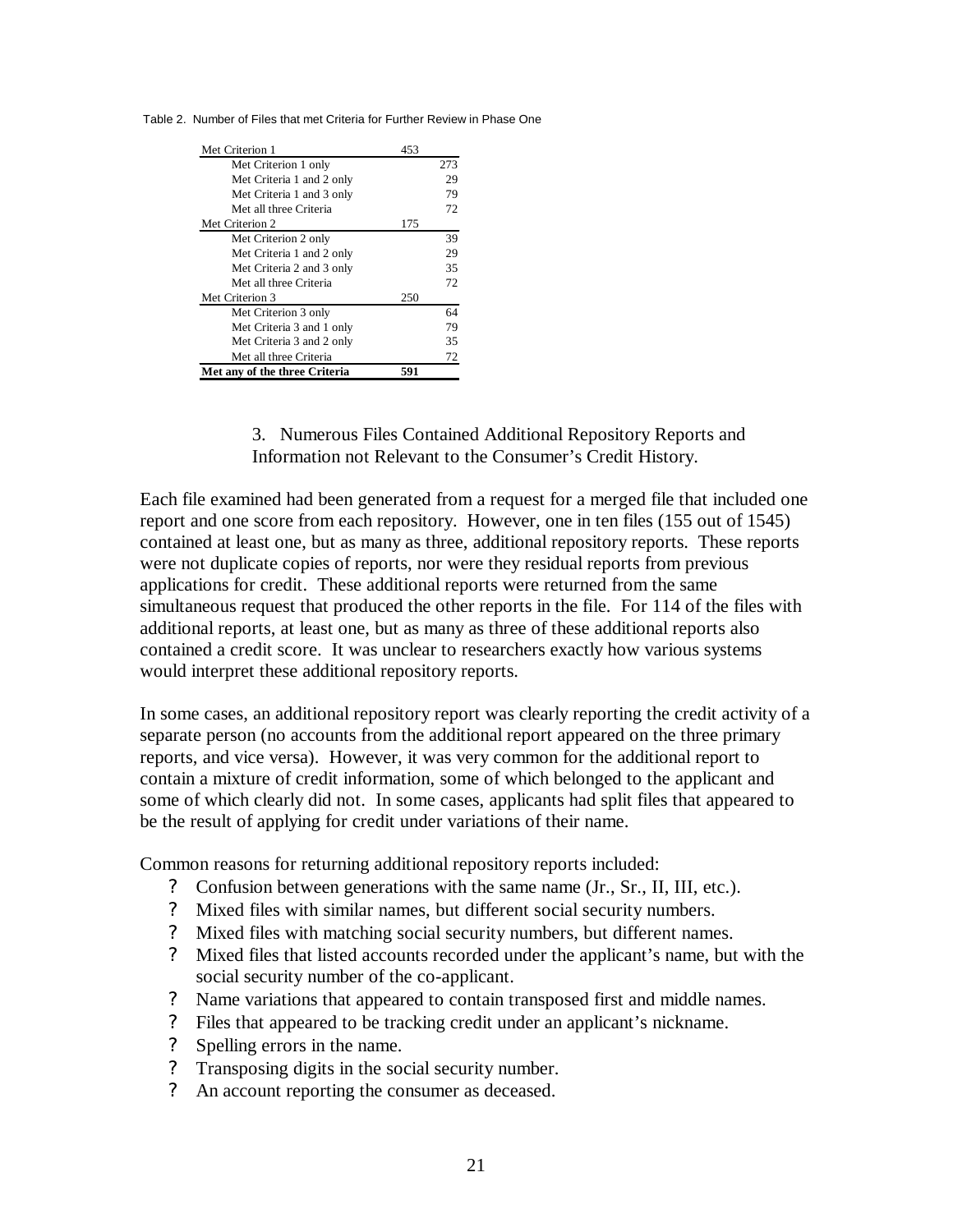4. Scores Reported by the Three Repositories for a Given Consumer Varied Substantially.

The review found considerable variability among scores returned by the three credit repositories. Because the repositories all use the scoring model provided by Fair, Isaac, and Company, this considerable variability among scores suggests considerable differences in the information maintained by each repository. Fair, Isaac, and Company attribute variations in credit scores to variations in credit data<sup>20</sup>. However, some have suggested that variations in credit scores may be occurring because not all data users are adopting new versions of the scoring model simultaneously. Researchers explored this concern using the data collected for Phase Two, and found the impact of different scoring models to be negligible.

Only one out of five files (328, or 21%) could be considered extremely consistent, with a range of fewer than 20 points between the highest and lowest scores. One in three files (475, or 31%) had a range of 50 points or greater between scores, and one in twenty files (81, or 5%) had a range of 100 points or greater between scores.

The average (mean) range between highest and lowest scores was 43 points, and the median range was 36 points. These statistics were reasonably consistent among the three regions<sup>21</sup>.

Files with good and bad credit both appear susceptible to large point ranges, although consumers with poor credit may be slightly more susceptible. Chart 1 compares the middle score of all files with the range between the highest and the lowest score for that file. The middle score is often the score used for loan approval. On this chart there is slight correlation between middle score and score variability. The regression trendline, which in this case estimates the average score range for each middle score, is relatively flat, but is higher for files with worse overall credit. This means that, on average, files with low middle scores have slightly greater variability among their scores, relative to files with high middle scores.

For example, for a middle score of 550, the regression line has a value of 50, meaning that the average range between high and low scores for files with a middle score of 550 is 50 points. In comparison, the average range between high and low scores for files with a middle score of 700 is 40 points. Thus, files with a middle score that is 150 points lower have an average score variability that is 10 points greater.

 $\overline{a}$ 

<sup>&</sup>lt;sup>20</sup> Fair Isaac, and Company address the question of differing information at the three repositories as part of the explanation of how credit scoring works on their consumer oriented website, myFICO.com, stating:

<sup>&</sup>quot;Your score may be different at each of the three main credit reporting agencies: The FICO score from each credit reporting agency considers only the data in your credit report at that agency. If your current scores from the three credit reporting agencies are different, it's probably because the information those agencies have on you differs." (http://www.myfico.com/myfico/CreditCentral/ScoringWorks.asp)

 $21$  In the Eastern region, the mean range was 40 and the median range was 33. In the Midwestern region, the mean range was 43 and the median range was 36. In the Western region, the mean range was 46 and the median range was 38.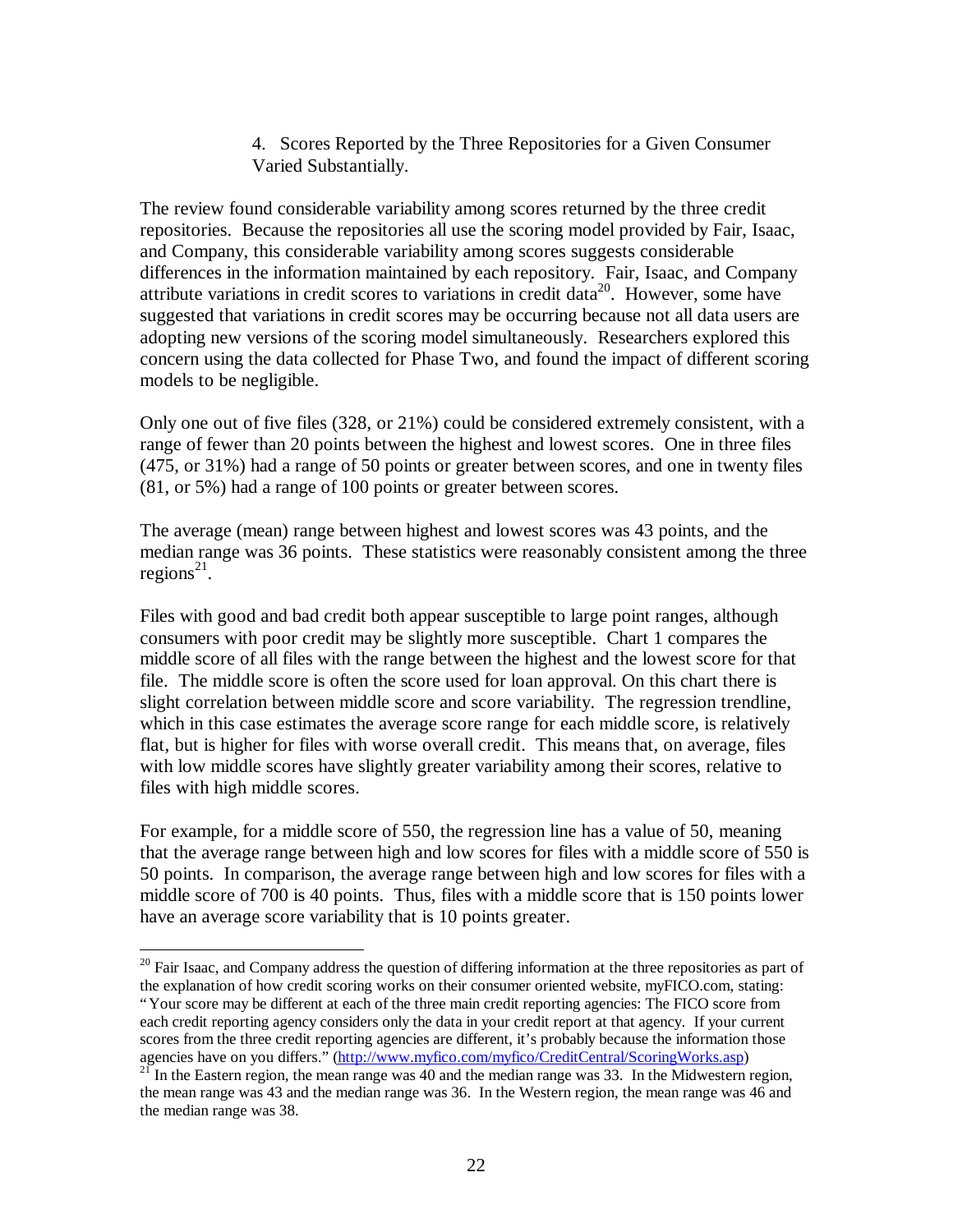

#### **Chart 1. Middle Score v. Range Between Scores**

5. Reports Contained Limited Information to Help Consumers Understand the Principal Reasons for their Credit Scores.

If a consumer is subject to an adverse action because of information in a credit report, federal laws (the Fair Credit Reporting Act and the Equal Credit Opportunity Act) require the lender to make certain disclosures. Adverse actions include, among other things, denial of credit, or denial of favorable terms on credit. The required disclosures include statements that an adverse action has occurred and that the decision was based in part or entirely on a credit report and the specific, principal reasons for the adverse action (generally four reasons are given)<sup>22</sup>.

Thus, each repository report contains the four principal reasons contributing to the score returned, as identified by the automated process that calculated the score. The three repositories have approximately forty standard reasons that can be provided through this process. However, a mere four reasons were provided as the primary contributing reason on 82% of the reports reviewed (i.e. the reports in the 591 files that met any of the criteria for further review outlined in the study design). The four most frequently returned explanations for a consumer's score, with the frequency with which they occurred, were:

 $\overline{a}$ 

<sup>22</sup> National Consumer Law Center, *Fair Credit Reporting Act, Fourth Edition*. 2000.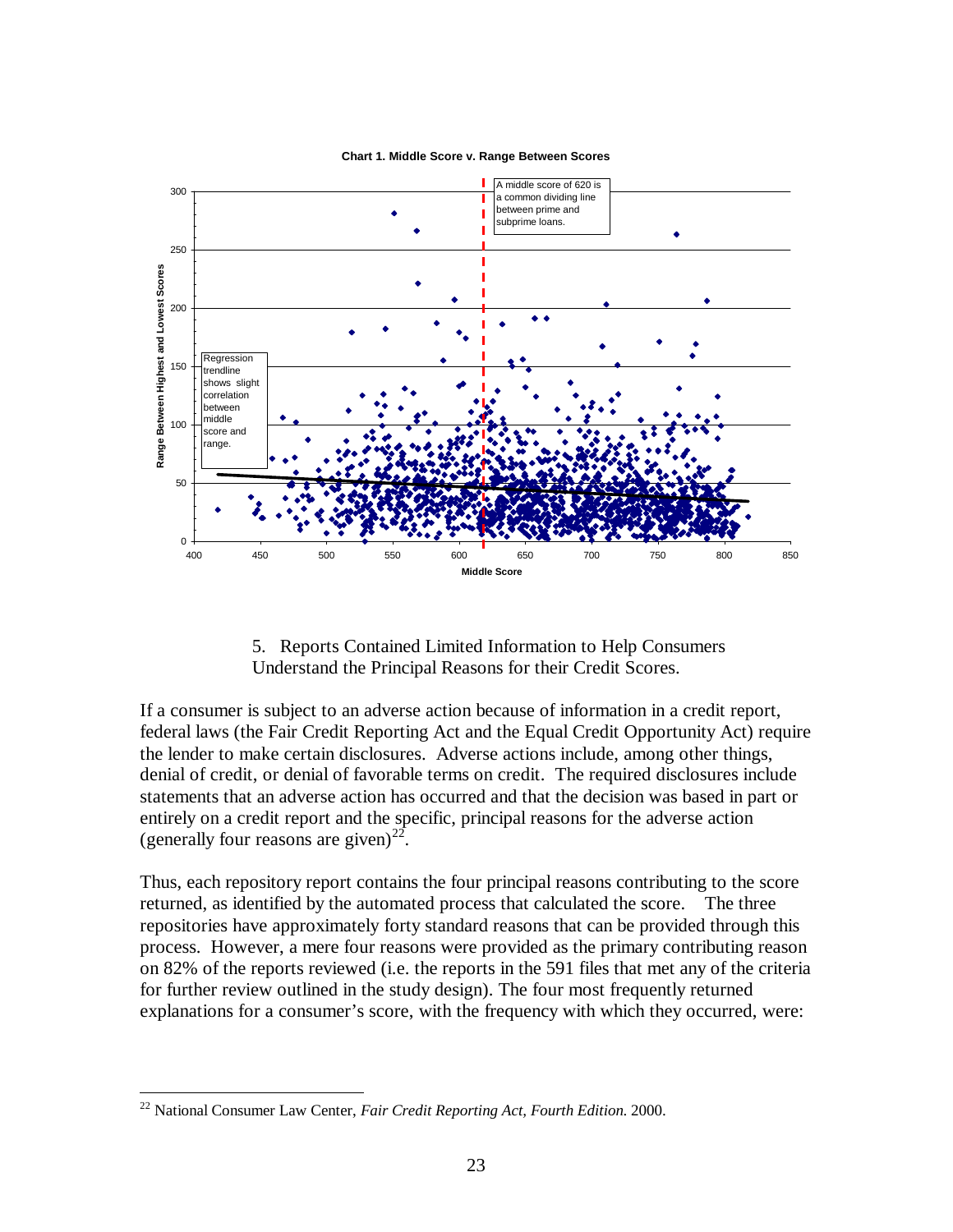- ? "Serious delinquency, and derogatory public record or collection filed" (37% of all explanations).
- ? "Serious delinquency" (20% of all explanations).
- ? "Proportion of balances to credit limits is too high on bank revolving or other revolving accounts" (15% of all explanations).
- ? "Derogatory public record or collection filed" (10% of all explanations).

It is important to note that three of the explanations ("Serious delinquency," "Derogatory public record or collection filed," and "Serious delinquency, and derogatory public record or collection filed") convey at least partially redundant information. These three explanations alone constituted 67% of all primary reasons provided.

> 6. In Depth Reviews Revealed Significant Errors and Inconsistencies, Some of Which were Likely Artificially Lowering Consumer Credit Scores, and Some of Which were Likely Artificially Raising Consumer Credit Scores.

In depth reviews were done of files that met the second criterion for further review (had a middle score between 575 and 630 and a range between high and low score of more than 30 points), or if the file had a range between scores of more than 90 points. In each case, researchers attempted to identify any obvious inconsistencies between the account level data on each of the repository reports, determine whether these inconsistencies were the result of omissions, or if they reflected conflicting credit data, and make a determination of whether the scores were likely being artificially inflated or artificially deflated by these inconsistencies.

There are obvious limitations to what the researchers could conclude during in depth reviews of credit file details without the aid of either creditors or consumers to corroborate or contest inconsistencies. The researchers attempted to approach these evaluations in as conservative a manner as possible; for example when derogatory information, such as a collection, was reported on only one repository, researchers tended to assume that the derogatory information was correct. However, when finer details were inconsistent, such as the current payment status of a given account, the more recent information was usually assumed to be correct. In total, 258 files were reviewed in depth.

For approximately half of the files reviewed in depth (146 files, or 57%), researchers were unable to identify clearly whether inconsistencies in the reports were resulting in an artificially higher or artificially lower score. In many cases this was because there were large numbers of derogatory accounts, reported in various combinations by one, two, or three of the credit repositories. For those files for which a determination was made, an even split existed between files for which one or two scores were likely artificially high (56 files, or 22%) and files for which one or two scores were likely artificially low (56 files, or 22%). Thus, at least one in five at risk borrowers, but likely many more, are likely being penalized because of an inaccurate credit report or credit score. Similarly, at least one in five at risk borrowers is likely benefiting from inflated scores because of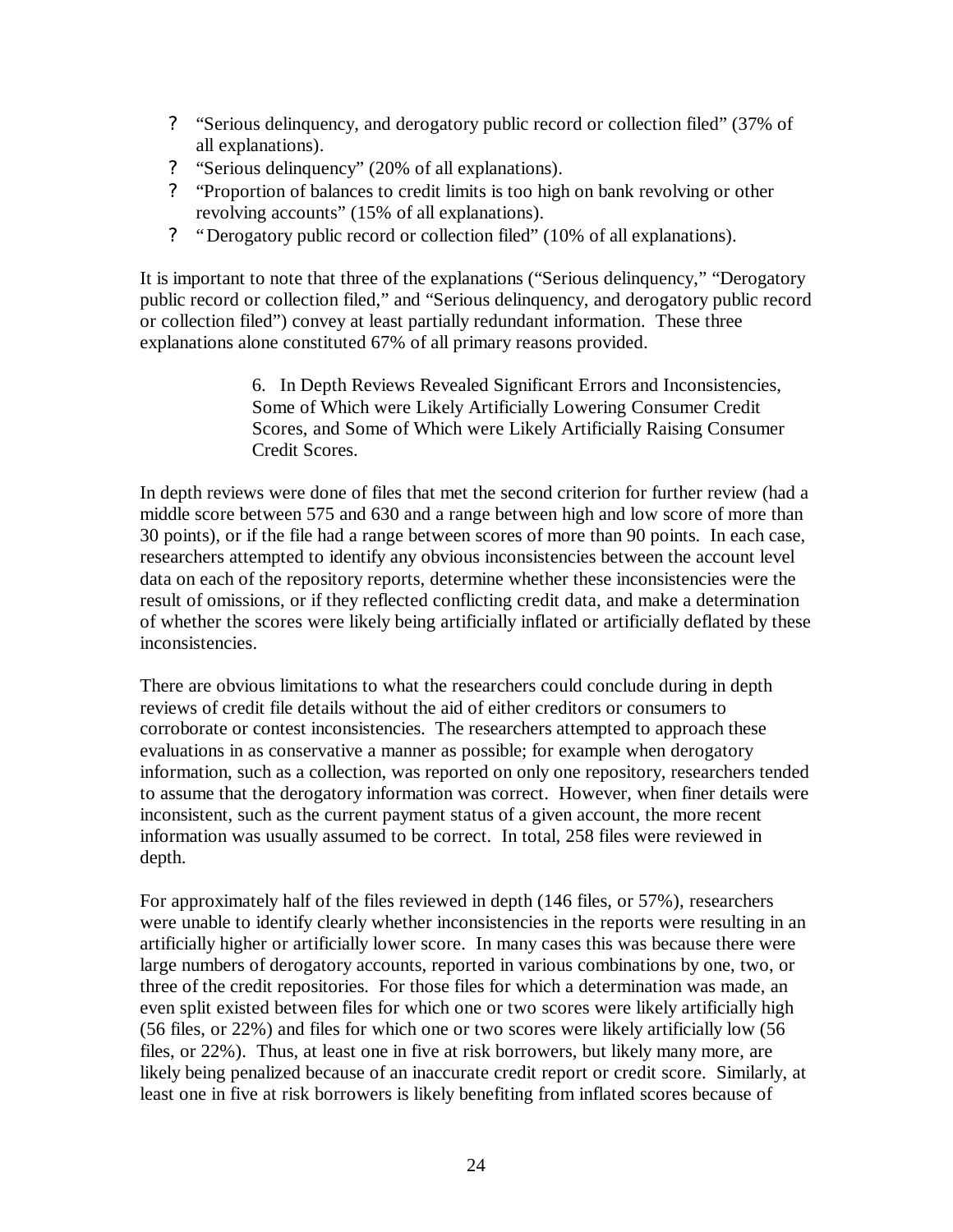incomplete credit information. However, these figures are based on the assumption that, in the absence of contradictory information, all information that was reported by only one repository was accurate. The figures likely underestimate the actual number of borrowers who are at risk because they do not account for information that is simply incorrect, does not belong to the borrower, or has been contested and removed from one or two repositories, but not from all three.

While this finding suggests a certain statistical equilibrium between the harm and benefit that obvious omissions, mistakes, and inconsistencies may be causing to consumers on the macro level, credit scores are purported to offer consumer-specific evaluations, and are used to generate customer-specific prices and decisions. Lenders suffer little harm so long as there is such statistical equilibrium because the large number of consumers they serve allows them to benefit from the countervailing impact of these errors on a given pool of loans. Consumers, on the other hand, have one score for every purchase, and do not benefit from such statistical averaging. Given the number of decisions regarding access and pricing of essential services that rely on these scores, their determination should not be a lottery in which some consumers "win" because derogatory information is omitted while other consumers "lose" because erroneous, contradictory, outdated, or duplicated information is reported in their credit history. Rather, scores should be determined fairly and based on complete, current, and accurate information.

### *B. Phase Two*

The second phase of the study examined the scores and primary factors contributing to the score, as identified by the repositories, from 502,623 files compiled from electronic records. Examining this very large sample allowed for a corroboration of some of the findings of Phase One among a larger population, roughly equivalent to a 0.25% sample, or one out of every 400 consumers with credit reports. Furthermore, because no details of the report were recorded beyond the credit scores and primary reasons for the scores, zip code data could be included without fear of recording excessive personal identifying information. This allowed for verification that the sample had broad geographical representation.

> 1. Scores Reported by the Three Repositories for a Given Consumer Varied Substantially.

The key findings from Phase Two are very similar to the findings from Phase One. Just fewer than one out of four files (105,324 files, or 24%, compared to 21% in Phase One) could be considered extremely consistent, with a range of 20 points or fewer between the highest and lowest scores. One in three files (129,284 files, or 29%, compared to 31% in Phase One) had a range of 50 points or greater between scores, and one in twenty-five files (17,626 files, or 4%, compared to 5% in Phase One) had a range of 100 points or greater between scores.

The average (mean) range between high and low score was 41 (compared to 43 in Phase One). The median range between high and low score was 35 (compared to 36 in Phase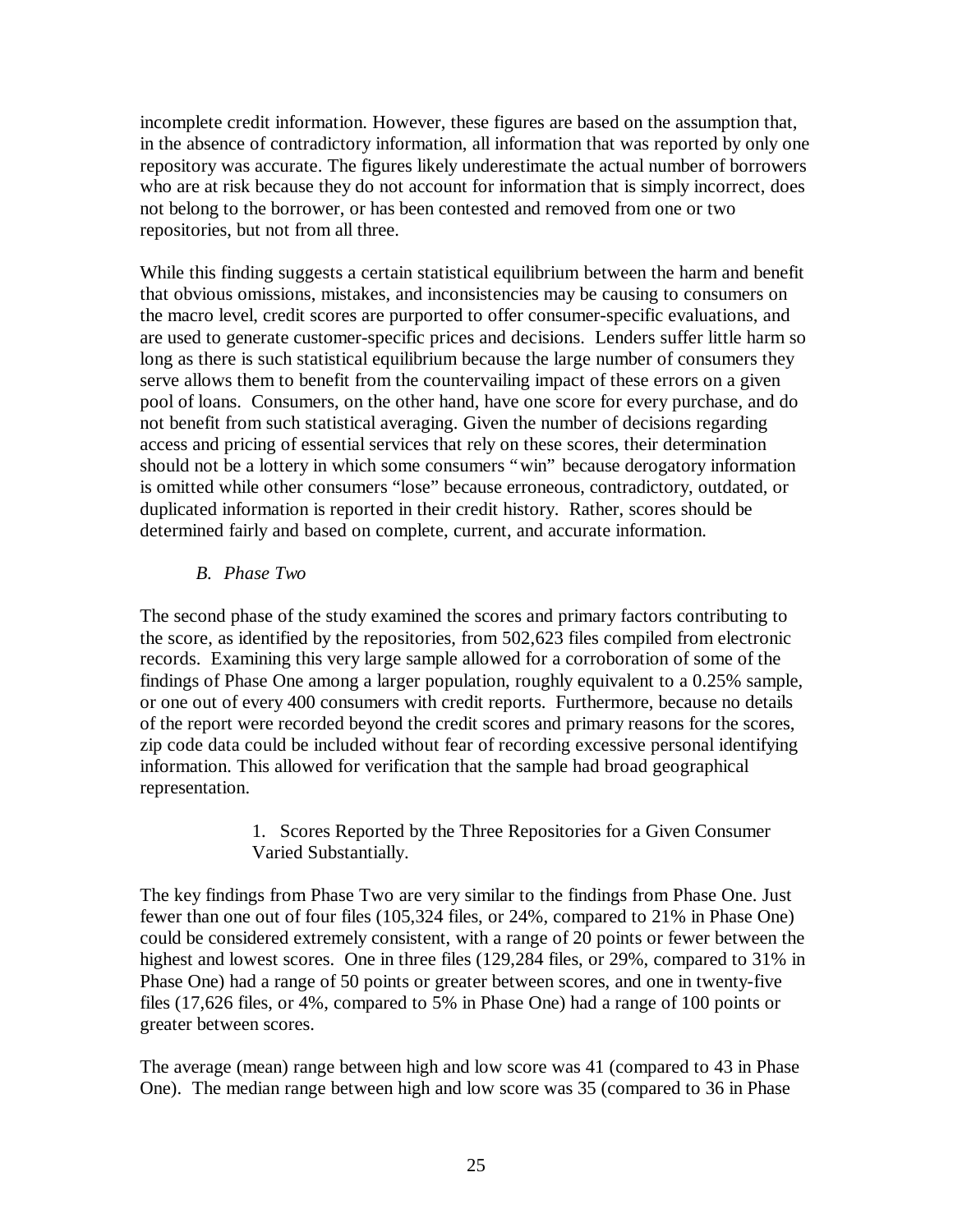One). Chart 2 is a histogram showing the share of files for which the range between highest and lowest score fell into 10 point bands up to 150, and the number of files for which the range exceeded 150.



**Chart 2. Frequency of Ranges Between High and Low Score for Phase Two**

2. Reports Scored With Different Versions of Scoring Software Reflected Almost No Difference in Overall Variability of Credit Scores.

As mentioned in the findings for Phase One, some have suggested that score variability can be explained by the fact that different versions of the Fair, Isaac, and Company scoring software may be in use in the marketplace as data users transition to a new version. The data collected in Phase Two allowed researchers to assess this and determine that the fact that reports were scored with different versions of the scoring models did not have an impact on the overall variability of credit scores in this study.

Fair, Isaac, and Company produces the software for all three repositories, but each repository refers to the scoring software by a different name. When Experian adopts a new version of the software, they discontinue the previous version (for example when they switched from a version Experian referred to as "Fair Isaac" to a version Experian referred to as "Experian/Fair Isaac Risk Model"), but users of Trans Union and Equifax software must update to the newest software version themselves, and there can be more than one version of the software in use at a given time. The sample examined in Phase Two reflected the use of two different versions of scoring software to score reports from Trans Union and Equifax. Trans Union reports were scored by an older version titled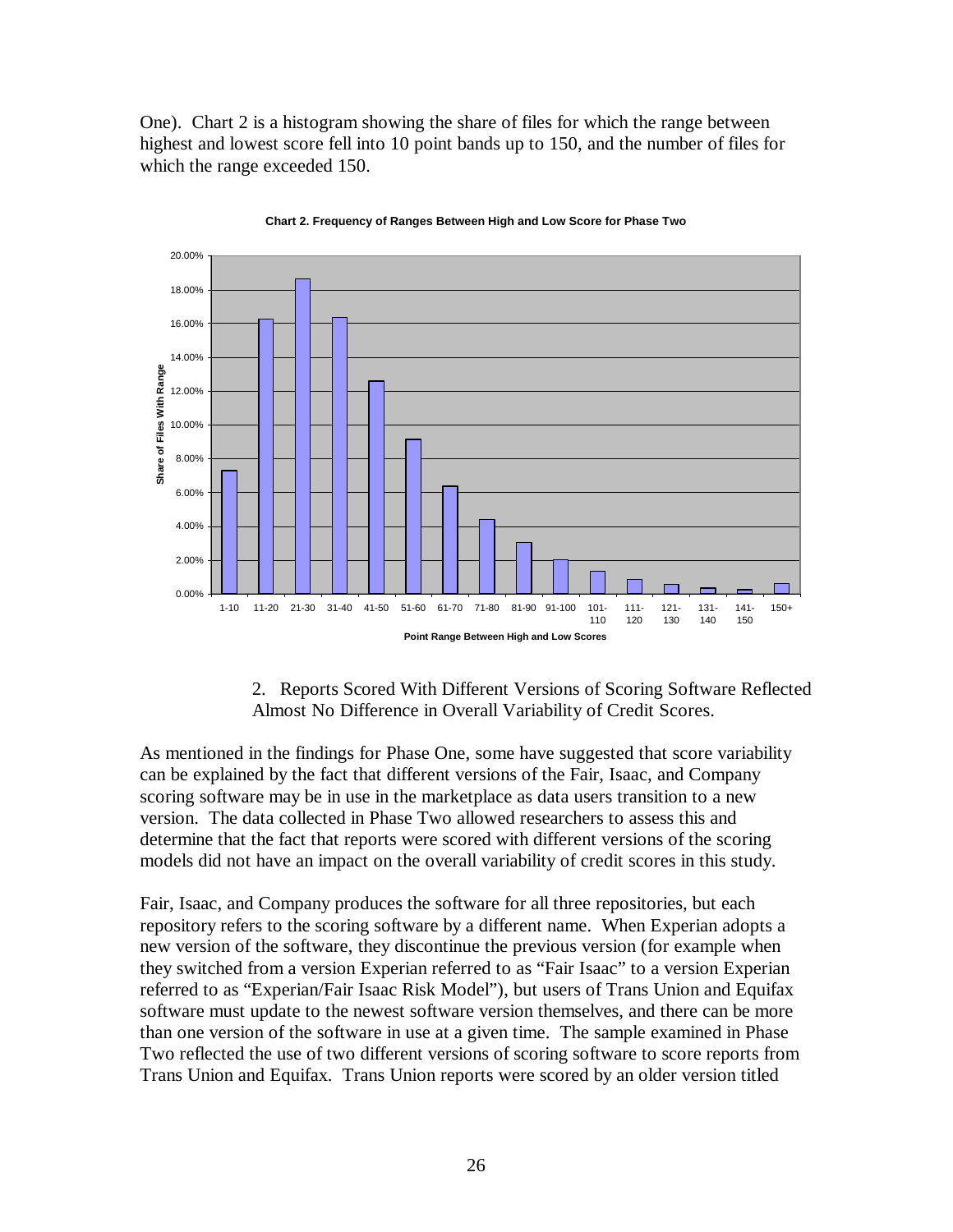"Empirica" and a newer version titled "New Empirica." Equifax reports were scored by an older version titled "Beacon" and a newer version titled "Beacon  $96^{23}$ ."

The use of different scoring models had a nearly imperceptible effect on variation among scores. Only three combinations of scoring models occurred in the sample. Reports scored with the two older versions, "Empirica" and "Beacon," had an average range between the highest and lowest credit score of 39.61 points, and a median range of 33 points. Reports scored with "Empirica" and "Beacon 96" had an average range of 40.85 points, and a median range of 34 points. Reports scored with "New Empirica" and "Beacon 96" had an average range of 41.59 points, and a median range of 36 points. Comparing these statistics to the overall statistics for Phase Two (an average range of 41 points and median range of 35 points) shows that the influence of different scoring models is negligible, and if anything, the newer models resulted in a slightly greater variation among scores.

Recent commentary suggests that a new version of the software, "Next Generation FICO," which Equifax will refer to as "Pinnacle," Trans Union will refer to as "Precision" and Experian will refer to as "Experian/ Fair Isaac Advanced Risk Score," may produce significantly different scores from earlier models, but has not been widely adopted in the marketplace<sup>24</sup>. The impact of this new scoring tool is deserving of attention. However, none of the reports in this analysis were scored with this version of the scoring software.

> 3. Reports Contained Limited Information to Help Consumers Understand the Principal Reasons for their Credit Scores.

As in Phase One, a very limited number of standardized responses represented the vast majority of all explanations provided to consumers about their credit scores. The same four explanations that were predominant in Phase One were predominant in Phase Two, but in Phase Two a fifth code was returned with significant frequency.

Three explanations ("Serious delinquency," "Derogatory public record or collection filed," and "Serious delinquency, and derogatory public record or collection filed") represented 50% of the primary explanations provided (compared to 67% in Phase One). The explanation "Proportion of balances to credit limits is too high on bank revolving or other revolving accounts" represented 18% of the primary explanations provided (compared to 15% in Phase One). While these explanations constituted a very large share of all the principal explanations (7 out of 10), a fifth explanation also constituted a significant share. The explanation "Length of time accounts have been established" represented 8% of all the primary explanations provided (compared to 5% in Phase One).

 $\overline{a}$ 

 $^{23}$  In addition, 0.3% of files scored by TransUnion were scored by a version titled "Horizon," approximately 6% of files scored by all three repositories did not identify the version of the software used for scoring, and an extremely small number of files (approximately 0.03%) were scored by a non-mortgage model, such as an auto model or a bankruptcy model.

<sup>&</sup>lt;sup>24</sup> Harney, Ken. "Get Upgraded Credit Scoring," Washington Post, November 23, 2002, and "Lenders Slow to Adopt New FICO Scoring Model," Washington Post, November 30, 2002.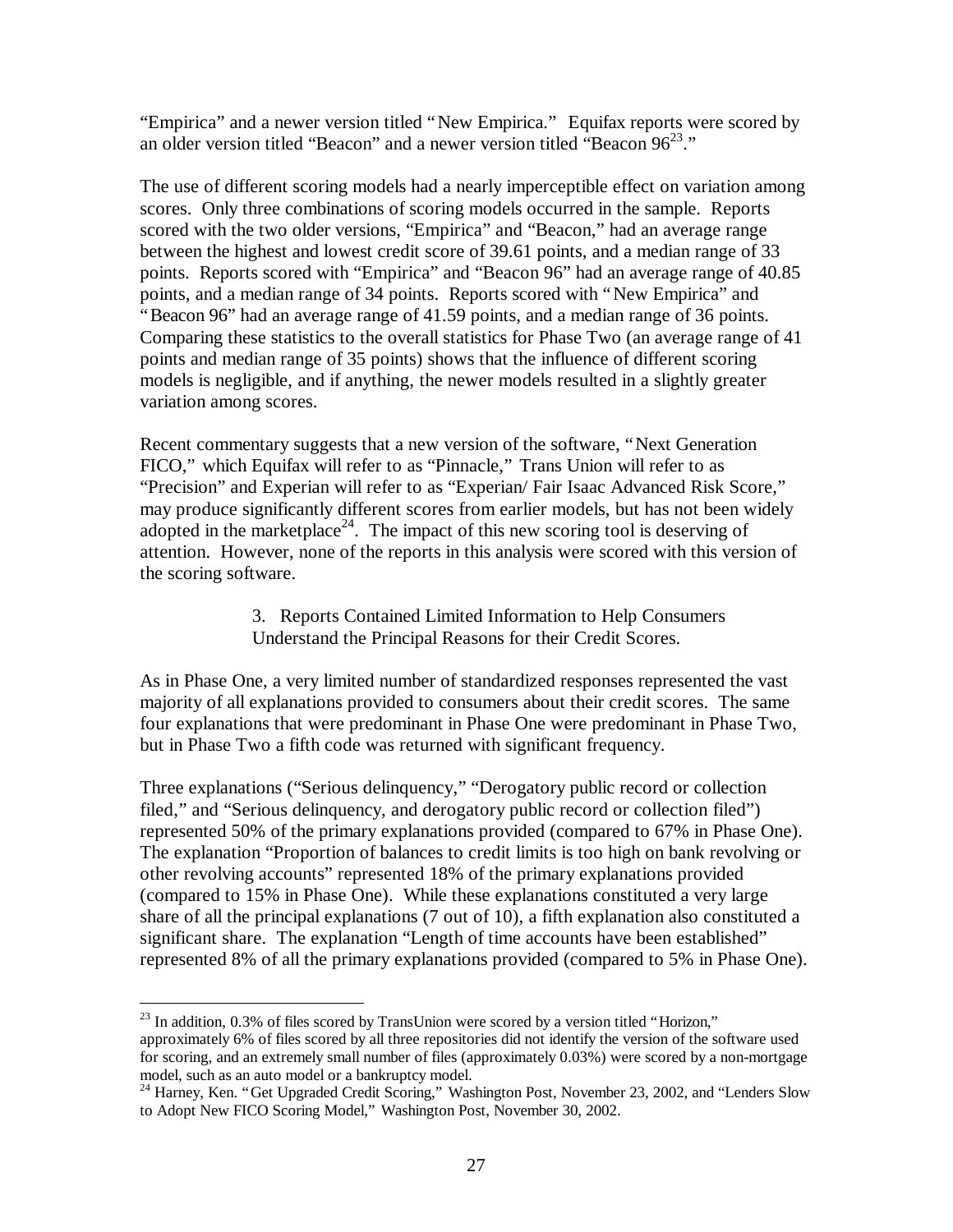It is worth noting that the four principal reasons for credit scores were on every file included in the analysis in Phase Two, while Phase One only recorded the explanations for those that met the criteria for further review.

## *C. Phase Three – Specific Types of Errors*

The dramatic ranges between credit scores uncovered in Phases One and Two seem to indicate wide ranging inconsistencies between the information on each repository for a given consumer. Phase Three attempted to quantify how many consumer files contain errors, and of what kind. Errors of omission (information not being reported by all repositories) and errors of commission (inconsistent information between repositories, or duplicated information on a single repository) were both considered. Researchers recorded how many consumer files contained at least one of each category of errors identified.

Phase Three re-examined a 10% randomly selected sample of the files reviewed at one of the sites from Phase One. In this sample of 51 three-repository merge files, errors of omission and commission were both rampant. Table 3 lists the categories of errors, the number of files that contained such errors, and the percentage of files that contained such errors.

This examination of the frequency with which certain errors occur is not intended to imply that the occurrence of any one of these errors alone will necessarily reclassify a consumer into a more expensive pricing class. The actual impact of any one of these errors will depend upon what other information exists in the consumer's credit report. Any error with the potential to lower a consumer's credit score will generally have a greater effect on "thinner" files, or files that have less information. Also, if a report has no derogatory entries, the first piece of derogatory information will very likely have a more severe negative impact on a consumer's apparent creditworthiness than the same information would have on a file with multiple derogatory entries. However, it is possible for a single derogatory entry to have a dramatic effect on a consumer's score, whether or not it is accurate. If that consumer is near the threshold for a less favorable pricing class, it is very possible and probable that an error or errors in that consumer's credit history could have a substantial material impact. Furthermore, most reports reviewed contained more than a single error, and the cumulative effect of multiple errors increases the likelihood of material impact on consumers.

The sample size in Phase Three is the smallest of the three phases, due primarily to the time required to review files in sufficient depth to identify specific errors. The researchers recognize that the statistics from this phase have limitations and it is difficult to make definitive statements about the frequencies with which specific errors occur in the population at large based on these findings. However, this phase does document strikingly high levels of errors and provides evidence that at the very least a significant minority in the general population are at risk for a variety of errors of commission and omission.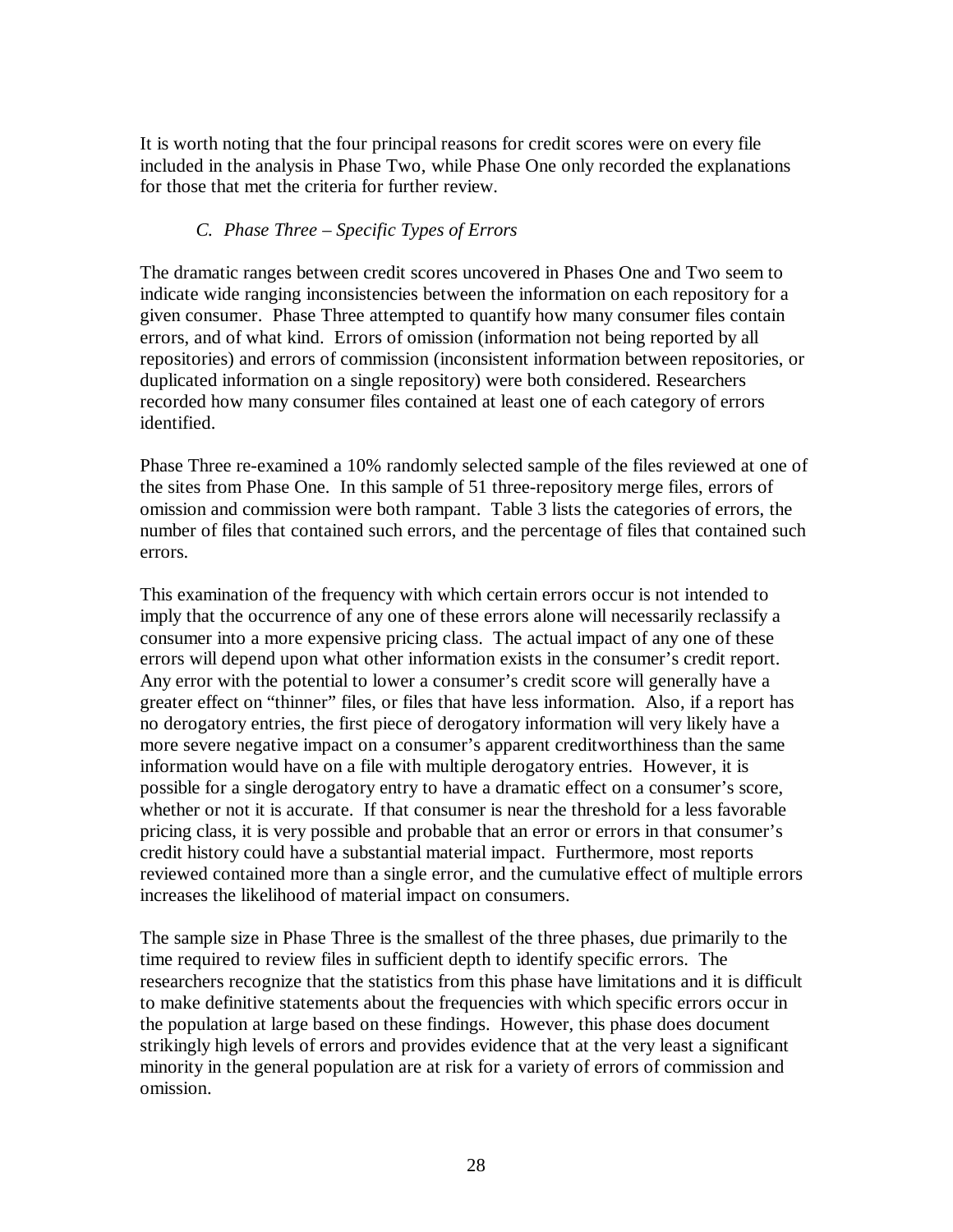|                            |                                            |                                      | Omission                            |                                                  | Commission                               |                                           |                                      |
|----------------------------|--------------------------------------------|--------------------------------------|-------------------------------------|--------------------------------------------------|------------------------------------------|-------------------------------------------|--------------------------------------|
| Type of Account            | Status                                     | Number of Files Missing<br>Such Acct | Such<br>% of Files Missing<br>Acct. | Duplicated<br>Number of Files with<br>Such Acct. | % of Files with Such<br>Acct. Duplicated | Number of Files with<br>Inconsistent Info | Inconsistent Info<br>% of files with |
| Mortgage                   | No Derogatory Info                         | 17                                   | 33.3%                               | 1                                                | 2.0%                                     |                                           |                                      |
| Mortgage                   | Late Payments                              | 1                                    | 2.0%                                |                                                  | 0.0%                                     |                                           |                                      |
| Mortgage                   | Inconsistent Lates btw Repositories        | 1                                    | 2.0%                                |                                                  | 0.0%                                     |                                           |                                      |
| Mortgage                   | Inconsistent, one shows Default            |                                      | 0.0%                                |                                                  | 0.0%                                     |                                           |                                      |
| Mortgage                   | Foreclosure                                | 2                                    | 3.9%                                | 1                                                | 2.0%                                     |                                           |                                      |
| <b>Other Installment</b>   | No Derogatory Info                         | 34                                   | 66.7%                               | $\overline{4}$                                   | 7.8%                                     |                                           |                                      |
| Other Installment          | Late Payments                              | 3                                    | 5.9%                                |                                                  | 0.0%                                     |                                           |                                      |
| Other Installment          | <b>Inconsistent Lates btw Repositories</b> | $\overline{2}$                       | 3.9%                                | 1                                                | 2.0%                                     |                                           |                                      |
| Other Installment          | Inconsistent, one shows Default            | 1                                    | 2.0%                                |                                                  | 0.0%                                     |                                           |                                      |
| <b>Revolving</b>           | No Derogatory Info                         | 40                                   | 78.4%                               | 9                                                | 17.6%                                    |                                           |                                      |
| Revolving                  | Late Payments                              | 6                                    | 11.8%                               |                                                  | 0.0%                                     |                                           |                                      |
| Revolving                  | <b>Inconsistent Lates</b>                  | $\overline{c}$                       | 3.9%                                |                                                  | 0.0%                                     |                                           |                                      |
| Revolving                  | Inconsistent, one shows Default            | 4                                    | 7.8%                                |                                                  | 0.0%                                     |                                           |                                      |
| Revolving                  | Missing Lost or Stolen                     | 8                                    | 15.7%                               |                                                  | 0.0%                                     |                                           |                                      |
| Other                      | No Derogatory Info                         | 8                                    | 15.7%                               | 1                                                | 2.0%                                     |                                           |                                      |
| Other                      | Late Payments                              |                                      | 0.0%                                |                                                  | 0.0%                                     |                                           |                                      |
| Other                      | Inconsistent Lates btw Repositories        |                                      | 0.0%                                |                                                  | 0.0%                                     |                                           |                                      |
| Other                      | Inconsistent, one shows Default            |                                      | 0.0%                                |                                                  | 0.0%                                     |                                           |                                      |
| <b>Collection Medical</b>  | <b>Collection/ Chargeoff</b>               | 10                                   | 19.6%                               |                                                  | 0.0%                                     |                                           |                                      |
| <b>Collection Child</b>    |                                            |                                      |                                     |                                                  |                                          |                                           |                                      |
| <b>Support</b>             | Collection/ Chargeoff                      | 1                                    | 2.0%                                |                                                  | 0.0%                                     |                                           |                                      |
| <b>Other Collection or</b> |                                            |                                      |                                     |                                                  |                                          |                                           |                                      |
| <b>Chargeoff</b>           | Collection/ Chargeoff                      | 13                                   | 25.5%                               | $\overline{3}$                                   | 5.9%                                     |                                           |                                      |
| <b>Bankruptcy</b>          | Filed                                      |                                      | 0.0%                                |                                                  | 0.0%                                     |                                           |                                      |
| Bankruptcy                 | Released/Satisfied/Dismissed/Paid          | 5                                    | 9.8%                                | 1                                                | 2.0%                                     |                                           |                                      |
| Lien                       | Filed                                      | 4                                    | 7.8%                                |                                                  | 0.0%                                     |                                           |                                      |
| Lien                       | Released/Satisfied/Dismissed/Paid          | 2                                    | 3.9%                                |                                                  | 0.0%                                     |                                           |                                      |
| Judgement                  | Filed                                      | 3                                    | 5.9%                                |                                                  | 0.0%                                     |                                           |                                      |
| Judgement                  | Released/Satisfied/Dismissed/Paid          | $\overline{2}$                       | 3.9%                                |                                                  | 0.0%                                     |                                           |                                      |
| <b>Civil Suit</b>          | Filed                                      |                                      | 0.0%                                |                                                  | 0.0%                                     |                                           |                                      |
| Civil Suit                 | <b>Dismissed</b>                           |                                      | 2.0%                                |                                                  | 0.0%                                     |                                           |                                      |
|                            | #30 Late                                   |                                      |                                     |                                                  |                                          |                                           | 22 43.1%                             |
|                            | #60 Late                                   |                                      |                                     |                                                  |                                          |                                           | 15 29.4%                             |
|                            | #90 Late                                   |                                      |                                     |                                                  |                                          |                                           | 12 23.5%                             |
|                            | Balance on Revolving Accts or              |                                      |                                     |                                                  |                                          |                                           |                                      |
|                            | Collections                                |                                      |                                     |                                                  |                                          |                                           | 42 82.4%                             |
|                            | Credit Limit on Revolving Accts            |                                      |                                     |                                                  |                                          |                                           | 49 96.1%                             |
|                            | Past Due Amount                            |                                      |                                     |                                                  |                                          |                                           | 9 17.6%                              |
|                            | <b>Current Method of Payment</b>           |                                      |                                     |                                                  |                                          |                                           | 31 60.8%                             |
|                            | <b>Type of Account</b>                     |                                      |                                     |                                                  |                                          |                                           | 11 21.6%                             |
|                            | Last Activity on Defaulted                 |                                      |                                     |                                                  |                                          |                                           | 13 25.5%                             |
|                            | No Last Activity Date on defaulted         |                                      |                                     |                                                  |                                          |                                           |                                      |
|                            | accounts                                   |                                      | 11 21.6%                            |                                                  |                                          |                                           |                                      |

Table 3. Types of Errors, and Number and Percentage of Files Containing Such Errors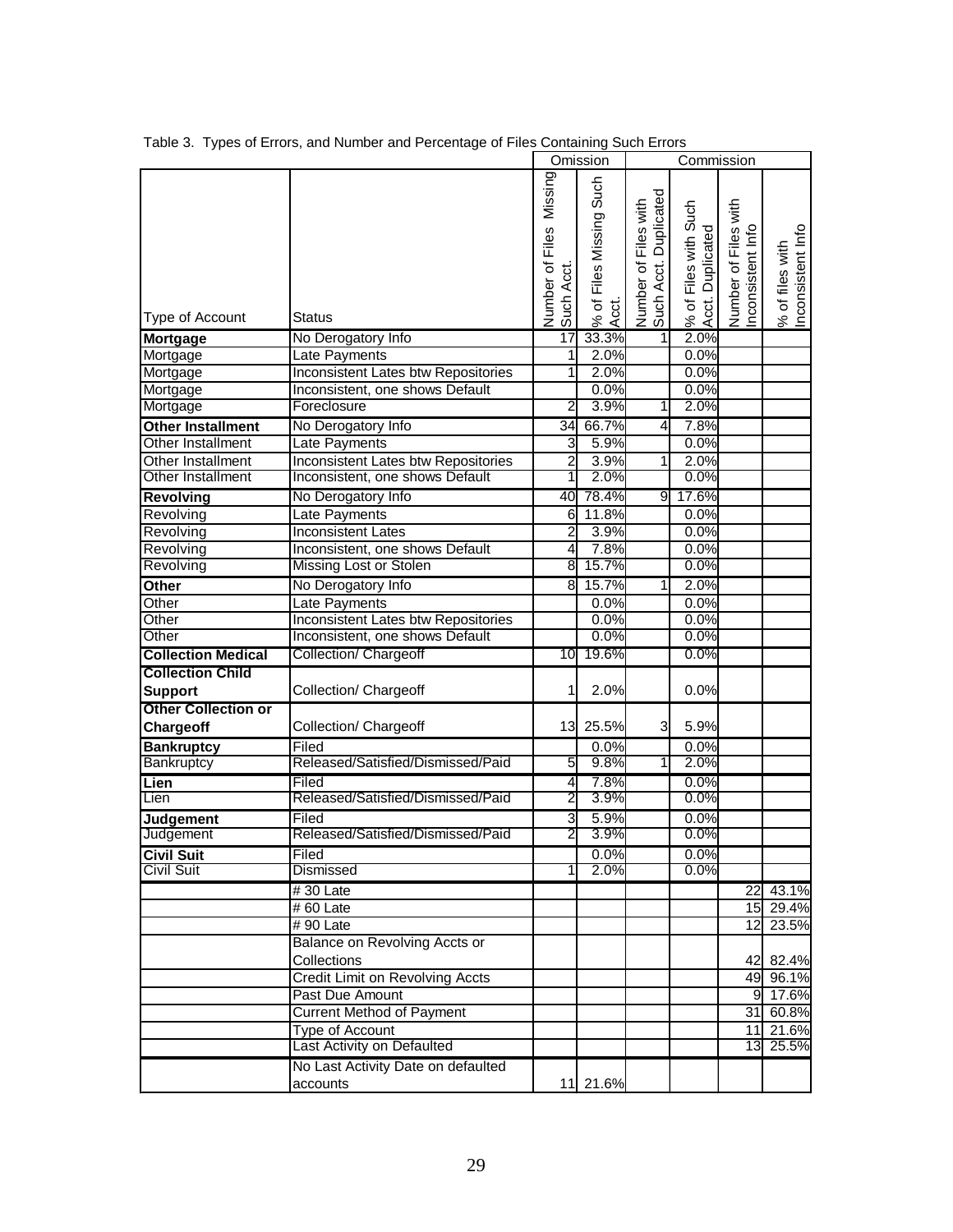### 1. Significance and Frequency of Errors of Omission

Incomplete reporting of information, or an error of omission, can make a consumer appear either more credit worthy or less credit worthy, depending on the nature of the information that is omitted. When a derogatory account, such as a collection, late payment, charge off, or public record is omitted, the consumer's record will appear less risky, and the consumer's credit score will likely be artificially high. However, when a positive account, such as a mortgage, auto loan, or credit card account that has been paid as agreed, is omitted, this responsible credit behavior will not be conveyed and the consumer's credit score will likely be artificially low.

Positive account information is especially important for consumers who are just beginning to establish credit, or who are working to re-establish their credit rating after bankruptcy. Omitting positive information can have a dramatically negative impact on such consumers. Failure to report positive accounts can deflate scores, or even make it impossible for the scoring model to produce a score. Such outcomes make it more difficult to enter or return to the prime lending marketplace, relegating affected consumers to the higher priced subprime market.

Because of the limitations of the study, researchers were unable to determine definitively whether many of these errors were errors of omission. For example, researchers could not be certain that accounts appearing on one report only were the result of omissions by the other two repositories, or if the accounts appeared as the result of merging errors, or compiling errors on that one repository (and actually did not belong to the consumer), or if they had been contested and removed from some repositories but not removed from all three. In the absence of evidence that presented a contradiction, researchers conservatively treated information appearing only on one or two repositories as an error of omission.

### a) More Files Contained Omissions of Positive Information than Contained Omissions of Derogatory Information, but Omissions of All Kinds were Common.

Accounts that had never been late, and which have great significance for determining a credit score, were omitted with extremely high frequency. Omitted revolving accounts with no derogatory information were noted on the largest number of consumer files. Nearly eight out of ten files (78.4%) were missing a revolving account in good standing. In addition, one file out of three (33.3%) was missing a mortgage account that had never been late, and two files out of three (66.7%) were missing another type of installment account that had never been paid late. Other accounts with no derogatory information, such as non-revolving credit cards, were missing on 15.7% of all files.

Omissions of accounts with late payments, but which had not been sent to collection, were less frequent than omissions of positive accounts. Still, one in ten files (11.8%),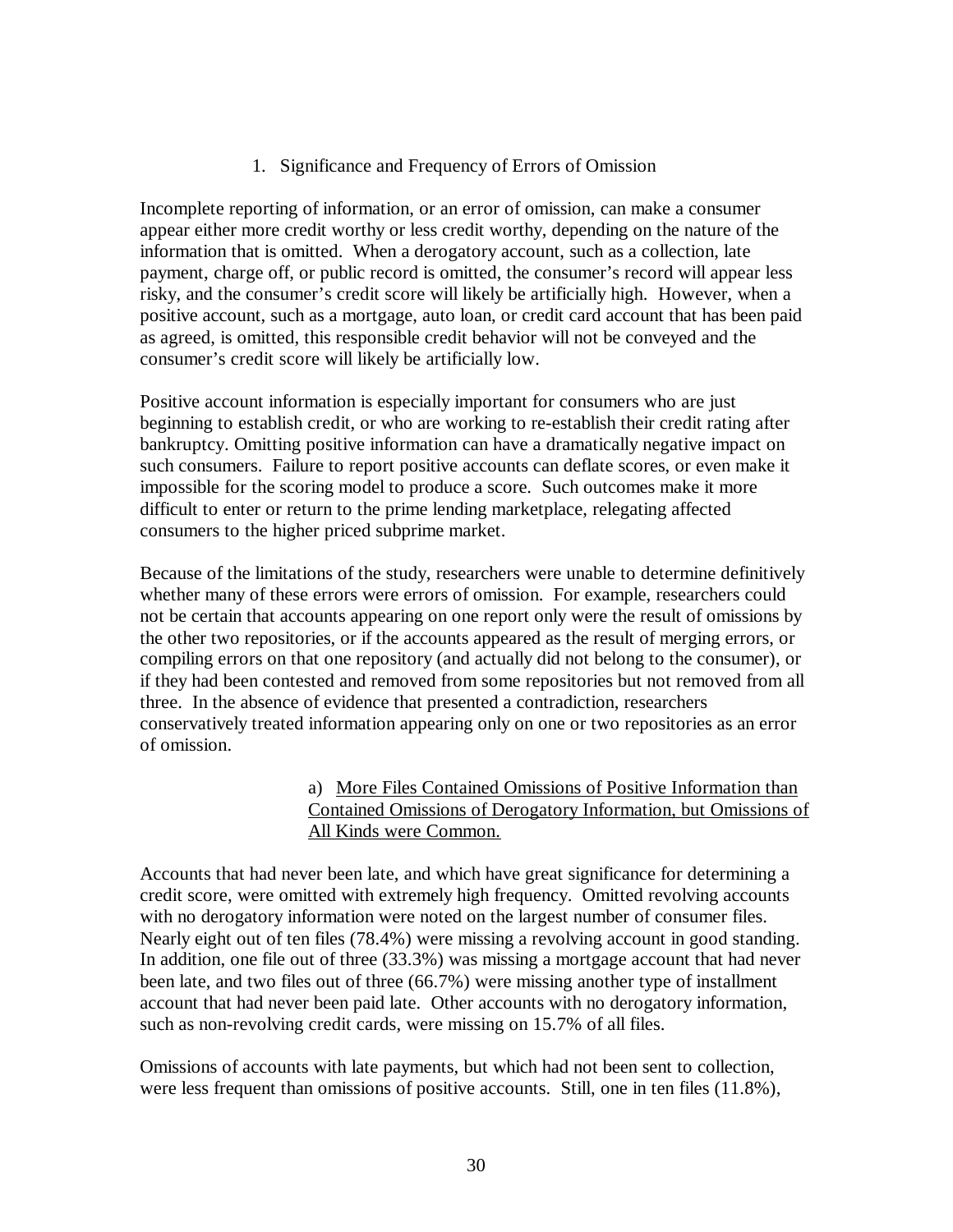was missing a revolving account with late payments reported, and many (7.8%) were missing revolving accounts that were being reported as defaulted by one of the two repositories that reported the account. Half that number (3.9%) contained conflicting information about late payments on revolving accounts reported by two repositories. A much smaller number of files were missing mortgages or installment accounts that had been late at some time in the past, or that had conflicting information regarding late payments, but 3.9% of files omitted a foreclosure.

The most commonly omitted derogatory information was for various types of collections. Child support collection omissions were rare (2% of files), but one out of five files (19.6%) omitted a medical collection, and one out of four files (25.5%) omitted a collection of some other kind.

## b) Medical Collections Raise Special Concerns Regarding Appropriateness and Privacy.

Medical collections, as a subset of collections that were often not reported on all three repositories, deserve special attention. Disputes between consumers, health insurance companies, and medical care providers occur frequently, and can be of extended duration. Many medical bills are referred to collection agencies during these disputes but are ultimately paid by insurers. Therefore, if all the relevant facts were known these collections could very likely be errors of commission, rather than errors of omission, as they may not accurately reflect consumer debt repayment behavior.

Another issue noted by researchers related to medical collections was the high degree of information that can be inferred from the information in medical collection entries listed on a consumer's credit report. The names of many medical creditors are specific enough to allow for identification of categories of treatment. For example, information in collection entries identified categories of medicine, such as perinatology, and neonatal health clinics. This could have especially significant ramifications if full credit reports are reviewed by potential and current employers, who may infer from such collections that an applicant, or employee, has an unusually sick newborn, and may be more likely to be called away from the office<sup>25</sup>. In other cases, consumers may simply wish not to have the fact that they have sought treatment for other very private matters (such as treatments for fertility, mental health, or AIDS) to be readily discernible by anyone who reviews their credit record.

Section 604 (g) of the Fair Credit Reporting Act states that "A consumer reporting agency shall not furnish for employment purposes, or in connection with a credit or insurance transaction, a consumer report that contains medical information about a consumer, unless the consumer consents to the furnishing of the report." However, consumers have complained about the difficulty of identifying the original creditors for collection accounts that appear on their files, and best practices have been proposed by

<sup>&</sup>lt;u>.</u>  $25$  It is the researchers' understanding that current market practices do not permit employers to view the same level of detail that is provided to potential lenders. Employer credit reports generally do not contain the notations on collection entries that would allow them to make such medical inferences.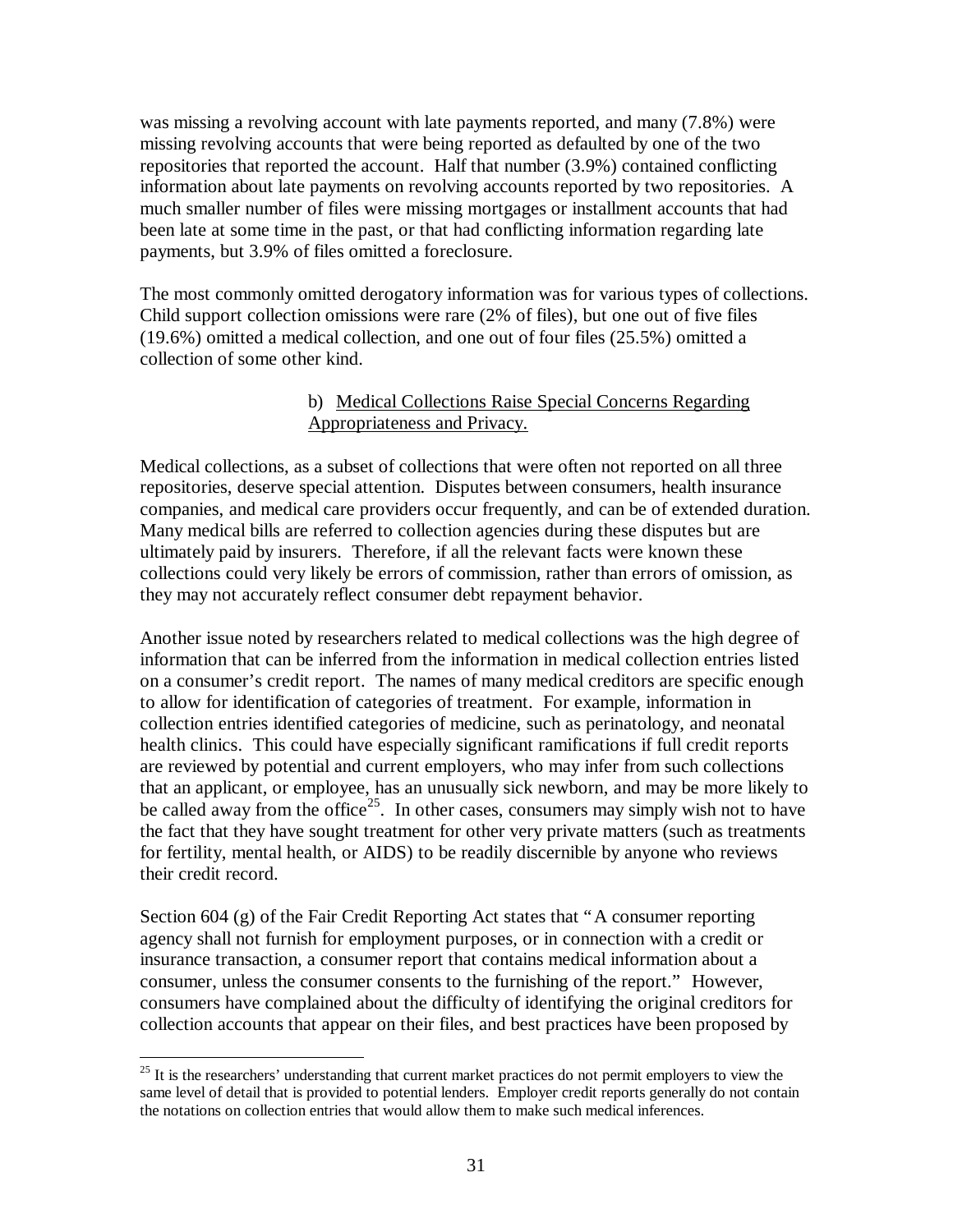the Consumer Data Industry Association that attempt to strike a balance between protecting consumers' medical information and providing enough information to allow consumers to identify the original source of debts. Furthermore, it is the Researchers' understanding that in Massachusetts, the original creditor must be listed for every collection account.

## c) Public Record Information was Frequently Omitted, Including Both Information that Would Likely Increase Credit Scores and Information that Would Likely Decrease Scores.

One in ten files had an omitted date of fulfillment for a bankruptcy, an omission that almost certainly lowered the corresponding credit scores. Several files also contained reports that omitted liens, both satisfied (3.9%) and unsatisfied (7.8%), and judgments, both satisfied (3.9%) and unsatisfied (5.9%). One file contained a dismissed civil law suit that was reported to one repository only.

Given the dramatic frequency of omissions of both positive information (such as mortgages) and derogatory information (such as collections and public records) it is clear that errors of omission have the potential to undermine the accuracy of consumer credit records and, by extension, credit scores. It should be noted that true errors of omission (excluding unrelated account information that is erroneously captured by one repository and disputes which have not resulted in removal of information from all three repositories) are most likely the fault of the creditor, not the credit repository. If a data provider, be it a collection agency or major national bank credit card, decides not to report information to all three repositories, then the repositories do not know the information and cannot report it.

2. Errors of Commission

Also of great concern to consumers is the frequency with which errors of commission, or inclusion of incorrect information, occur in credit reports. A credit report with incorrect derogatory information makes a consumer appear to be a greater lending risk and will likely artificially lower the consumer's credit score. In addition, duplicate reporting of accounts can have an impact on a consumer's scores.

Again, because the researchers did not have the benefit of knowing the consumers' credit histories, we were limited in the errors of commission that we could identify. Only in cases where repositories were reporting conflicting details on an account could researchers identify with certainty that at least one repository was incorrect. Even with these limitations, the findings are troubling.

## a) Many Consumer Files Contained Conflicting Information Regarding the Consumer's Record of Late Payments.

In 43.1% of the files, reports regarding the same accounts conflicted regarding how often the consumer had been late by 30 days. In nearly one out of three cases (29.4%), there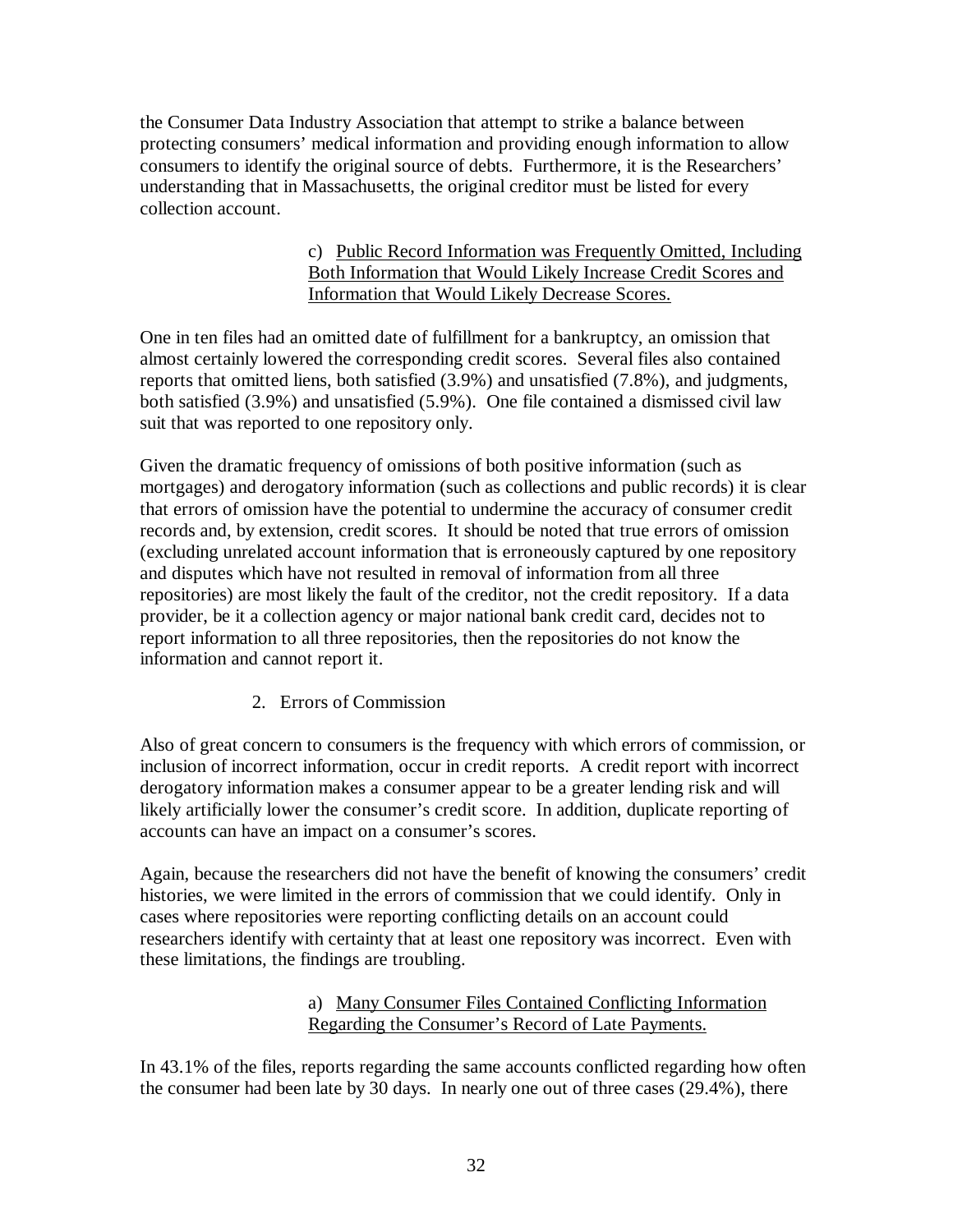was conflicting information about how many times the consumer had been 60 days late, and conflicting information regarding the number of times an account had gone to 90 days late in one out of four consumer files (23.5%). Late payments, especially on recent accounts, can be very detrimental to a consumer's credit score. Delinquencies are identified as major contributing reasons for a consumer's score on the majority of reports.

In some cases, but by no means in all, different numbers of late payments may be the result of the timing of record updating procedures by the repositories. For example, one repository may have information on an account that is current as of June, whereas another repository may only have received or loaded information current as of May. However, this phenomenon would only explain variations for accounts that are currently past due, and not for the significant number of files that were currently reported as paid on time, but had discrepancies in the historical count of late payments. Furthermore, regardless of a repository's particular timing, a consumer will be evaluated on the information available at the time of application.

### b) Reporting of Account Balances was Inconsistent

Inconsistencies regarding the balance on revolving accounts or collections appeared on 82.4% of files, and inconsistencies regarding an account's credit limit appeared on 96.1% of files. These particular numbers are presented with one qualification. The software used to review reports presents information in a field titled "credit limit/high credit." Researchers acknowledge that the raw data may contain separate information regarding the high credit (the highest amount ever charged on this account) and the credit limit (the amount of credit made available by the creditor) and the observations regarding inaccuracies in these fields may not reflect the data used to derive credit scores. However, even with this qualification, there are reasons to be concerned about incorrect reporting of balances or credit limits. Credit card lenders have an incentive to obscure the real credit limit from credit reports, as a means of retaining existing borrowers. If a credit card lender reports a credit limit as lower than the actual limit (for example by reporting the high credit as the credit limit) the borrower will appear to be closer to "maxing-out" their credit, and will appear less attractive to competing credit card lenders. Thus, the consumer will be less likely to receive competing offers. Such misreporting also poses a significant risk to consumers' overall credit rating. The practice of deliberately refusing to report complete and accurate account information in order obscure consumers' credit has drawn repeated condemnation from John Hawke, the Comptroller of the Currency<sup>26</sup>. There is good reason to be concerned, given that one of

 $\overline{a}$ 

<sup>&</sup>lt;sup>26</sup> In a May 5, 1999 speech before Neighborhood Housing Services of New York, Hawke stated, "Subprime loans can't become a vehicle for upward mobility if creditors in the broader credit market lack access to consumer credit history. Yet, a growing number of subprime lenders have adopted a policy of refusing to report credit line and loan payment information to the credit bureaus – without letting borrowers know about it. Some make no bones about their motives: good customers that pay subprime rates are too valuable to lose to their competitors. So they try to keep the identity and history of these customers a closely guarded secret" (http://www.occ.treas.gov/ftp/release/99-41a.doc). He reiterated these concerns in a June 9, 1999 speech before the Consumer Bankers Association, condemning the objectionable practice of non-reporting and noting that, "failure to report may not be explicitly illegal. But it can readily be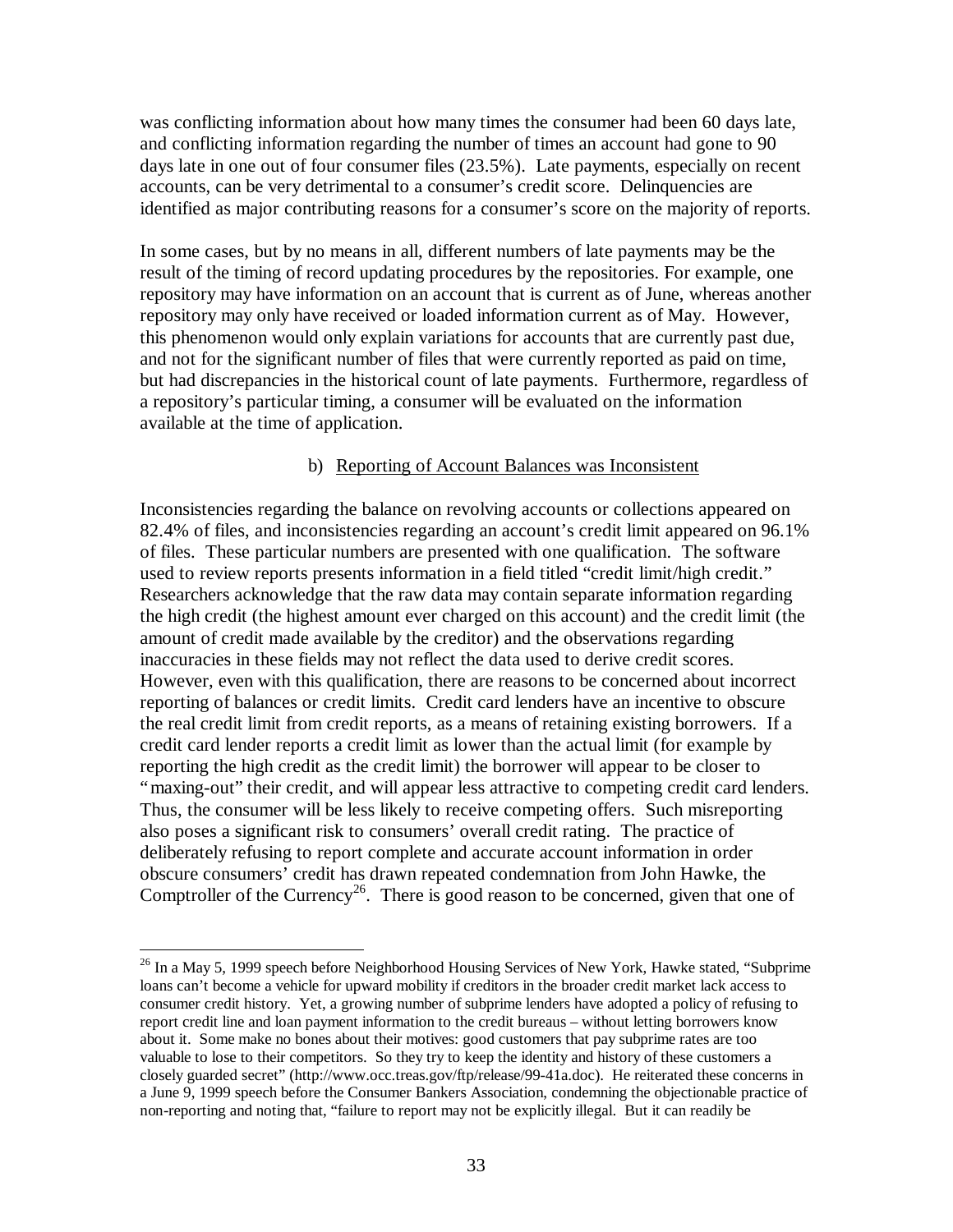the most frequently provided explanations for a consumer's credit score is that the "proportion of balances to credit limits is too high on bank revolving or other revolving accounts." This is the primary explanation listed on approximately one out of six reports.

## c) Contradictory or Missing Dates Occurred Frequently and Have the Potential to Distort a Consumer's Record.

Because more recent credit activity is more influential in determining a credit score, it is important that the relevant dates on accounts be accurate. This is primarily true for accounts that have gone into default. Creditors track the date of last activity on consumer accounts, but, because most creditors report to repositories in large batches of data on many accounts, credit repositories also track a second date – the last date the information was reported by the data provider. If a data provider fails to report any information in the date of last activity data field, the scoring software will assume that the date last reported is the date of last activity. Thus, if a consumer has an account that defaulted several years ago, but otherwise has good credit, under normal circumstances the relative impact of this account will diminish over time. However, if there is no date of last activity reported, this default will seem perpetually as recent as the last submission of a batch of data from that provider. One in five consumer files (21.6%) contained a defaulted account that did not report a date of last activity. One in four files (25.5%) contained contradictory information regarding the date of last activity.

## d) Duplicate Reporting of Accounts did not Appear to be as Widespread as Many of the Other Errors Noted in this Investigation.

When accounts were reported multiple times by a single credit repository, they tended to be accounts that had no derogatory information, which may provide an artificial boost to a consumer's credit scores by giving the impression that the consumer has successfully managed more credit than he or she actually has, but may also lower a consumer's credit score by increasing their apparent overall debt load. Also, on 5.9% of files a collection was reported more than once on a single credit report, likely artificially lowering the score. This was usually the result of a collection being reported by the original creditor as well as a collection agency that had taken over the account.

Further contradictions existed regarding the method of payment (whether an account was current, late, charged off, in collection, etc.) on 60.8% of files, the type of account (revolving, installment, mortgage) on 21.6% of files, and the past due amount on 17.6% of files.

# 3. Merging and Compilation Errors

 $\overline{a}$ 

Credit data are complex, and accurate interpretation of it can sometimes take a considerable amount of time and effort. When credit reporting agencies and credit users

characterized as unfair; it may well be deceptive, and – in any context – it's abusive" (http://www.occ.treas.gov/ftp/release/99-51a.doc).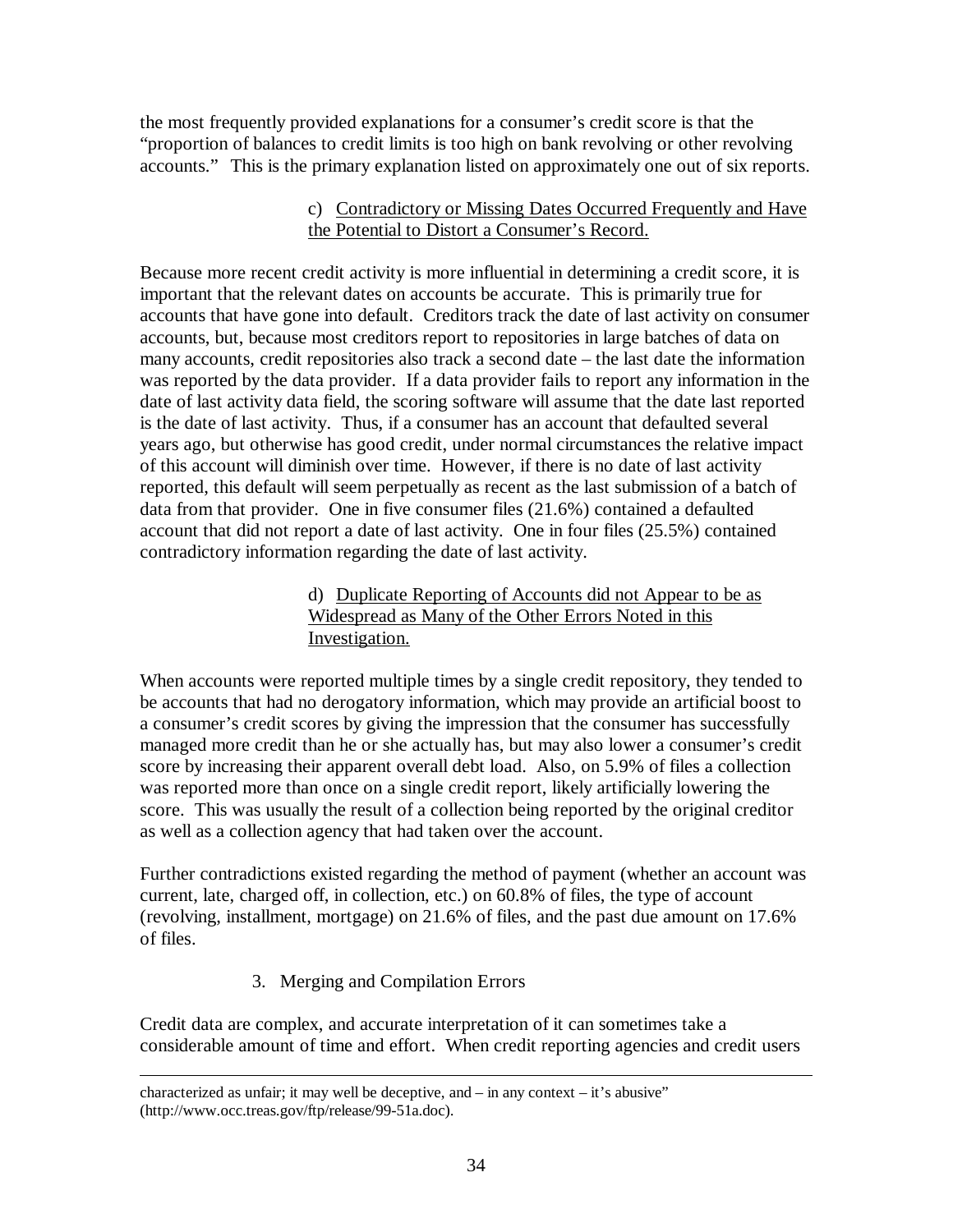review merged reports, they employ software to help organize and simplify the information, so the user can quickly assess the unique information contained in each repository without having to sift through the same information reported by another repository. The design of a tool to do such work involves making certain choices, which can lead to significantly different results. For example, some merging software is designed to present the details for a given account from one of the three repositories to a credit user, and "hide" the other two repositories reports. Other software utilizes a merging logic that takes some information from each repository report to create an amalgam of the information in each credit report. This one example of a design decision can result in a very different presentation of the same raw data to a credit reporting agency or credit user.

The discussion of duplicate and mixed files in Phase One already illustrated that a large number of errors enter the credit reporting system when the automated software used by the credit repositories compiles information about credit users. Use of nicknames, misspellings, transposed social security numbers, and mixed files that report information under one person's name, but match that name to a spouse's social security number, are all examples of variations that can result from an automated interpretation of complex and sometimes contradictory personal identifying data. Software designers must make explicit choices about how to interpret this data, and what form the output will take. For one in ten files, the result was an additional repository report and/or an additional credit score.

A similar potential for error exists when automated systems interpret multiple reports, merging the three credit reports into a single representative report. This process attempts to reconcile the voluminous inconsistencies between repositories for account level information. Given the difficulties that are apparent from the attempts to reconcile individual consumer information, the importance of ensuring a fair and rigorous merging logic for any compilation software is clear.

These concerns raise many questions. How exactly does a software program that collects information from multiple credit repositories interpret conflicting or duplicated information? How much variation can a given software package consider before an account entry is treated as a separate account? How many creditors are trying to game the marketplace by not reporting complete or accurate information about consumers – in effect making consumers appear less creditworthy than they actually are to other potential creditors, in a bid to protect their customer base?

We do not raise these problems to advocate an end to use of multiple repository reports. In fact, use of multiple credit scores serves as a control against errors of omission. (All of the errors of omission identified in this study were identified because of the use of multiple repository reports.) On the contrary, we identify these problems to illustrate that there are difficult choices that must be made when developing all of the components of the interconnected system that evaluates credit. Given the lack of oversight of this dimension of the market, there is a very real potential for developers to make choices that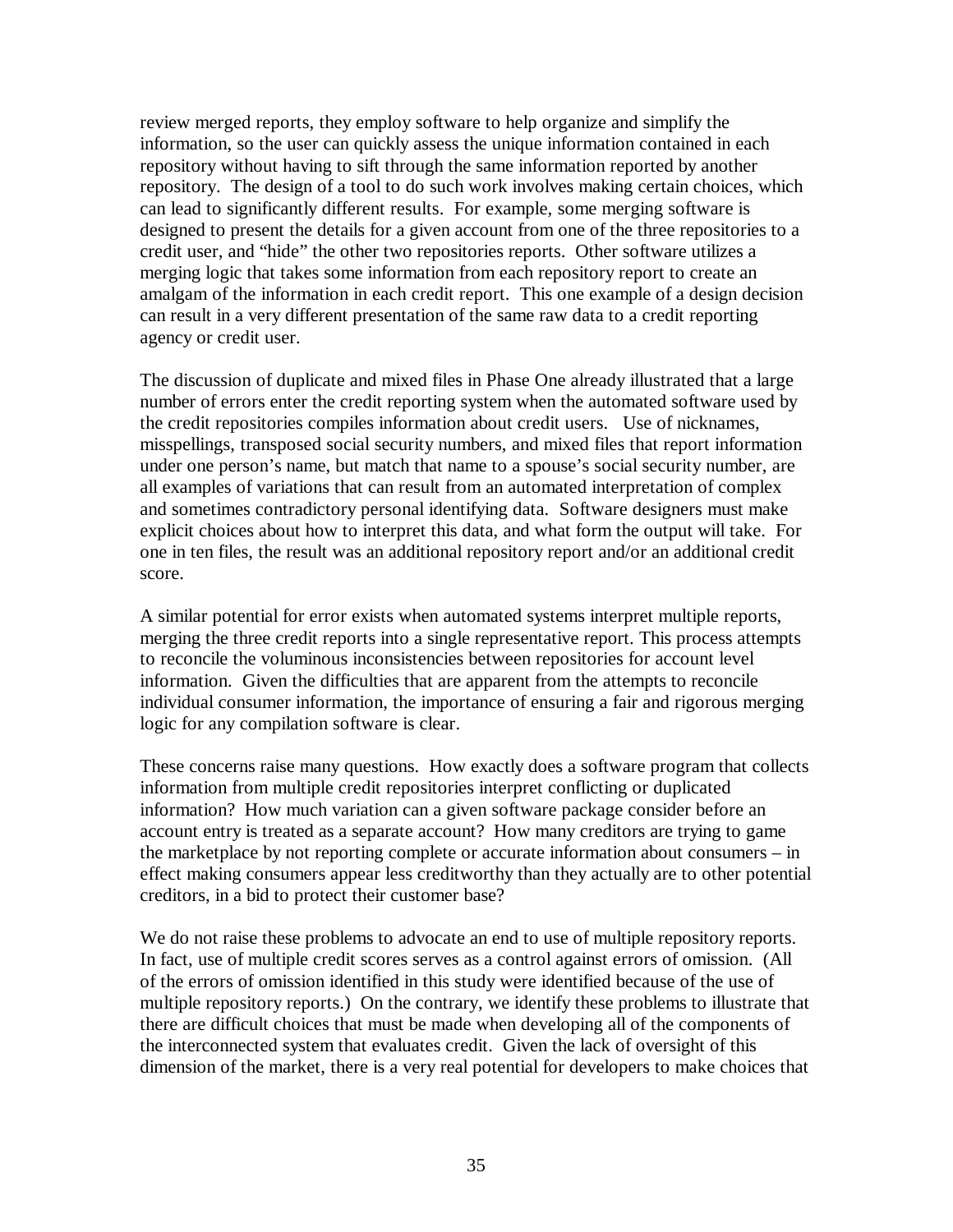result in a system that is unfair to consumers in general or to a certain segment of consumers, such as those nearest the threshold between prime and subprime.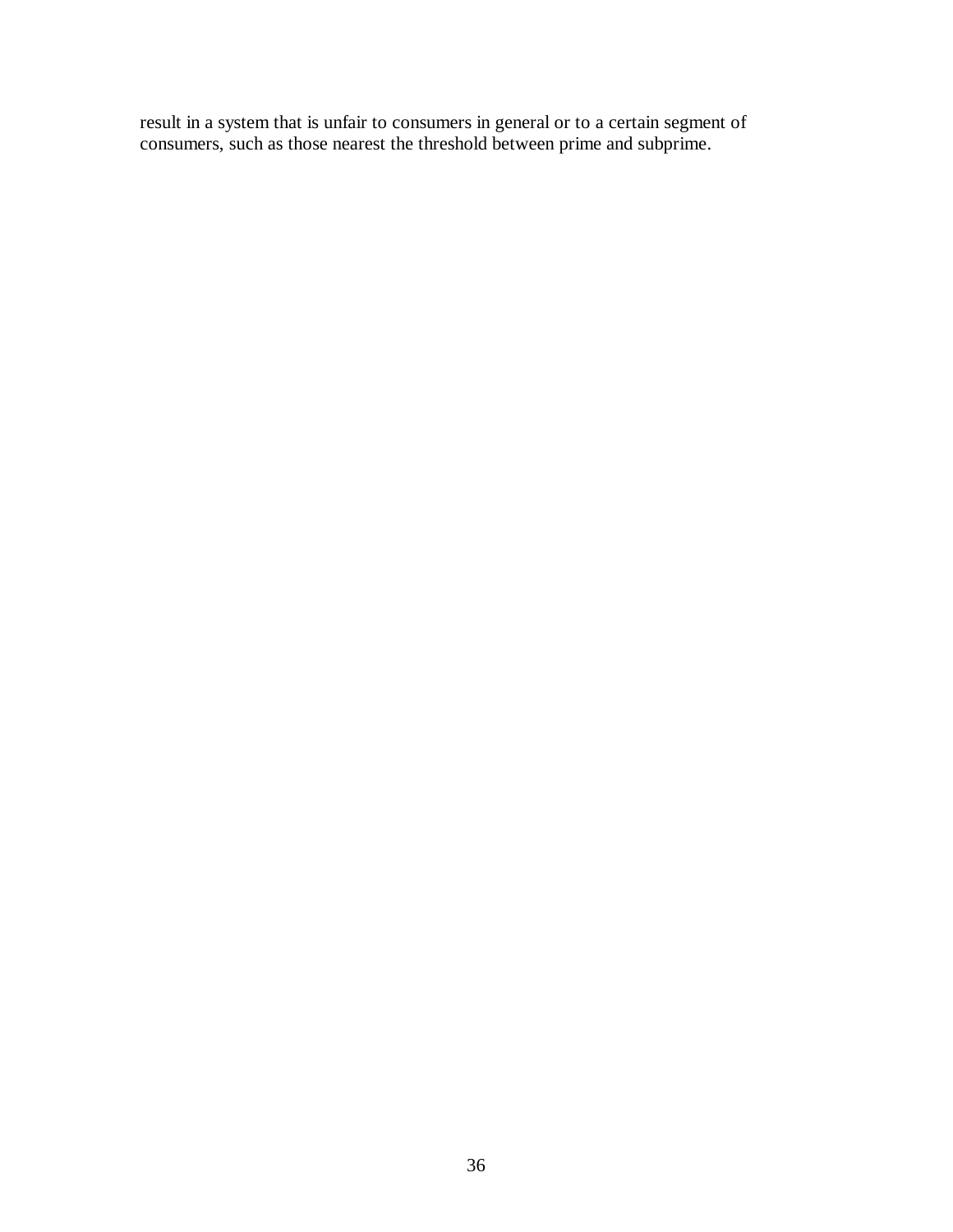### **VII. Conclusions and Implications of the Findings for Consumers**

*A. Credit scores and the information in credit reports vary significantly among repositories.*

The scores based on data from the three repositories can vary dramatically for all consumers regardless of whether they have generally good or bad credit histories. Approximately one out of every three files (31%) had a range of 50 points or greater, and one out of twenty reports had a range of 100 points or greater (5%). The average range between high and low scores was 43 points (median range was 36).

The wide range in credit scores reflects a similarly broad variation in the data contained in each repository report for a given consumer. Significant accounts, such as mortgages, credit cards, collections, and public records, were regularly omitted from one or more credit repository reports. In addition, for most consumers, the details of accounts that are reported by all three repositories are unlikely to be completely consistent. Information about late payments, the balance and credit limit on revolving accounts, and the current status of accounts are among errors that occur frequently.

## *B. Many consumers are unharmed by these variations, and some probably benefit from them.*

Consumers with very good credit histories, whose credit scores place them firmly above the cutoff for the most the favorable product terms, are as likely as any other consumer to have variation between credit scores. However, as long as that variation does not result in scores that are lower than the qualifying score for the best terms for credit, insurance, or any other product or service underwritten by their credit score, there will be no material harm. The number of consumers in this category is somewhat unclear and depends upon the products being sought and the qualifying scores for those products.

Furthermore, those near the boundary between pricing ranges, such as the division between the prime and subprime mortgage markets, who have errors that artificially raise their scores may be artificially classified as lower risk. As a result, such consumers have the potential to reap some benefit from the inconsistencies.

### *C. However, tens of millions of consumers are at risk of being penalized for incorrect information in their credit report, in the form of increased costs or decreased access to credit and vital services.*

We estimate that tens of millions of consumers are at risk of being penalized by inaccurate credit report information and incorrect credit scores. Between 190 and 200 million Americans, or nearly every adult consumer, has a credit report that can be scored to produce a credit score. Businesses from mortgage lenders to utility providers increasingly have established pricing structures in which the charge for the loan or service corresponds to a credit score range. Errors in credit reports that lower a consumer's credit score can place that consumer into a more expensive pricing range than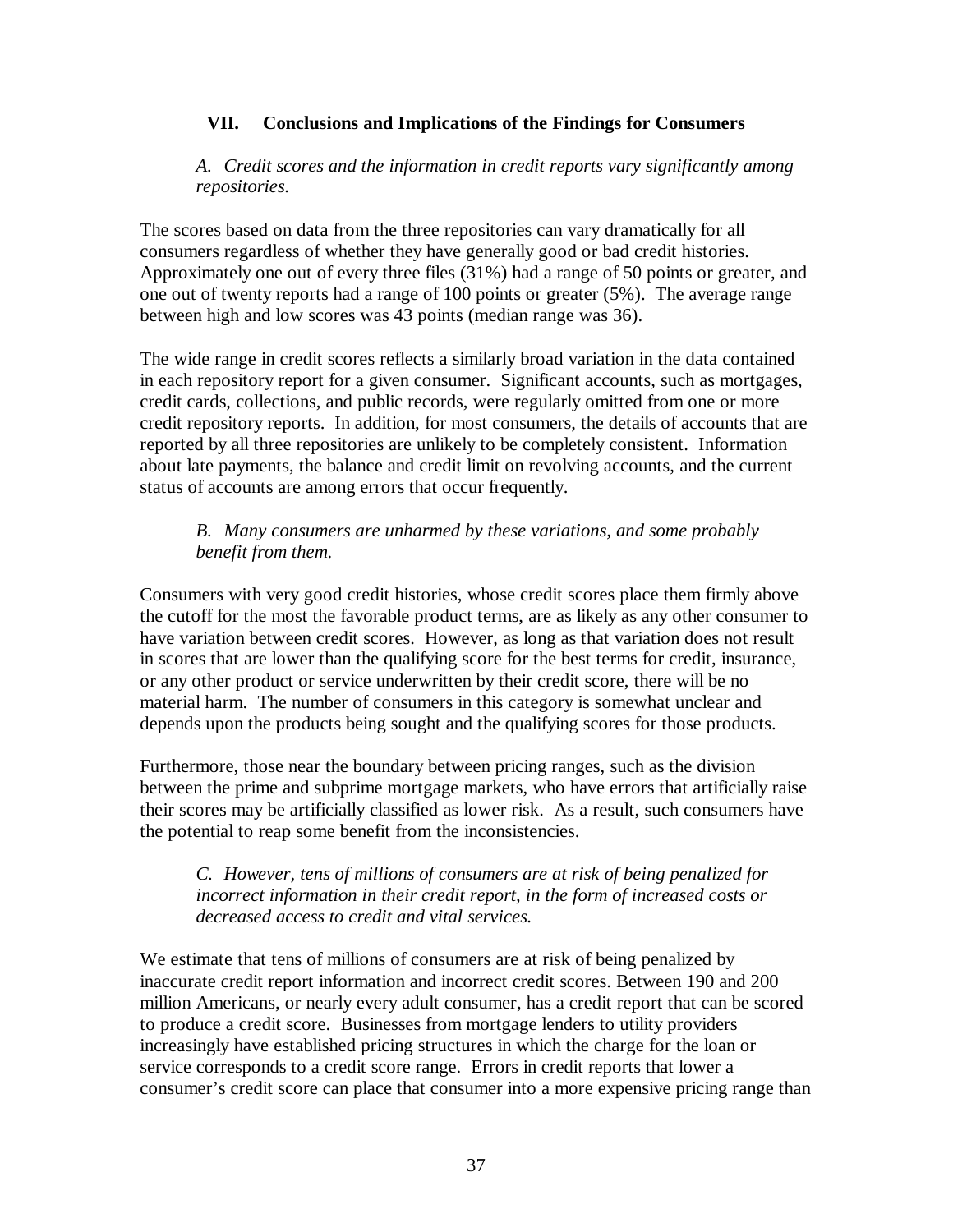he or she deserves to be in. Credit scores below a certain cutoff point can even disqualify consumers outright.

Looking at the mortgage market as an example, the two most significant ranges are defined by a credit score of 620. Whether a consumer's credit score is above 620 or below 620 determines if the consumer qualifies for<sup>27</sup> the lower priced prime market, or if the consumer will be limited to subprime market, which imposes higher borrowing costs, often requires larger down payments, and exposes consumers to abusive predatory lending practices. In addition to this primary division in the prime and subprime mortgage markets, there are secondary pricing ranges. According to the consumer focused website of Fair, Isaac, and Company (www.myfico.com), consumers with a score between 720 and 850 will qualify for the lowest interest rates, but there are at least four different pricing ranges in the prime market and at least two in the subprime market. Consumers with a score between 700 and 719 will be charged higher borrowing costs than those in the highest score range. Prices similarly increase for scores between 675 and 699, and between 620 and 674. Within the subprime market, the two pricing ranges identified by Fair, Isaac, and Company are from 560 to 619 and from 500 to 559.

This study focused on consumers at risk for misclassification into the subprime market due to inaccurate information in their credit report and found that one in five consumers (20.5%) is at risk. We have defined at risk consumers as either having a middle credit score between 575 and 630 with a score variance of greater than 30 points, or as having a high score above 620 and a low score below 620. Among these at risk consumers, based on our analysis of files, we estimate that at least one in five (22%) is likely being penalized with lower scores than deserved because of errors or inconsistencies in his or her credit report that are clear enough to be noticed by an outside observer unfamiliar with that consumer's debt payment history. (We also estimate that at least one in five (22%) has scores that are likely too high due to a lack of reporting by creditors to all repositories.) The remaining sixty percent of at risk consumers have credit reports without errors clear enough to allow an outside observer to determine whether their credit scores are artificially low or artificially high. We strongly suspect that a significant share of these at risk consumers also have artificially low credit scores due to errors in their reports that they would be able to identify if given the opportunity.

While the findings suggest that there may be some statistical equilibrium between those consumers who have artificially high scores and those who have artificially low scores, such statistical averaging is irrelevant to the individual consumer who is penalized based on errors in his or her credit report. Credit scores are purported to offer consumer specific evaluations of credit and do result in consumers specific decisions regarding pricing and availability for the essentials of daily life and economic activity.

Consumers may be harmed by both errors of commission and errors of omission. Errors of commission can lower a consumer's score in situations such as when incorrect

 $\overline{a}$  $27$  Because of the aggressive sales tactics of subprime and predatory lenders, many consumers who have credit scores above 620 have subprime loans, although they could have qualified for less expensive prime loans. This is an important but separate issue.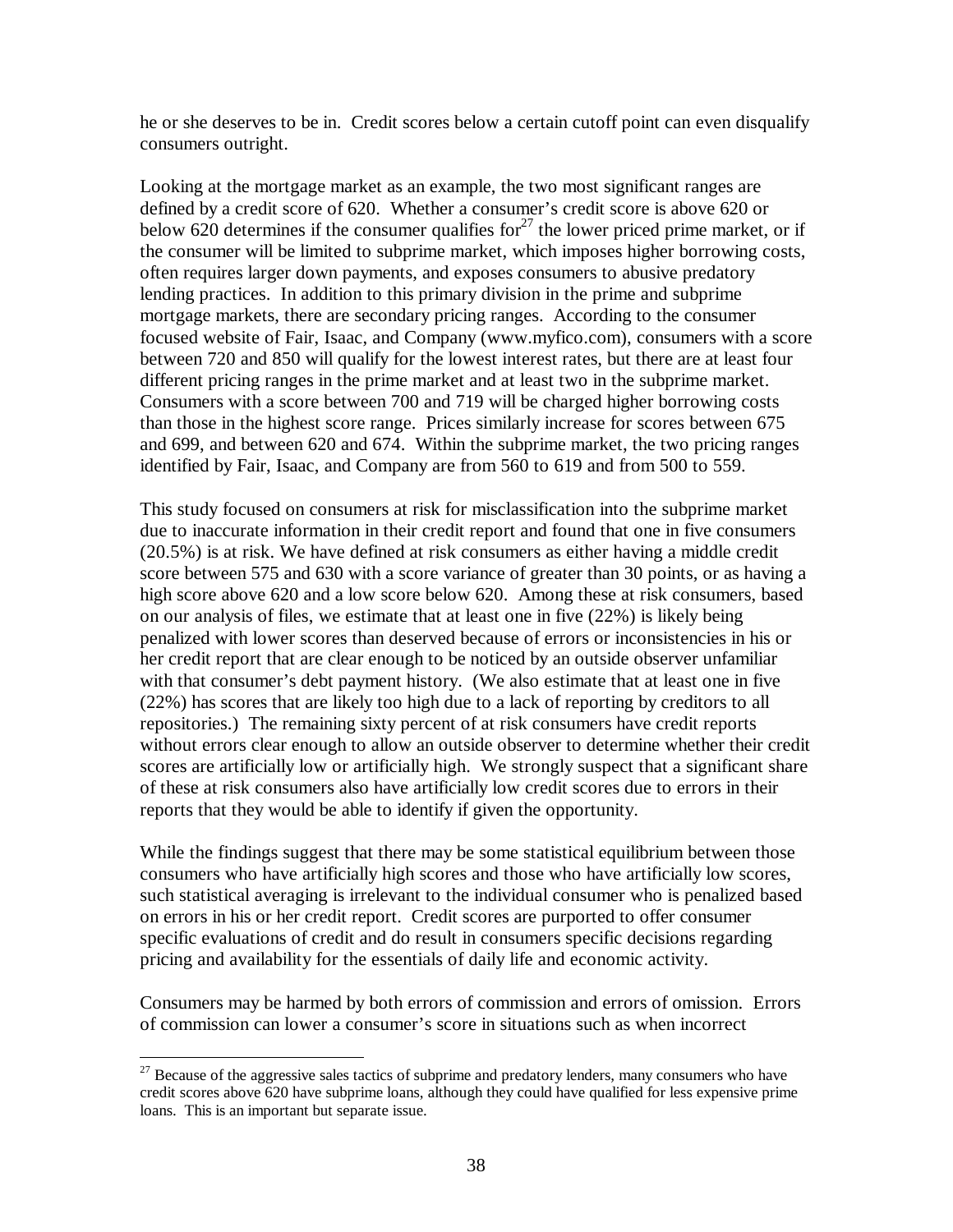information or mixed files add the credit history of others to a consumer's report. Errors of omission can lower a consumer's score when the record does not contain full and accurate information regarding existing accounts paid as agreed.

Those consumers on the threshold of subprime status face particularly dire consequences from this lack of precision. Falling below the cutoff score for a prime rate mortgage can add a tremendous financial burden to these threshold consumers and make it more difficult to meet this and other financial obligations. Interest rates on loans with an "A-" designation, the designation for subprime loans just below prime cutoff, can be more than 3.25% higher than prime loans. Thus, over the life of a 30 year, \$150,000 mortgage<sup>28</sup>, a borrower who is incorrectly placed into a 9.84% "A-" loan would pay \$317,516.53 in interest, compared to \$193,450.30 in interest payments if that borrower obtained a 6.56% prime  $\alpha$  = a difference of \$124,066.23 in interest payments<sup>29</sup>.

We conservatively estimate that 40 million consumers (twenty percent of the 200 million with credit reports) are at risk of being misclassified into the subprime mortgage market, and at least 8 million (twenty percent of these at risk consumers) would be misclassified as subprime upon application, but the actual numbers are likely much higher. These numbers do not even attempt to quantify the number of consumers who are being overcharged because errors pushed them into a higher pricing range within the prime or subprime markets. Furthermore, consumers with errors in their credit reports and artificially low credit scores are penalized in a number of markets in addition to the mortgage market. These figures do not address the consumers penalized with higher credit card interest rates, more expensive insurance, or those denied insurance, housing, utility service, or employment (an application of credit scoring we expect to increase in frequency) on the basis of erroneous credit scores.

### *D. Almost one in ten consumers runs the risk of being excluded from the credit marketplace altogether because of incomplete records, duplicate reports, and mixed files.*

If a consumer has very little credit history, or is rebuilding credit after a bankruptcy, every positive account that they can establish is vital for creating a record that has sufficient information to be scored. If a lender requests scores for a consumer, but a repository is unable to return a score (as was the case for approximately one out of ten files reviewed in this study), that lender may choose to set aside the customer's application and focus on an application with enough credit to be scored and priced with minimal work. This is especially likely during periods of heavy volume, such as the prolonged refinancing boom currently occurring. Even if a lender later returns to the file that was set aside once volumes have subsided (perhaps because of seasonal fluctuations in home buying activity, or because interest rates have risen), the consumer will have suffered substantial harm by being excluded even temporarily from the marketplace.

1

<sup>28</sup> The Federal Housing Finance Board's *Monthly Interest Rate Survey* reports that the national average loan amount for conventional home purchase loans closed during June of 2001 was \$151,000.

<sup>29</sup> Interest rates as reported by *Inside B & C Lending* for 30 year Fixed Rate Mortgages for "A-" Credit (par pricing), and "A" Credit respectively, as of July 14.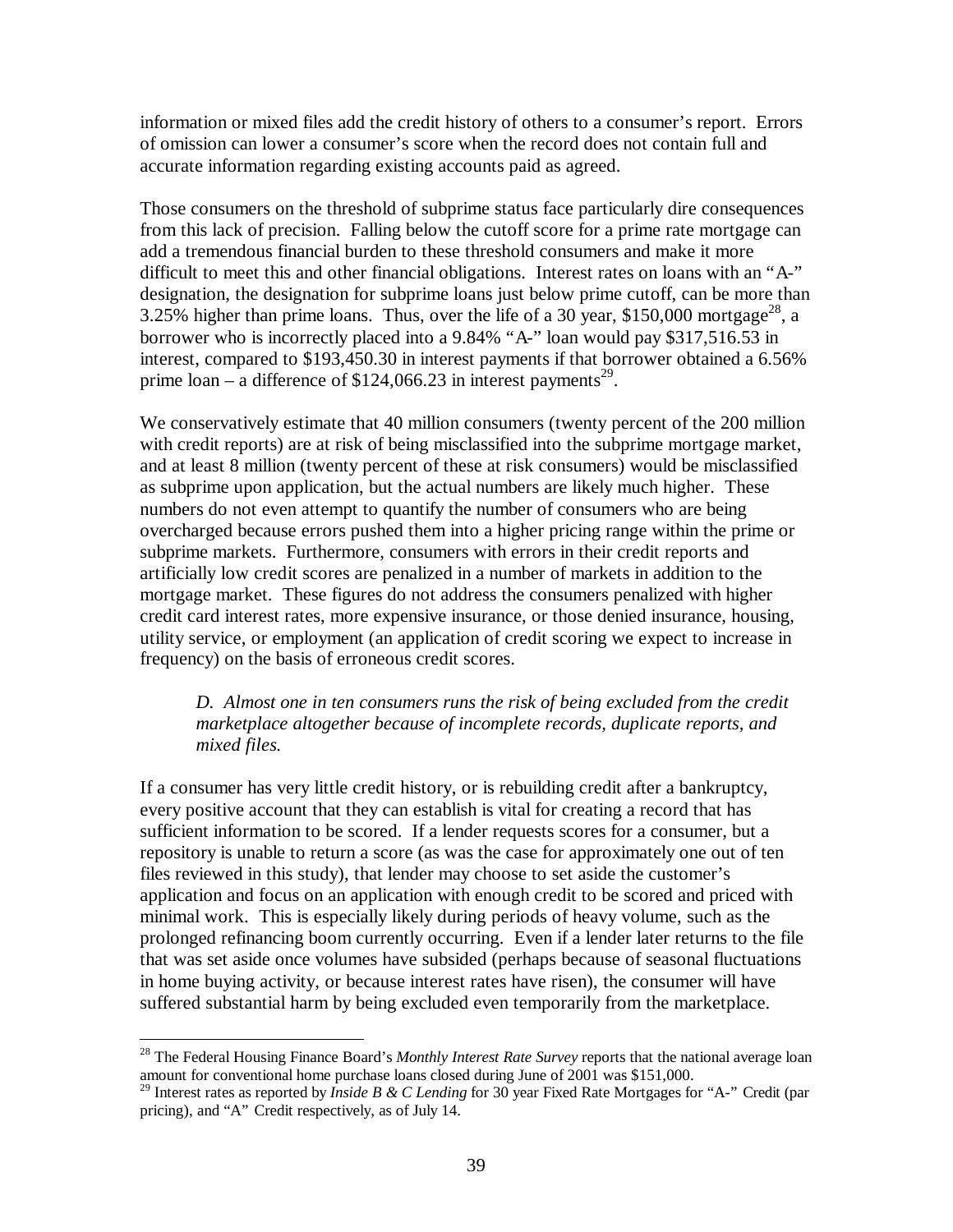Consumers may not understand the implications of incomplete reporting or non-reporting by their creditors, and would have little leverage to force their creditors to report up to date information anyway.

Similarly, consumers generally have no control over the inclusion in their credit files of duplicate reports, or mixed information not belonging to them. The only person in a position to tell if a credit repository's compilation system incorrectly groups unconnected information with a consumer, or to assess why their credit record was not scored, is the lender. But there is no requirement that the lender share the report or score with the consumer. Furthermore, if the lender incorrectly enters the identifying information, during a credit review, either leaving out information such as social security number, generation (Jr., Sr., etc.), or mistyping the applicant's name or other information, the lender may be contributing to the problem. If a consumer later requests a copy of his or her credit file after denial, he or she will often be required to provide more comprehensive information than the original data user. This means that the report eventually provided to the consumer may have a lower propensity of errors than the version used to evaluate his or her application. This is especially true for non-mortgage credit, or mortgage credit underwritten with files ordered directly from one or more credit repositories. If a mortgage lender ordered a merged credit report from a credit reporting agency that merged the files into a new report, and after being denied the borrower requests a copy of the credit report from that agency, the agency has an obligation to give the consumer the merged credit report.

The treatment of unscored files is a very serious question. How do automated credit reviews treat files that contain extra scores, or extra reports that are unscored? One in ten requests fails to return a score from each repository. As many requests return one score from each repository, but also return additional files that may or may not be scored. If automated credit reviews reject additional files, as many as two in ten consumers could be excluded from the credit market outright because of these problems.

*E. The use of information from all three repositories in mortgage lending protects consumers and creditors from being negatively affected by errors of omission, but it may increase the negative impact on consumers of errors of commission.* 

The use of information from all three repositories on mortgage underwriting offers consumers and creditors protection against errors of omission by introducing the maximum available information to the scoring and underwriting process. However, errors of commission actually occur on more files than do errors of omission, and there are a number of different approaches to using information from three repositories for underwriting purposes. Without a chance for borrowers to review their reports for errors of commission at the time of underwriting, and without oversight of how the information is merged and presented, the use of multiple repository sources of data can produce a result that is harmful to consumers.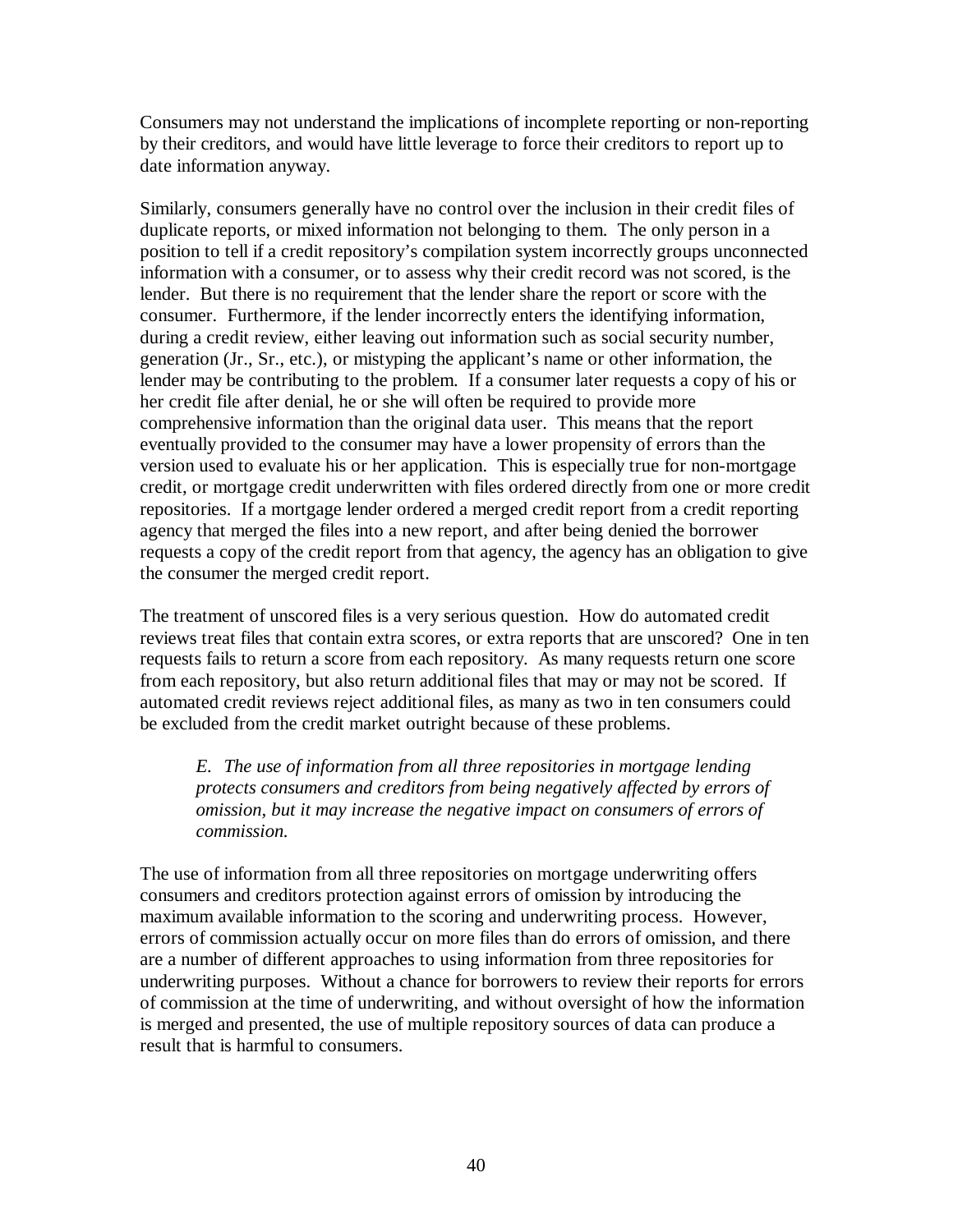### *F. Consumers are not given useful and timely information about their credit.*

1. Standardized, generic explanations do not provide sufficient information for consumers to address inconsistencies and contradictions, let alone outright errors.

Approximately 7 in 10 credit reports indicated that the primary factor contributing to the score was "serious delinquency, derogatory public record, or collection filed," or some subset or combination of these factors, without providing any information about which specific accounts were responsible for the low scores. In many cases, it is not even clear whether a delinquency, public record, or collection was responsible for the score. In addition approximately one in six reports indicated that the primary reason for the score was that the proportion of revolving balances to revolving credit limits was too high. These two relatively generic explanations were reported as the primary reason for a derogatory score on more than 8 out of 10 reports reviewed.

The vague information provided by these explanations is too general to be helpful. Nearly all consumers near the subprime border have had some activity in their past that may fall under the broad terminology "serious delinquency, derogatory public record, or collection filed," almost by definition. If their credit records were more favorable, they would not be so close to the subprime threshold. Such borrowers may accept this generic justification for a low score more readily than consumers with generally good credit. Thus, the consumers who are most likely to be penalized by errors are the least likely to challenge these imprecise explanations. Because threshold consumers are not provided the specific account information that is lowering their scores, they are not given the tools to identify and correct possible errors. The situation would likely be different if consumers had access to the full credit reports and scores used to underwrite their loan applications, with an indication of which accounts had the largest negative effect on their scores. If this were the case, consumers would have a much more legitimate opportunity to identify and challenge any errors.

The credit report is a rare type of consumer product. Consumers pay for it during mortgage underwriting, and are rewarded or penalized on the basis of it, but are not even allowed to look at it, much less keep a copy for their records. Furthermore, consumers can understandably view the report as "theirs" because it is purportedly a record of their behavior.

> 2. Consumers outside of California have no affirmative right to know their credit scores.

Credit scoring is a shorthand that allows lenders to more quickly assess the complex information in a consumer credit report. However, with the exception of California residents, consumers are not guaranteed access to their credit scores, although they are permitted to purchase copies of the underlying data. Thus, consumers are placed at a disadvantage relative to lenders when it comes to evaluating their own credit-worthiness. When Californians gained access to their scores, many lenders across the country did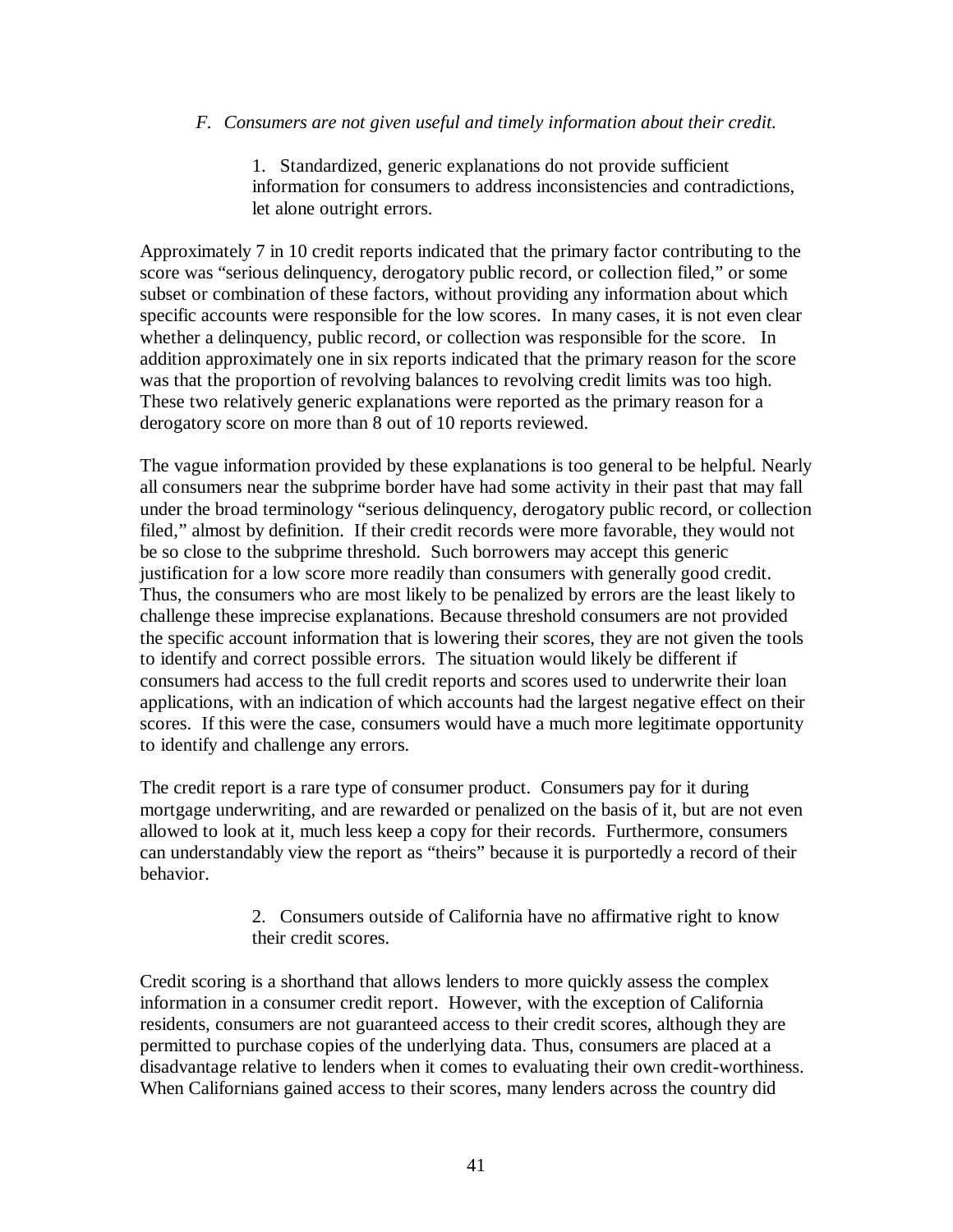begin making the scores available. As with the specific credit report used to evaluate an application, consumers are charged for the additional cost of obtaining a credit score for underwriting, but have no guarantee that they will be able to view the specific score used to underwrite their loan. Currently, all three repositories allow consumers to purchase scores in conjunction with credit reports, but prior to the passage of the California law requiring this, the repositories resisted providing scores to consumers.

*G. Private companies without significant oversight are setting, or at the very least heavily influencing, the rules of the marketplace for essential consumer services that base decisions on credit scores.*

Companies, such as Fair, Isaac, and Company, have produced credit scoring software that is increasingly used in the marketplace to determine access and pricing for the essentials of daily life and economic activity. Consumers have no choice regarding how lenders or other data users evaluate their credit, and widespread and increasing use of credit scoring systems that evaluate applications for credit, mortgages, insurance, tenancy and even employment is a fact of the marketplace. Scoring systems incorporate many complex decisions regarding the interpretation and treatment of information that can be contradictory, incomplete, duplicative, or erroneous. There is great potential for these systems to incorporate inappropriate decisions that result in consumer harm, especially as models originally designed to evaluate credit applications are adapted to evaluate applications for services completely unrelated to credit behavior.

Despite the tremendous and growing influence of automated credit evaluations, no government entity has recognized and acted on the clear need for ongoing, timely review of these software systems to determine their accuracy, fairness and appropriate application. Many decision-makers who use scoring systems to evaluate consumer applications do not even understand the systems themselves and cannot explain them to consumers. Thus, while decision-makers are increasingly relying on programs that they do not understand, no public entity is guaranteeing the validity and fairness of such programs. Without independent review and oversight of this market force, consumers are, literally, left to the devices of the system developers.

## *H. Certain information in credit reports has the potential to cause breaches of consumers' medical privacy.*

Many credit report entries regarding medical collections contained enough information to infer medical details about consumers, such as the type of treatment they had received. The ability to discern from a credit report that a consumer may have received treatment from a neonatal clinic, a fertility clinic, a mental health provider, or an AIDS clinic has serious implications for medical privacy, and could potentially facilitate discriminatory treatment. While section 604 (g) of the Fair Credit Reporting Act prohibits furnishing of medical data in connection with employment, credit, or insurance transactions, consumers also complain that reporting collection accounts without identifying the original creditor makes it difficult for consumers to decipher their own reports. It is the understanding of researchers that current market practices limit the level of detail in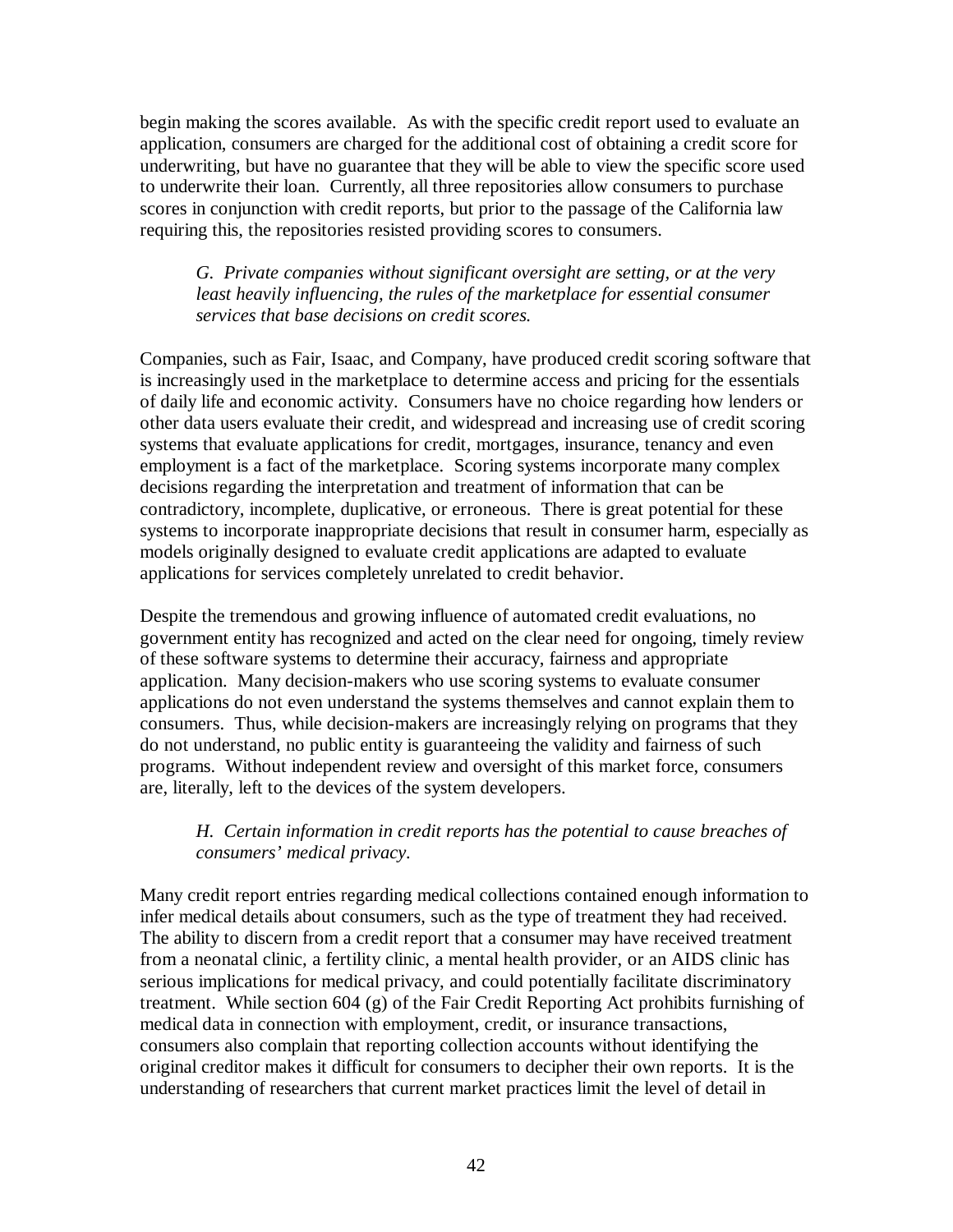reports provided to employers, aggregating information in such a way that individual creditors are not identified, and an employer would be unlikely to be able to make specific inferences about an applicant's or employee's medical condition. Nonetheless, the presence of this information among the data held at the repository level is troubling and deserving of further attention.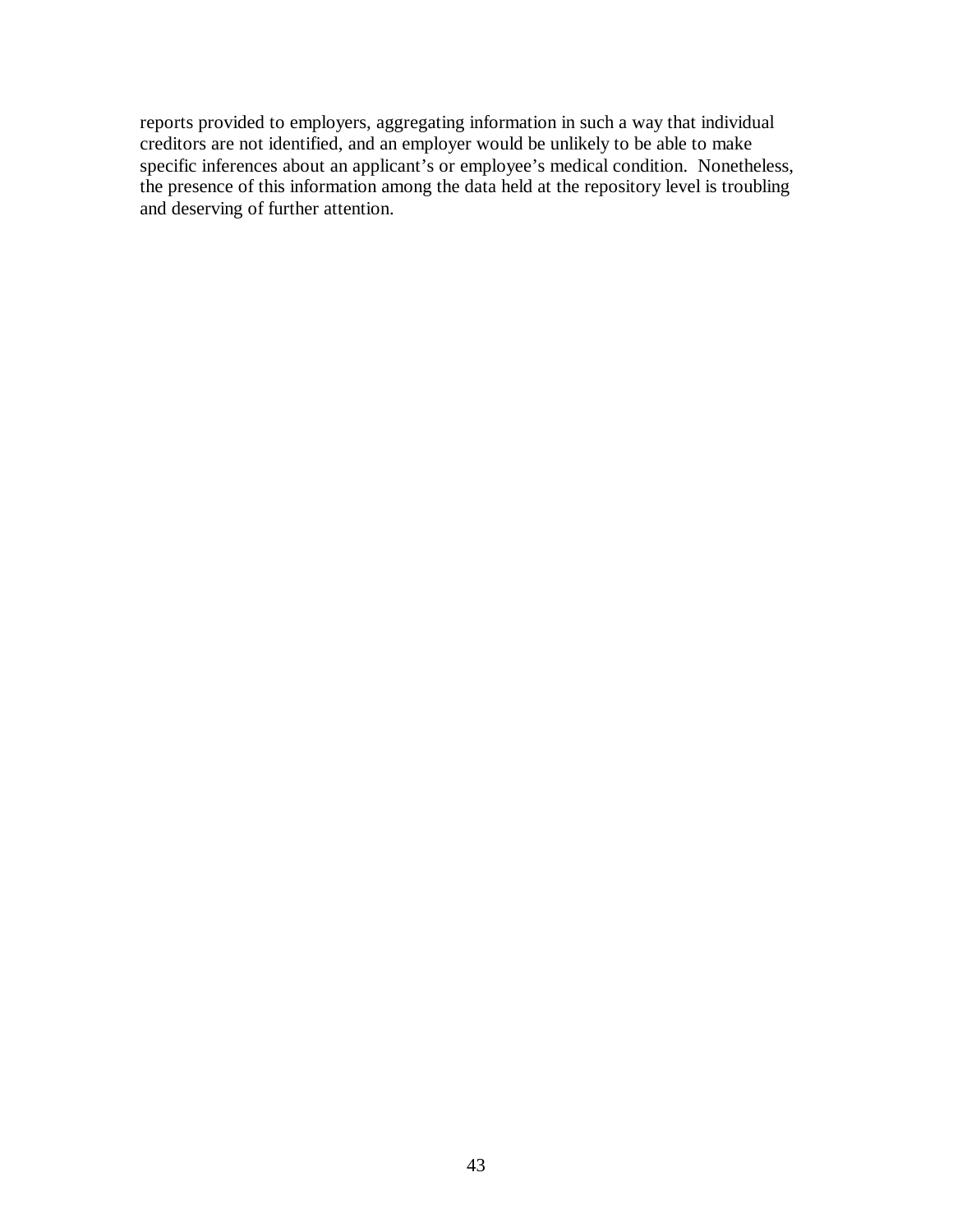### **VIII. How to Improve the System**

*A. Require creditors to immediately provide to any consumer who experiences an adverse action as a result of their credit reports or credit scores a copy of the credit reports and scores used to arrive at that decision free of charge and permit disputes to be immediately resubmitted for reconsideration.*

All consumers who experience an adverse action based on one or more credit reports or scores (such as having a loan or insurance application denied, being charged higher than prime rates, or receiving less favorable terms) should immediately be given a copy of both the full report or reports used to derive that score and the related credit scores without having to pay any additional fee. These reports should identify any entries that are lowering the consumer's score and indicate the impact (either the point value deducted for that entry or the proportional impact of that entry relative to other derogatory entries in the report). The consumer should then be allowed to identify any errors or out of date information, provide documentation, and be reevaluated for prime rates.

The additional cost to lenders and businesses of providing these reports immediately would be minimal. Since they already posses the report in paper or electronic form, they would merely have to copy or print this report.

Simply providing consumers with the name and contact information of the consumer reporting agency or agencies that provided the information used to arrive at the decision is insufficient because it creates an unnecessary obstacle and, especially for nonmortgage applications, the report a consumer will receive after submitting a request may very likely differ from the report the creditor reviewed. Errors from duplicate scores and/or mixed reports that may result from incomplete or incorrect keying of information during the file request will not be apparent if the consumer correctly requests his or her file. One in ten consumer applications results in an additional report being returned by the repository.

*B. Require decisions based on a single repository's credit report or credit score that result in anything less than the most favorable pricing to immediately trigger a re-evaluation based on all three repositories at no additional cost.* 

Lenders and other credit data users have a desire to keep their underwriting costs low. This is a legitimate desire so long as consumers are not harmed in the process. Some reduce costs by underwriting certain decisions with only one credit report. For example, a lender may offer pre-approval letters based on only one report, or underwrite home equity lines of credit or second mortgages with a single report. Given the wide range between scores for a typical consumer and the frequency with which major accounts are omitted from credit reports, such practices have serious negative implications for consumers.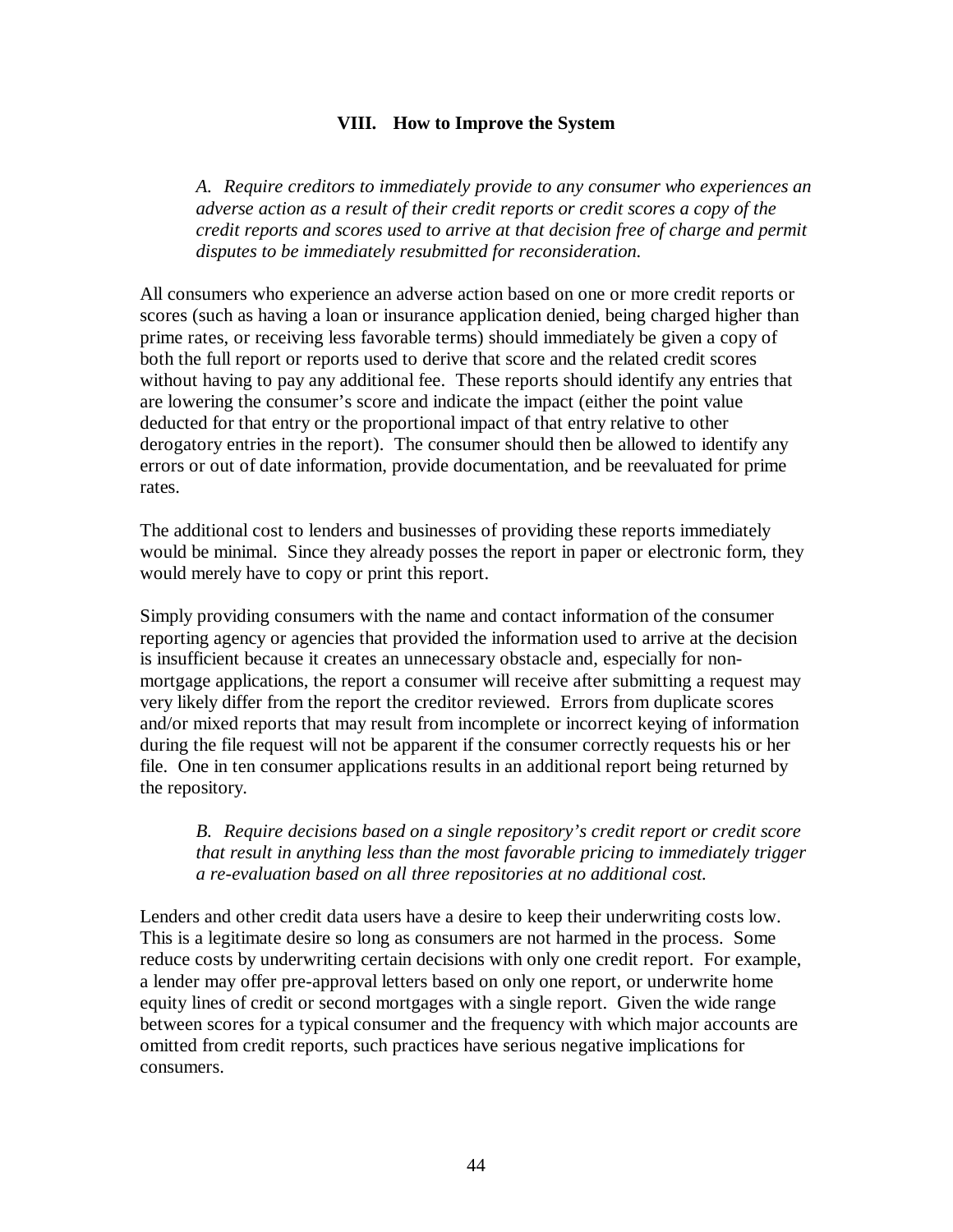Measures should be put in place to protect consumers from any negative impact resulting from such underwriting practices. A simple solution would be to require all decisions based on credit to use information from all three repositories. However, this could result in higher costs and reduced availability of products such as pre-approval letters that are beneficial to consumers.

Alternatively, lenders and other credit data users could be permitted to continue underwriting based on one report, so long as any adverse impact based on information from a single repository immediately triggers a re-evaluation with information from all three repositories at no additional cost to the consumer. In this manner, businesses could continue to save on underwriting costs for consumers with very good credit, but consumers with less than perfect credit would not be forced to continue to pay a high price for inaccuracies, inconsistencies, or incompleteness on any one credit report.

### *C. Strengthen requirements for complete and accurate reporting of account information to credit repositories, and maintenance of consumer data by the repositories, with adequate oversight and penalties for non-compliance.*

Many errors in credit reports can be attributed to the practices of creditors and other credit data users rather than to repositories. For example, some data furnishers may not report to every credit bureau. Others may consciously misreport or omit information regarding an account in order to prevent other lenders from approaching a valuable customer with competing offers (such as credit card lenders not reporting the true available credit amount so that the borrower appears to have a much higher debt-toavailable credit ratio and appears to pose greater risk when other lenders review the credit report). Appropriate government entities such as the Federal Trade Commission and federal banking regulators should require accurate and complete reporting of credit information to the repositories by any entity that uses credit data to make evaluations and conduct regular examinations for compliance. In addition to scrutinizing reporting entities, a government entity (such as the Federal Trade Commission) should audit the repositories' records on a regular basis to identify data furnishers who report incomplete or incorrect information to the repositories. Such activity should be subject to fines or other penalties for non-compliance. These audits should also assess the overall accuracy of data maintained by the credit repositories, with appropriate fines or other penalties for inaccuracy.

Some may perceive tension between consumers' interest in keeping their information private and their interest in having evaluations of their creditworthiness be based on an accurate record of their past behavior. However, consumers generally object to information sharing for secondary purposes, not in the regulated Fair Credit Reporting Act context, provided it is subject to Fair Information Practices. The cost of incorrect information is high, and it is possible to simultaneously serve both consumer interests reasonably well.

Not all providers of consumer services use credit records or credit scores to determine consumer eligibility, or pricing. However, those that do should be required to complete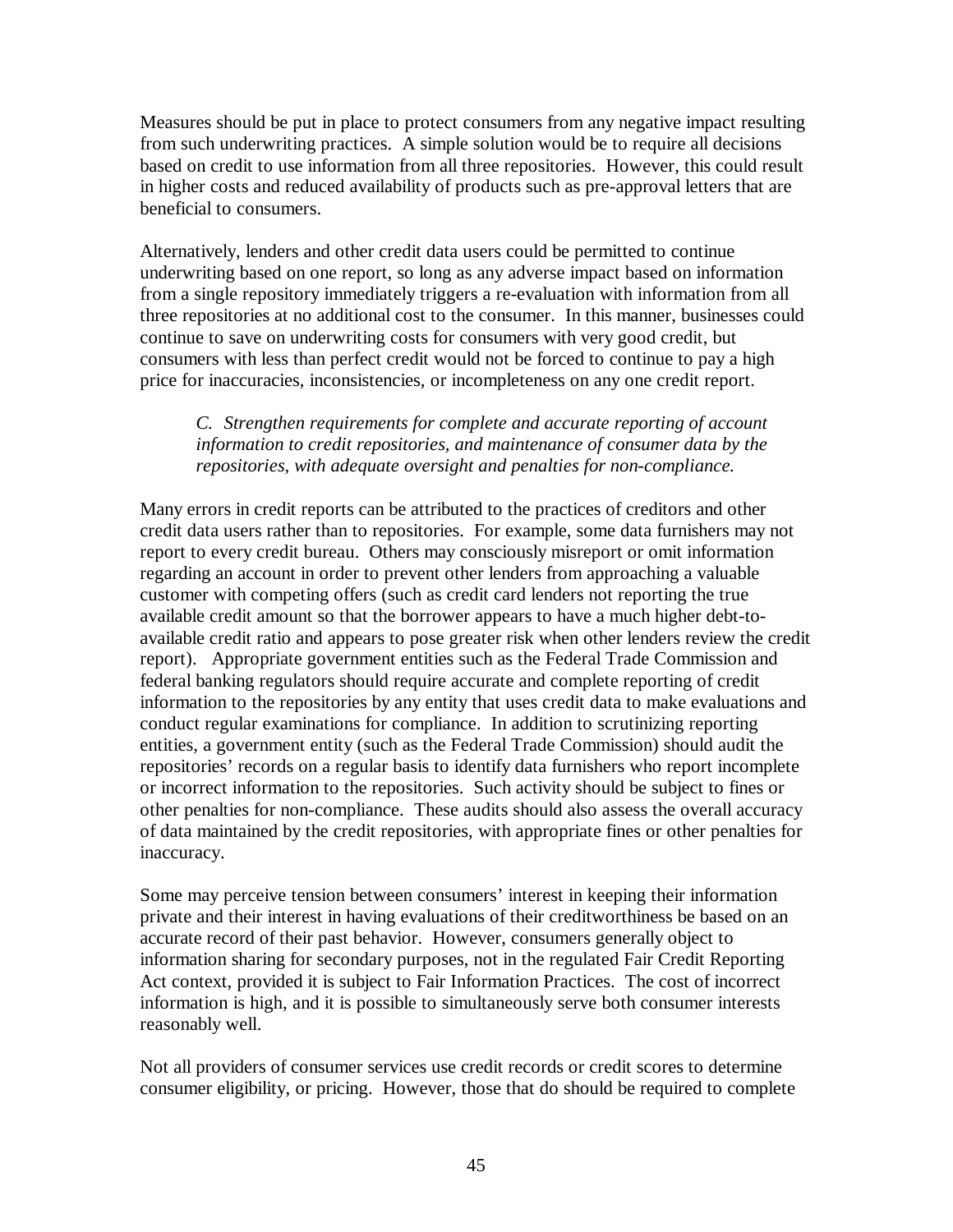the cycle of information and report complete and accurate information back to the credit repositories. Information about any account that was underwritten with a report from one or more credit repositories should be reported to those repositories as frequently as the consumer is obligated to make payments. Collection agencies should be required to report on the status of collections at least once every six months.

# *D. Establish meaningful oversight of the development of credit scoring systems.*

Despite the fact that consumer access to, and pricing for, vital services such as mortgages, general consumer credit, insurance, rental housing, and utilities is increasingly dictated by the automated evaluation of credit, there is no government oversight of the design of these systems. The calculations behind credit scores, a fact of life for the American consumer, remain shrouded in secrecy.

The design of credit scoring systems involves a number of deliberate choices that can have a dramatic impact on consumers and can result in systems that are flawed or unfair. These choices can range from determining the relative impact of various consumer actions to establishing the system defaults for cases where information such as date of last activity is not reported, to designing the logic for interpreting public records or contradictory information reported for an account.

A wide variety of entities have developed scoring models<sup>30</sup>, including Fair Isaac and Company, large mortgage lenders (such as Countrywide and GE Capital), the Federal Housing Administration and Department of Veterans Affairs loan guarantee programs, the Government Sponsored Enterprises (GSEs) Fannie Mae and Freddie Mac, private mortgage insurance companies (such as PMI Mortgage Insurance Company and Mortgage Guarantee Insurance Corporation), and insurance companies. However, the only federal review of the fairness of any such models was a HUD review of the GSE systems conducted in 2000, the findings of which are expected to be released soon $^{31}$ . While the delayed release will limit the relevance of this review because the GSEs have made significant changes to their automated underwriting systems since the review was conducted, we recommend other agencies follow this example and conduct full reviews of all scoring systems in the marketplace.

We recommend that appropriate government agencies, such as HUD, the Federal Trade Commission, and state insurance departments conduct regular, comprehensive evaluations of the validity and fairness of all credit scoring systems, including any automated mortgage underwriting systems, insurance underwriting systems, tenant and employee screening systems, or any other systems or software that uses credit data as part of its evaluation of consumers, and report to Congress with its findings. These evaluations should be conducted and released in a timely fashion so that developers can react to any recommendations and so the reviews do not become outdated as new versions of scoring software are developed and distributed. Strong oversight of scoring

 $\overline{a}$ <sup>30</sup> Straka, John. 2000. A Shift in the Mortgage Landscape: the 1990s Move to Automated Credit Evaluations. *Journal of Housing Research*. Volume 11, Issue 2.

 $31$  Felsenthal, Mark. "HUD Secretary – mortgage software bias study out soon." Reuters. October 22, 2002.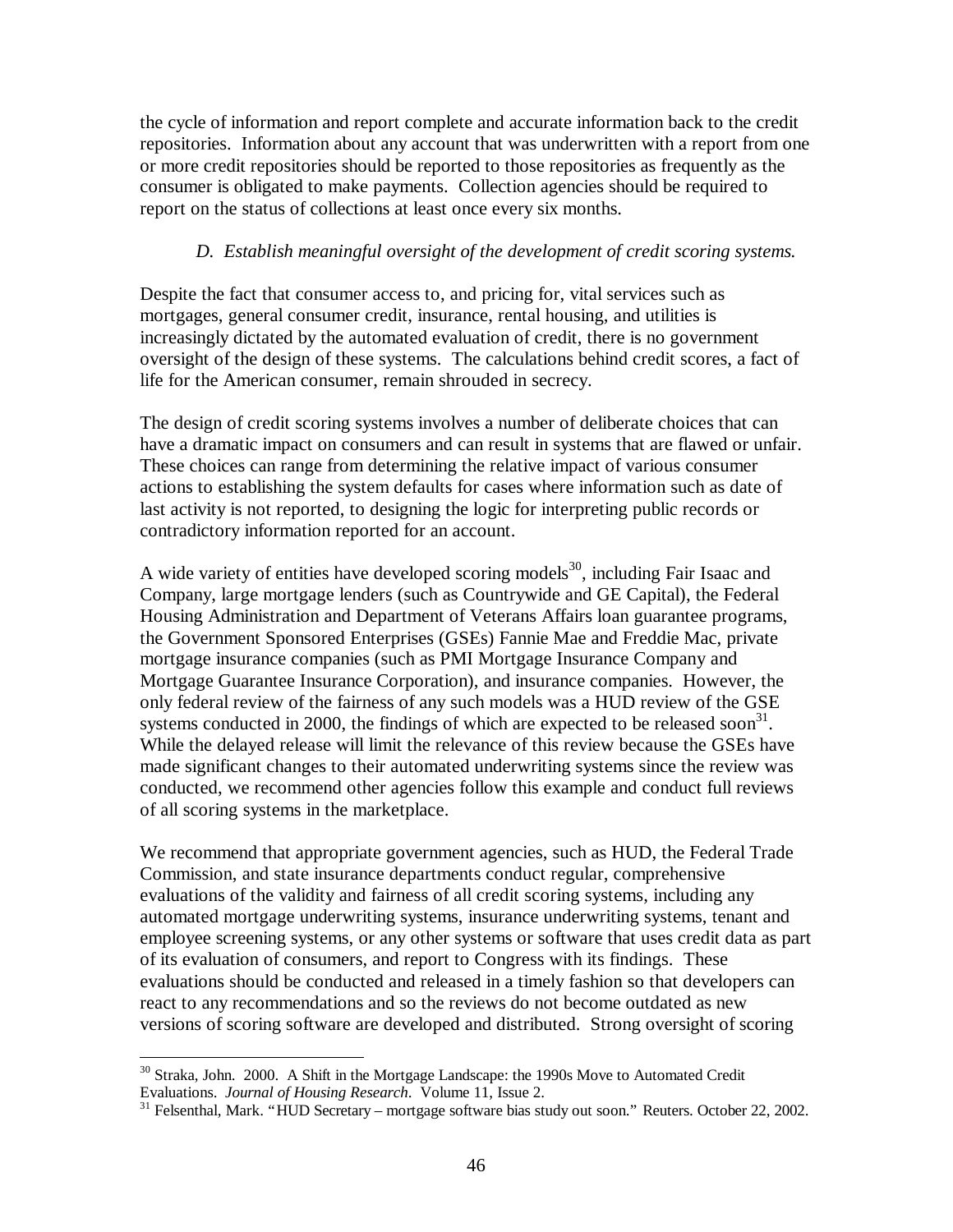systems that identifies and protects consumers from any abuses will foster consumer confidence in these powerful and increasingly utilized evaluation tools.

## *E. Address important questions and conduct further research.*

In the course of conducting this study, several questions arose which are not comprehensively addressed in this report, but are deserving of further attention and research. This report primarily addresses the impact of wide variations in credit scores and credit data on consumers who are seeking credit – particularly mortgages. Future studies should explore the impact of these variations on insurance availability and affordability, given the recent, dramatic increase in the use of credit scores as an insurance underwriting tool. In addition, further research should address the impact of data and credit score variations on consumers as a result of other applications, such as tenant screening and employee screening. Additional research could assess the value to consumers of fee-based credit monitoring services.

Other topics raised in this report, but not exhaustively addressed, include determining the value to consumers of credit re-scoring relative to other means of credit data validation, the impact of anti-competitive market forces surrounding credit re-scoring, the privacy concerns surrounding the appearance of medical related information in credit reports, and ways to protect consumers from abusive applications of such medical information. The FTC should promptly develop and require a mechanism to obscure medical debtor names in credit reports.

The Fair Credit Reporting Act prohibits states from enacting any laws that provide protections beyond those guaranteed by federal statute. On January 1, 2004 this provision will expire, although the federal law will otherwise remain in place. Contrary to some characterizations, the entire act will not "sunset" on this date. This prohibition on supplemental state protections should not be extended, and if any changes to the Fair Credit Reporting Act are to be made at the federal level, they should result in greater consumer protections and address the problems raised in this and other research.